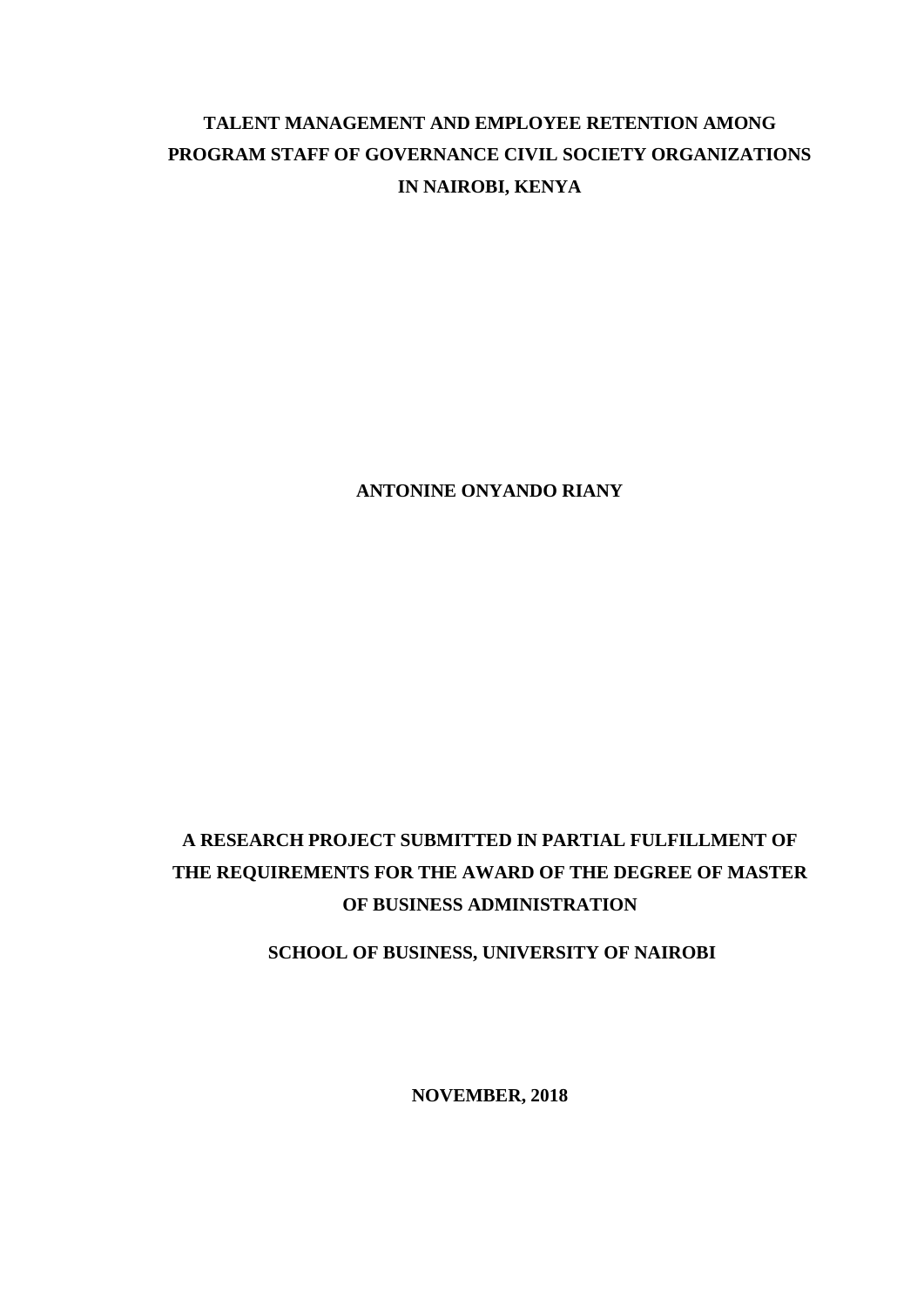## **DECLARATION**

<span id="page-1-0"></span>This Research Project is my original work and has not been submitted for examination in any other University for the award of any degree.

Signed \_\_\_\_\_\_\_\_\_\_\_\_\_\_\_\_\_\_\_\_\_\_\_\_\_\_\_\_\_\_ Date \_\_\_\_\_\_\_\_\_\_\_\_\_\_\_

Antonine Onyando Riany

D61/61962/2010

This Research Project has been submitted for examination with my approval as University Supervisor.

Signed \_\_\_\_\_\_\_\_\_\_\_\_\_\_\_\_\_\_\_\_\_\_\_\_\_\_\_\_\_\_ Date \_\_\_\_\_\_\_\_\_\_\_\_\_\_\_

Dr. Florence Muindi School of Business University of Nairobi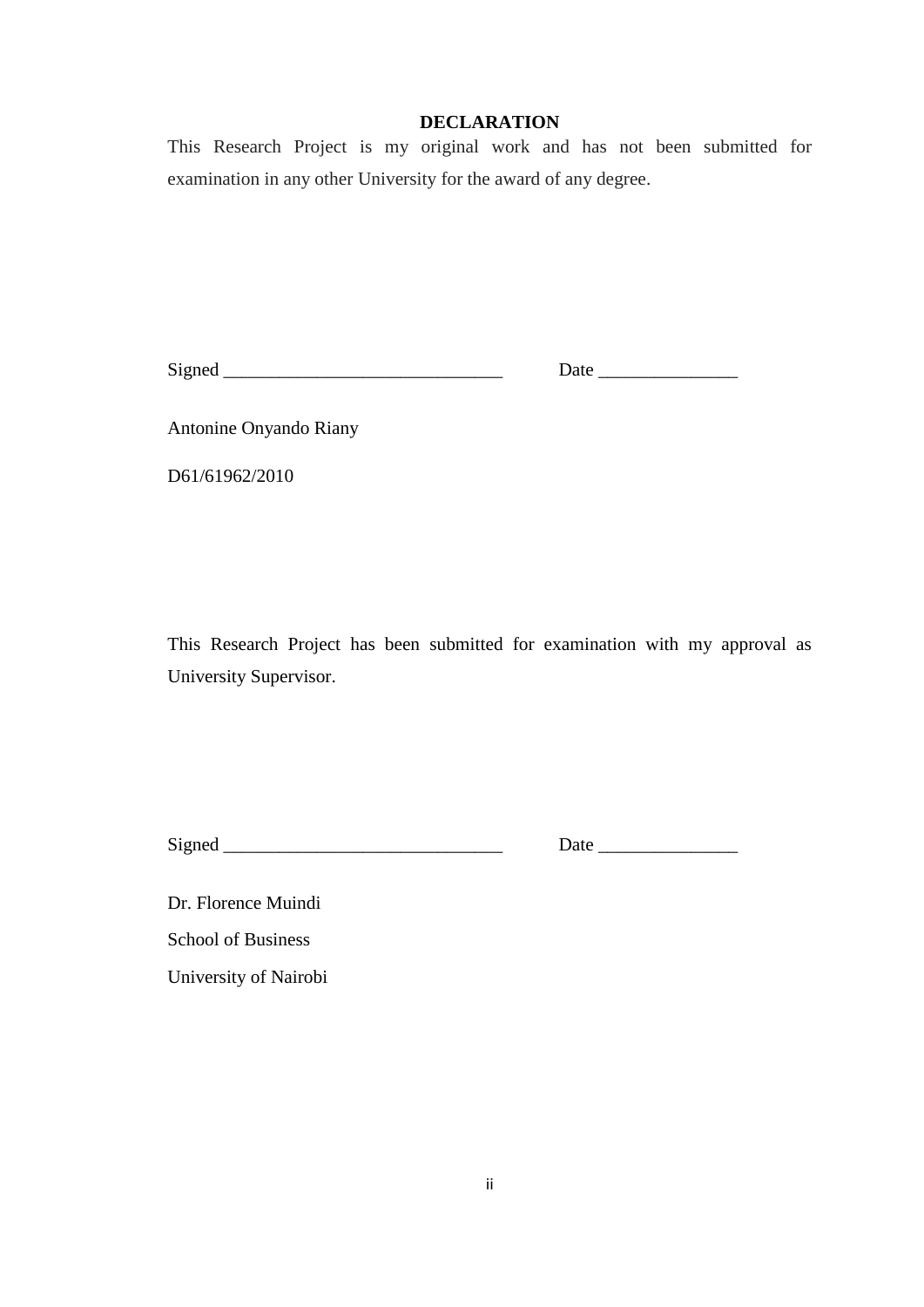## **ACKNOWLEDGEMENT**

<span id="page-2-0"></span>I express gratitude to God our Father for granting me gift of life, health, strength and knowledge that He bestowed upon me and for the far He has brought me in this academic journey. I additionally express sincere gratitude to my Supervisors, Dr Florence Muindi and Professor Peter K'Obonyo for their continuous support while undertaking the project.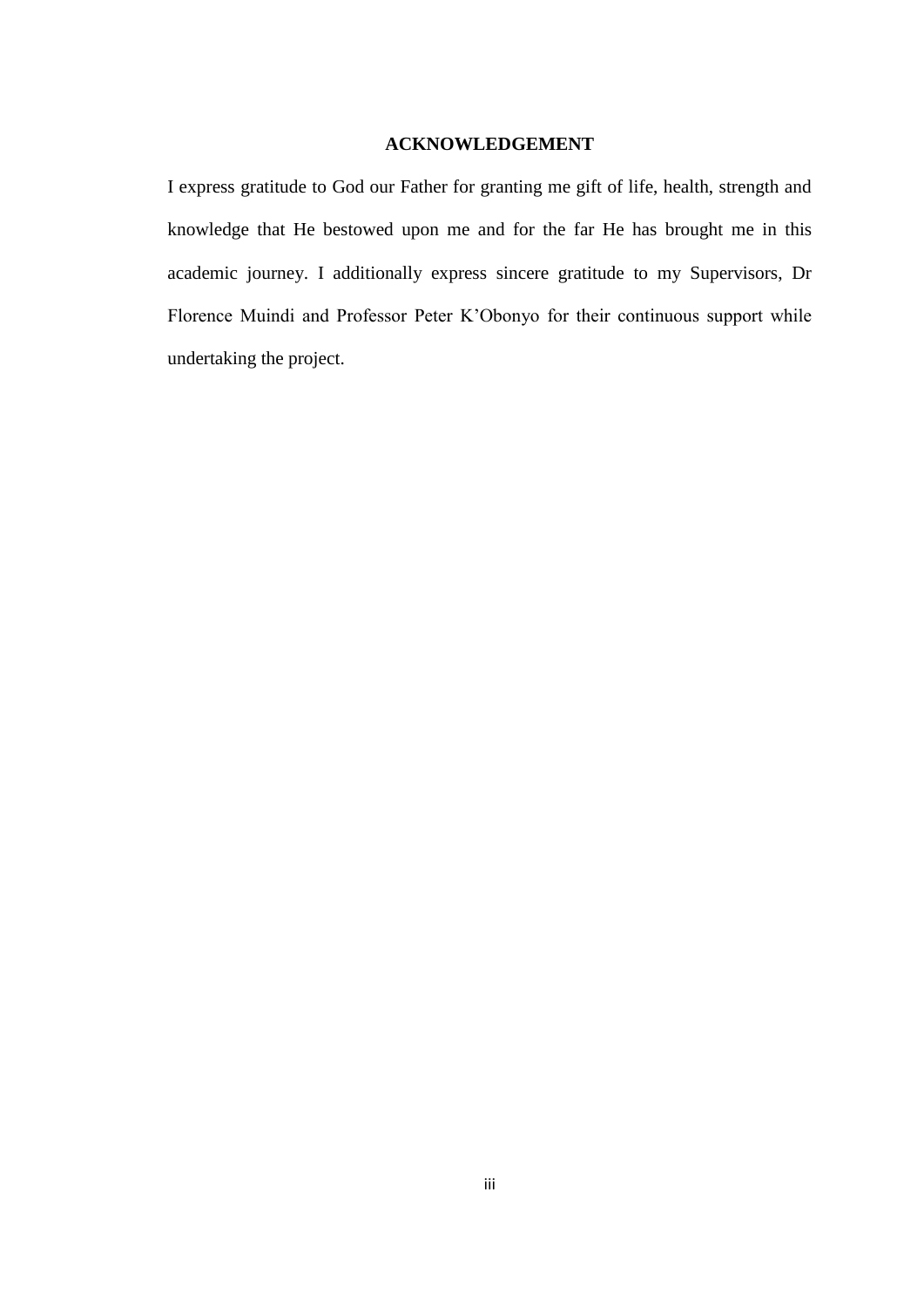## **DEDICATION**

<span id="page-3-0"></span>I dedicate the research paper to my parents, Mr. & Mrs. Riany for granting me the opportunity to go to school and acquire knowledge; and to my loving husband Elijah Bonyo and my children and for the support they have provided during this study.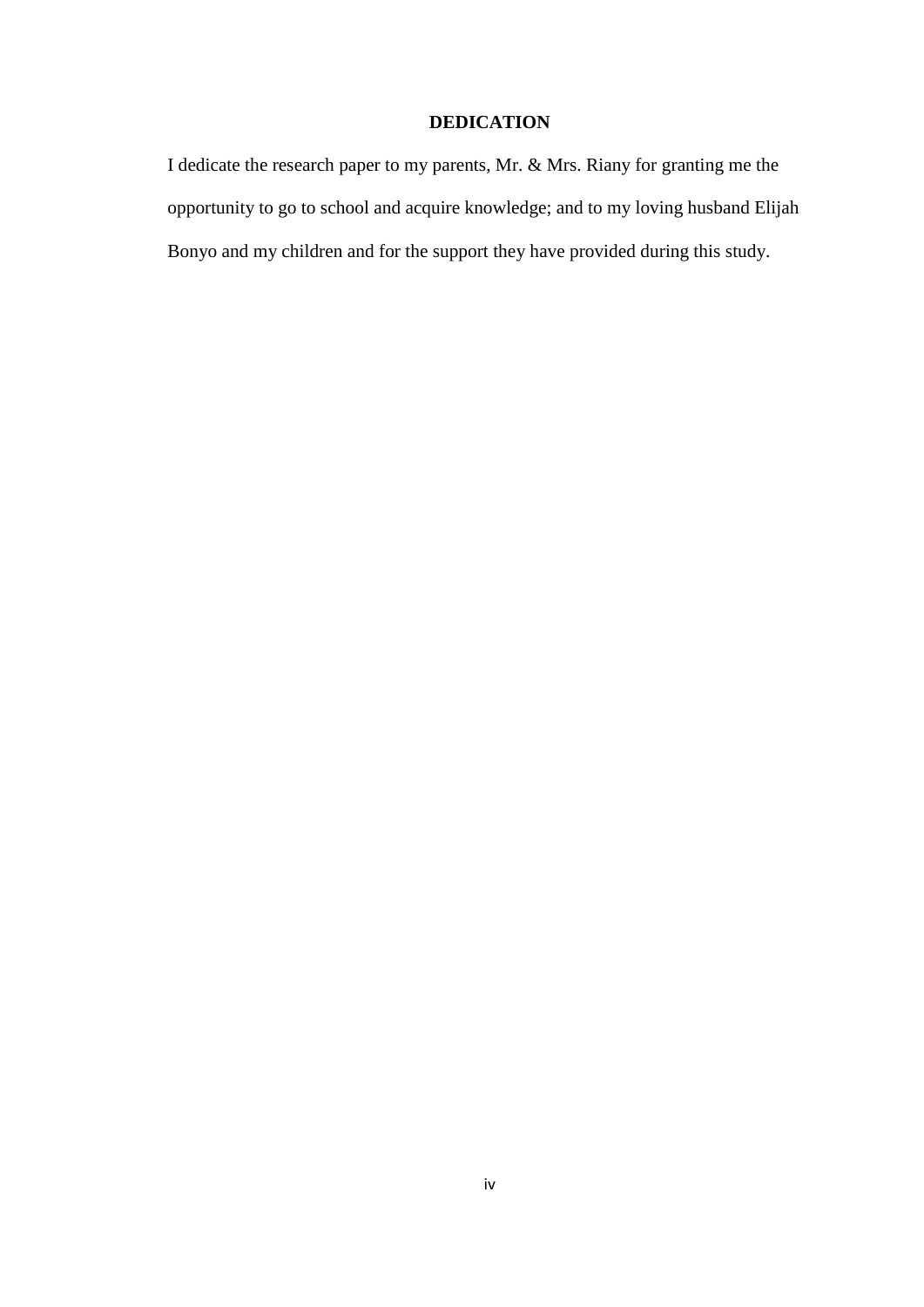# **TABLE OF CONTENTS**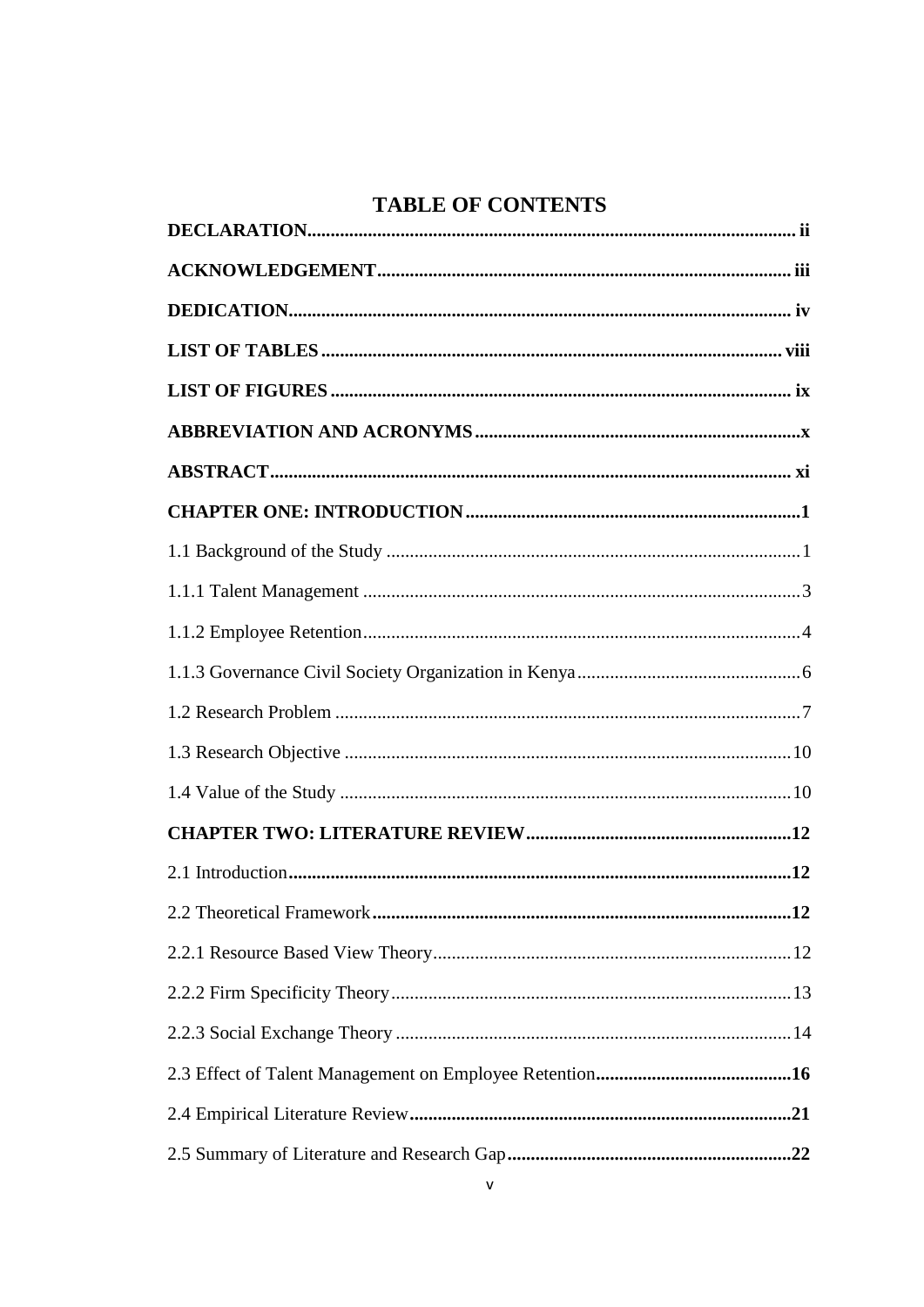| CHAPTER FOUR: DATA ANALYSIS, RESULTS AND DISCUSSION 27 |  |
|--------------------------------------------------------|--|
|                                                        |  |
|                                                        |  |
|                                                        |  |
|                                                        |  |
|                                                        |  |
|                                                        |  |
|                                                        |  |
|                                                        |  |
|                                                        |  |
|                                                        |  |
|                                                        |  |
|                                                        |  |
|                                                        |  |
|                                                        |  |
|                                                        |  |
| CHAPTER FIVE: SUMMARY, CONCLUSION AND RECOMMENDATIONS  |  |
|                                                        |  |
|                                                        |  |
|                                                        |  |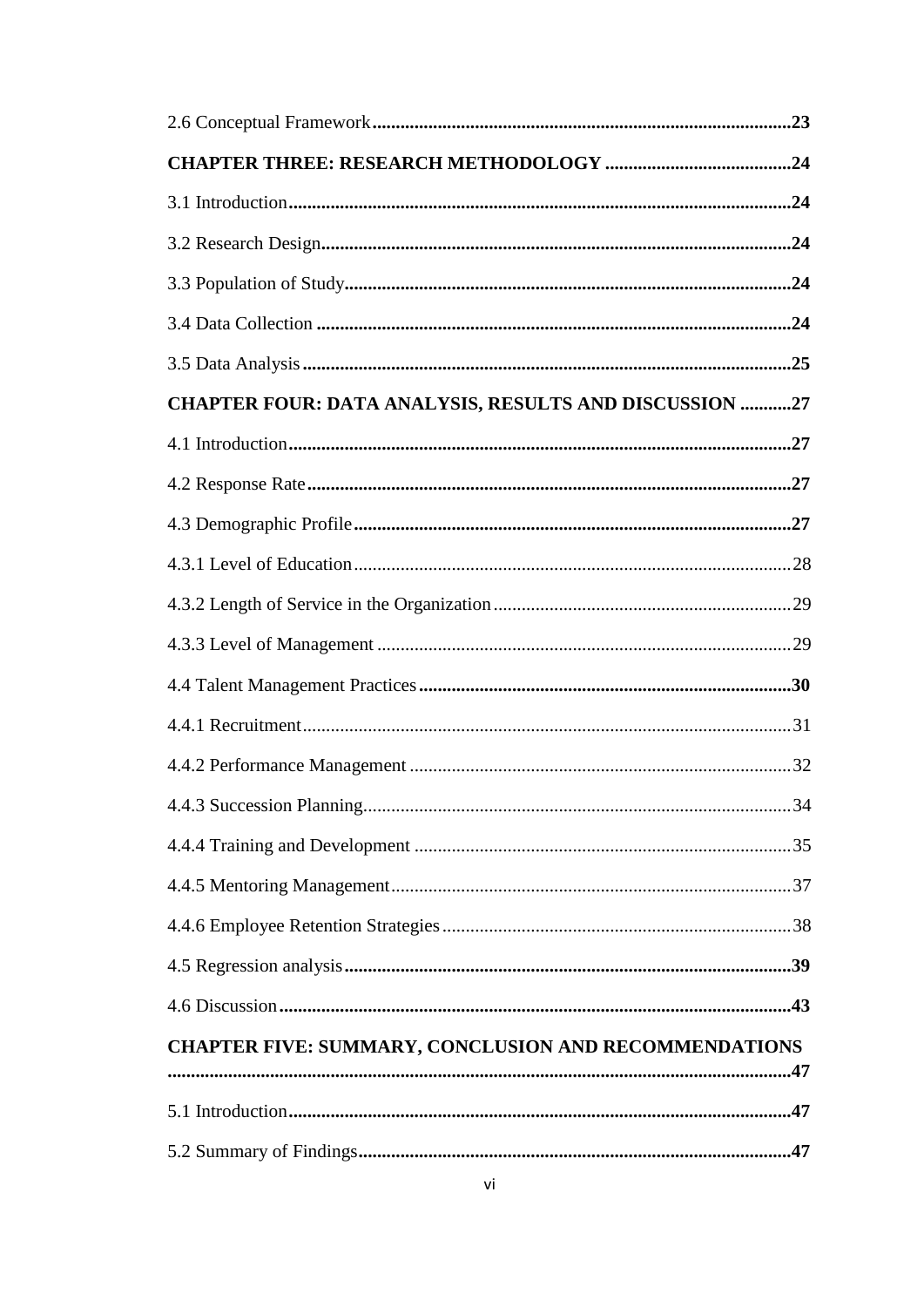| APPENDIX II: LIST OF GOVERNANCE AND CIVIL SOCIETY |  |
|---------------------------------------------------|--|
|                                                   |  |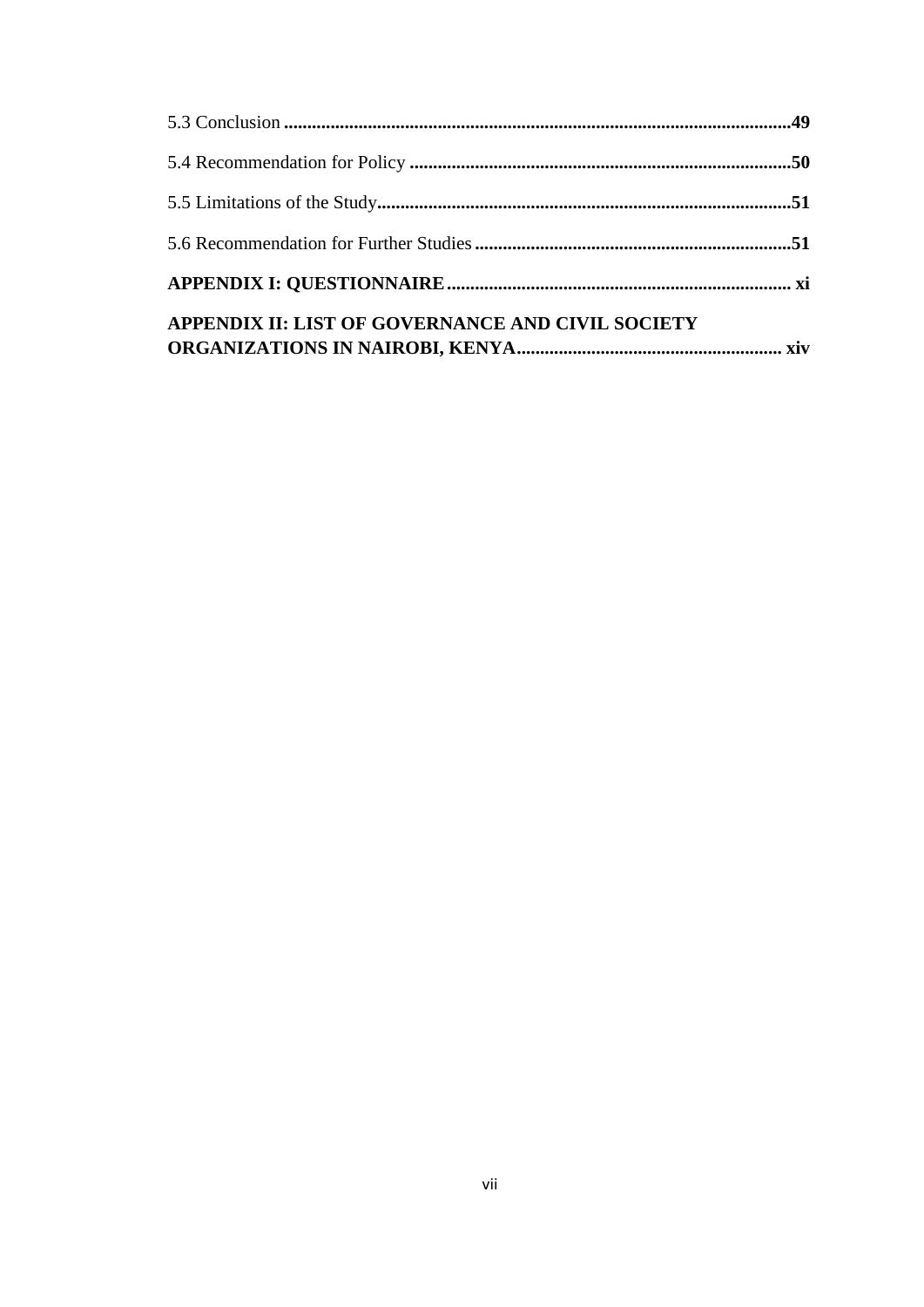# <span id="page-7-0"></span>**LIST OF TABLES**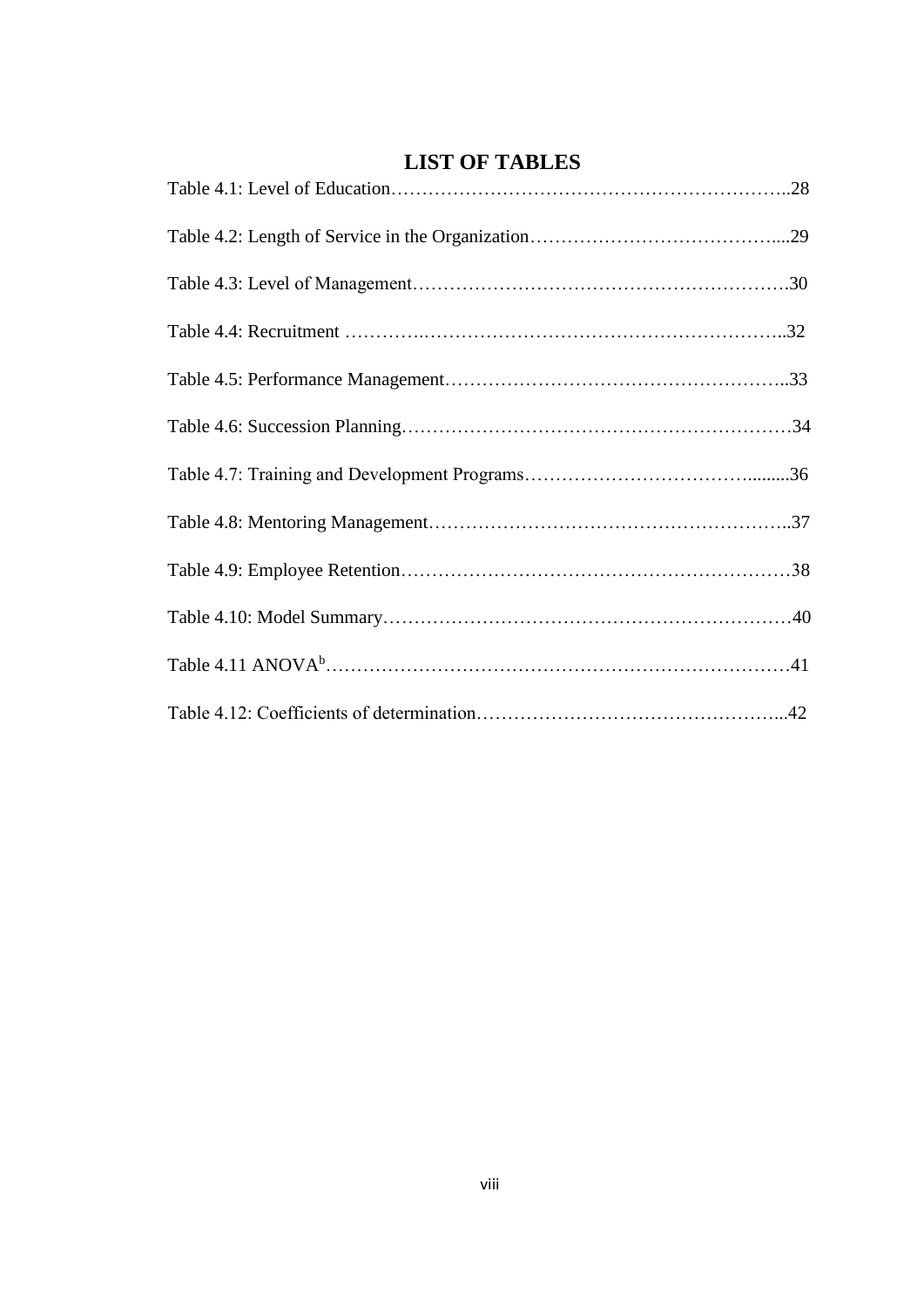# **LIST OF FIGURES**

<span id="page-8-0"></span>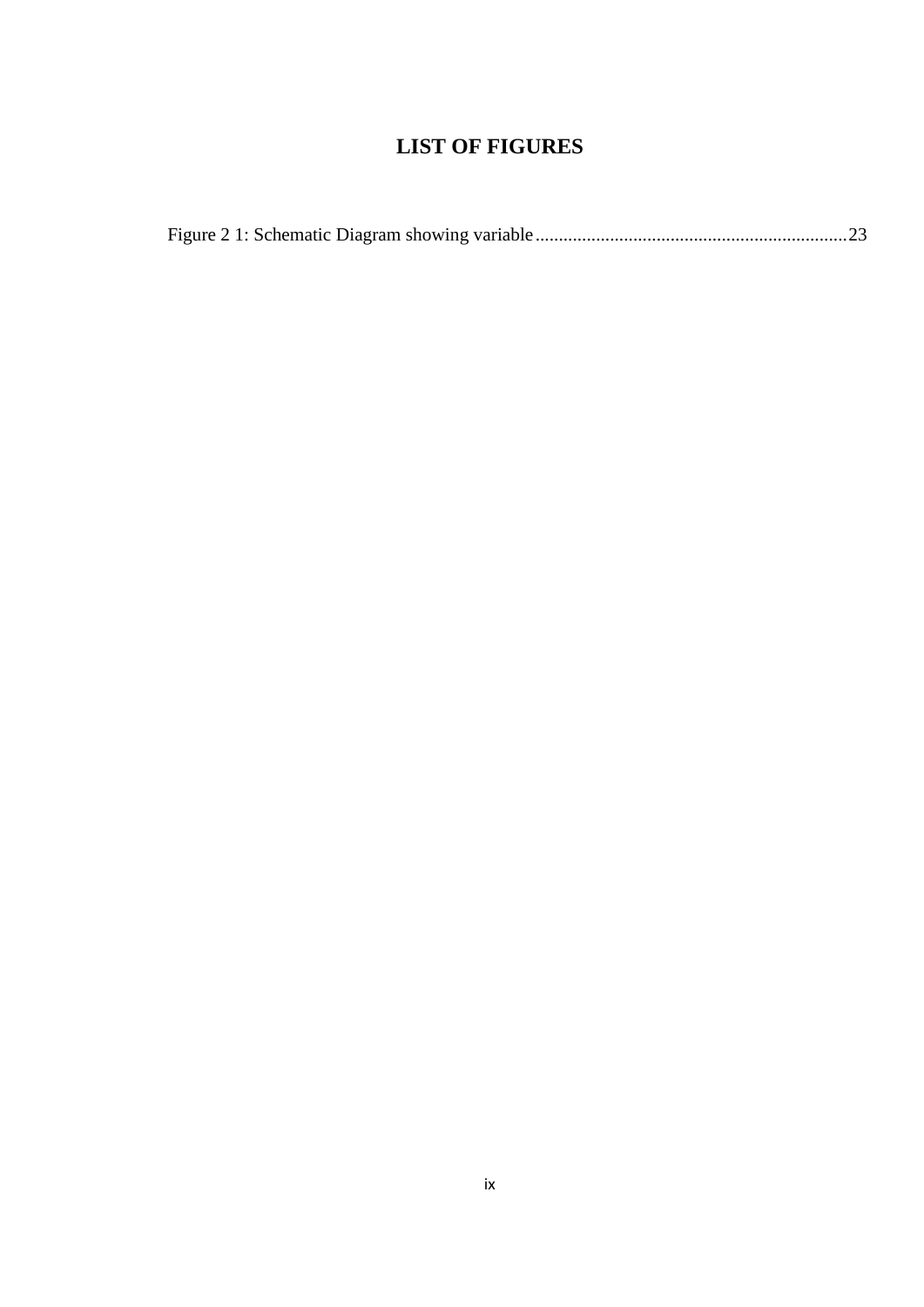# <span id="page-9-0"></span>**ABBREVIATION AND ACRONYMS**

| <b>CBO</b>   | <b>Community-Based Organisations</b>  |
|--------------|---------------------------------------|
| COG          | Centre of Open Governance             |
| <b>CSO</b>   | Civil Society Organization            |
| <b>FST</b>   | Firm Specificity Theory               |
| <b>GCSO</b>  | Governance Civil Society Organization |
| <b>NGO</b>   | Non-Governmental Organization         |
| PBO          | <b>Public Benefits Organization</b>   |
| <b>PCO</b>   | Perceived career opportunity          |
| <b>RBV</b>   | <b>Resourced Based View</b>           |
| <b>RJP</b>   | <b>Realistic Job Preview</b>          |
| SD           | <b>Standard Deviation</b>             |
| <b>SET</b>   | Social Exchange Theory                |
| <b>USAID</b> | <b>United States Aid</b>              |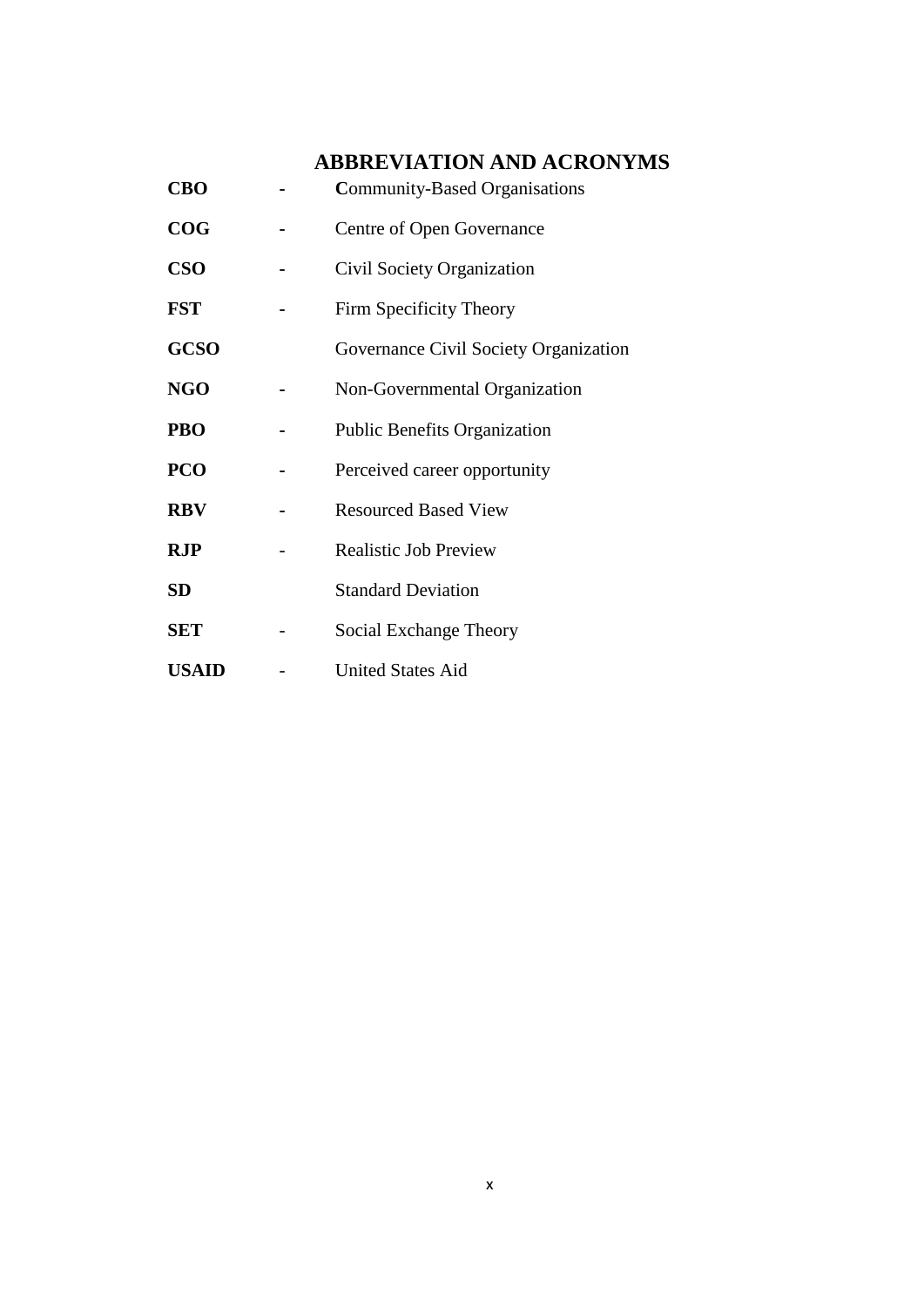## **ABSTRACT**

<span id="page-10-0"></span>Efficient strategies for employee retention begin with appropriate hiring practices because motivated and qualified people have the likelihood of staying longer in the organization. In developing countries, where it is regarded as high rate voluntary turnover of employee since employees have the capacity of shifting their services to international companies or local firms, fulfilling the expectations of job as described during the advertisement and interview process is important for organizations. Consequently, the objective of the study was to determine the impact of talent management on employee retention among program staff of governance civil society organizations in Nairobi, Kenya. In order to realise the study objective, the study employed a descriptive survey design whereby programme staff of governance civil society organizations in Nairobi, Kenya formed the population of the study. The independent variables used in the study included recruitment, performance management, succession planning, training and development, career management; while the dependent variable was employee retention. The findings suggest that there exists a positive effect of talent management variables on employee retention. The study found that talent management should be integrated with the organization management process such as leadership style instead of building it as one process in order to realize effective employee's retention. Furthermore, the study found that as a result of mentoring that lead to development of skills; qualification of employees increases meeting and to some extent surpasses the specification of the organizations facilitating specificity of the firm. In conclusion based on the analysis of finding, it is evident that there is a positive connection between talent management dimension and employee retention in governance civil society organisations. From this study, it is highly recommended that the government may consider legislating the various aspects of talent management as requirement to be implemented by the organisations to increase productivity and ultimately increase the GDP of the country.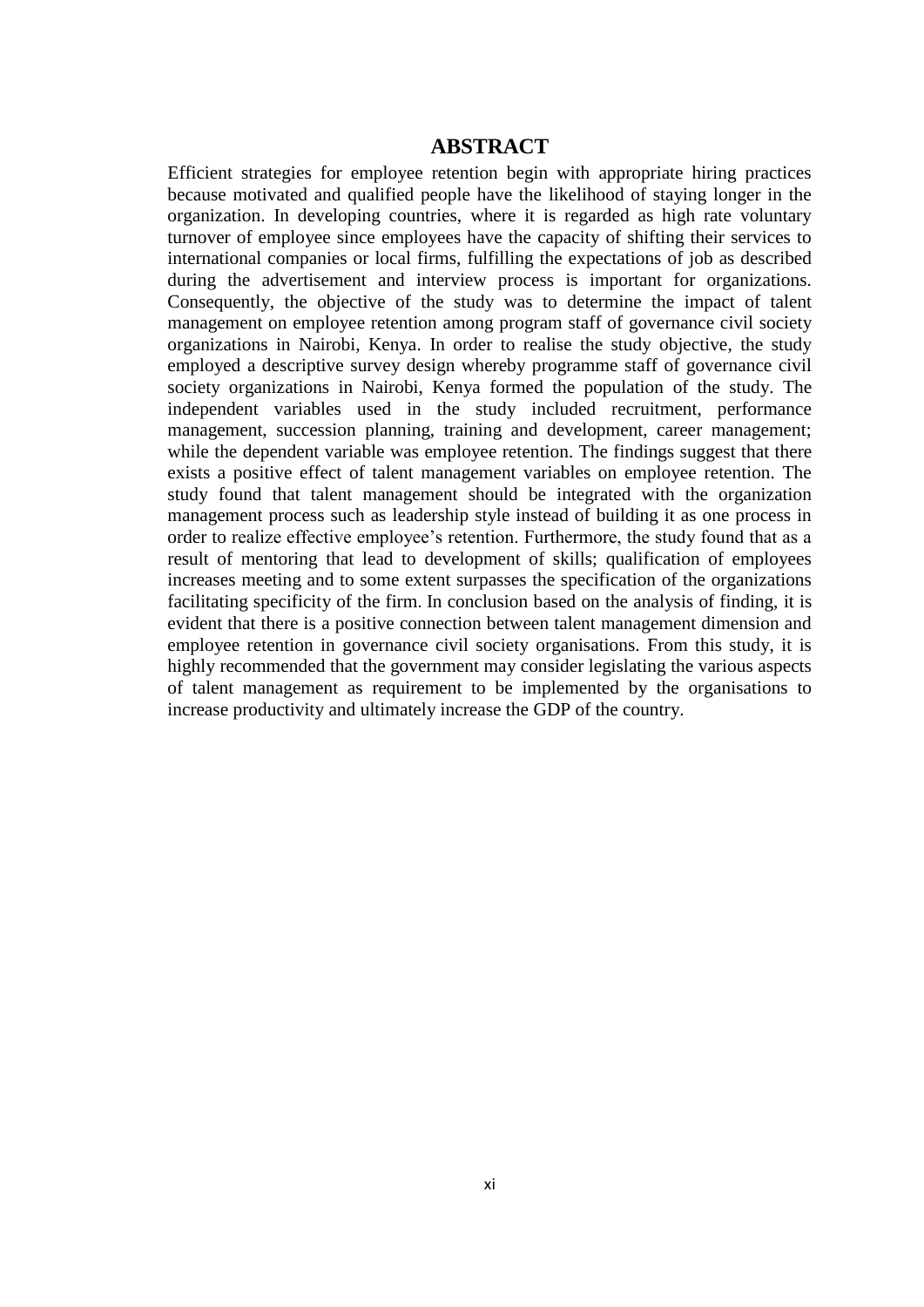## **CHAPTER ONE: INTRODUCTION**

#### <span id="page-11-1"></span><span id="page-11-0"></span>**1.1 Background of the Study**

In the present-day business operating environment that is characterized by increased technological advances; changes in the cultural, social, and political environment have become inevitable. Under such an environment, for an organization to realise its objectives, luring high quality employees to the firm, retaining them and satisfying their loyalty to the business becomes important (Sheehan, 2012). On the part of organization employees, Sinha and Sinha (2012) opine that career progression and availability of education opportunities, succession planning and career management have been found to influence their willingness to continue working in the organization. Therefore, the changing organization environment has necessitated the need to develop an effective talent management process that is aimed at developing staff capacities through coaching, succession plans, development and training, as well as the general career development. Indeed, Yllner and Brunila (2013) suggest that that an effective talent management has a direct effect on employee satisfaction which consequently results in their intention to remain in the organization. Therefore, the understanding of how an organizations knowledge management influences employee retention will be important to public, private and non-governmental organizations.

The study was anchored on three theories, namely; Resourced Based View (Barney, 1991), Firm Specificity Theory (Williamson, 1985) and the Social Exchange Theory (Emerson, 1976). The Resource Based View (RBV) considers a organization human resource as a critical ingredient to a firm's competitive advantage. RBV is used to explain why an organization can outperform others and explains that greater performance and high degree of competitive advantage can only be acquired by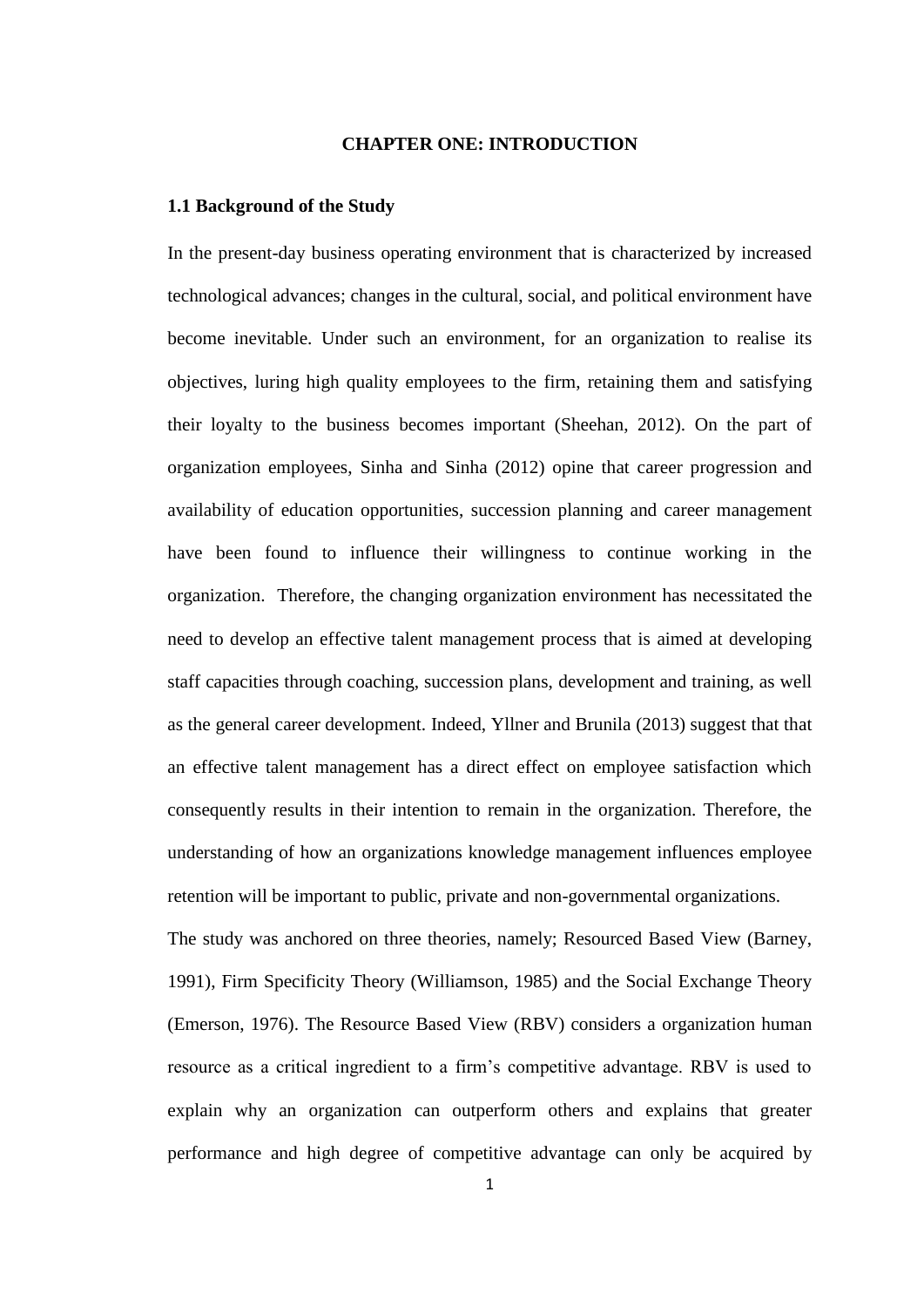companies with particular capacities to influence the market and amount of resources. The distinctiveness of an internal resource will depend on its durability, rarity, value, non-substitutability, appropriability and inimitability of rents generated. According to Coff and Kryscynski (2011), firm specificity theory characterizes the scope at which individual assets are modified to suit the expected needs of a particular firm. Therefore, if human assets that an organization has are more important to the firm than to rival companies, then the firm will experience increased competitiveness and be able to realise its goals. Conversely, the social exchange theory argues that when relationships evolve over time, it results in improved level of trust, loyalty and mutual commitments to an organization given that partners adhere to prescribed exchange policies.

The United States Aid (USAID) (2014) report that due to persistent challenges facing civil societies in Kenya, for instance inadequate technical and institutional capacity for effective delivery of services and their roles, their full potential has not been fully realised. From the report, it is however highlighted that CSOs should have efficient systems of management, determined leadership structures and vigorous technical capacities, if growth and development is to gain sustainability and focus on people. The number of staff turnover in the civil society organization has been found to be high resulting to incapacity of the organizations to achieve their goals. According to a study by the Centre of Open Governance (COG) (2016), there is need for civil society organizations in Kenya to invest in employee development to equip them with requisite knowledge that is required to meet the market demands. This weakness therefore necessitates the need for these organizations to recruit the correct type of employees that will meet their aspirations. In addition, the USAID report pointed out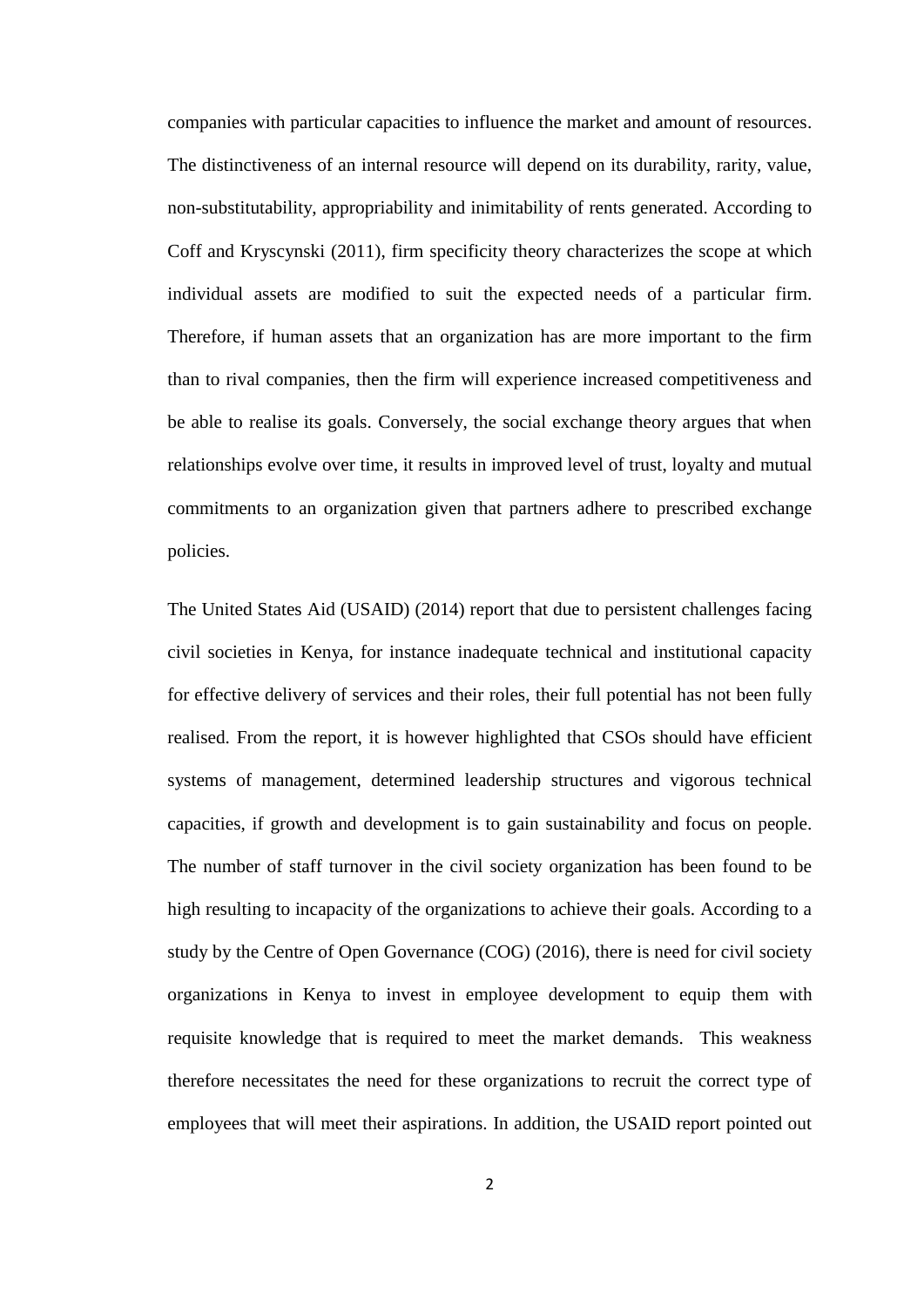that there has been a high employee turnover among these organizations and there is need to establish the cause of dissatisfaction. Therefore, establishing the link between employee recruitment practices and employee job satisfaction in the civil society organization will help in realisation of their objectives.

#### <span id="page-13-0"></span>**1.1.1 Talent Management**

Tansley et al., (2007) highlight the difficulty in defining organizational talent because of the complexity in the issue. Indeed, some suggest that some firms currently do not know how to manage talent majorly because of ignorance on what talent actually mean (The Economist, 2006, p. 4). Despite, the different views of talent management, talent management has come out as an important factor in ensuring sustainability in the success of an organization (McDonnell 2011). In accordance with Hartley (2004), Talent Management is a concept that is widely covered in the daily activities of employees ranging from employee performance management, employees' loyalty, employees trust, human resource planning and succession planning. Towers (2003) opine that talent management is concerned with the process of creating a centre of attention, choosing, involving, developing and maintaining employees. Tansley et al., (2007) described talent management as a dynamic and systematic procedure of identifying, developing and retaining talent. This position mirrors that by Mellahi and Collings (2009) who explains that talent management begins with discovering of essential positions that add value uniquely to the organizational competitive advantage through a process of discovering, developing, engaging, retaining and deploying of appropriate talent.

The above definitions have basically used the scope of talent management to explain the concept. Lockwood (2006) suggests that the extent of talent management can be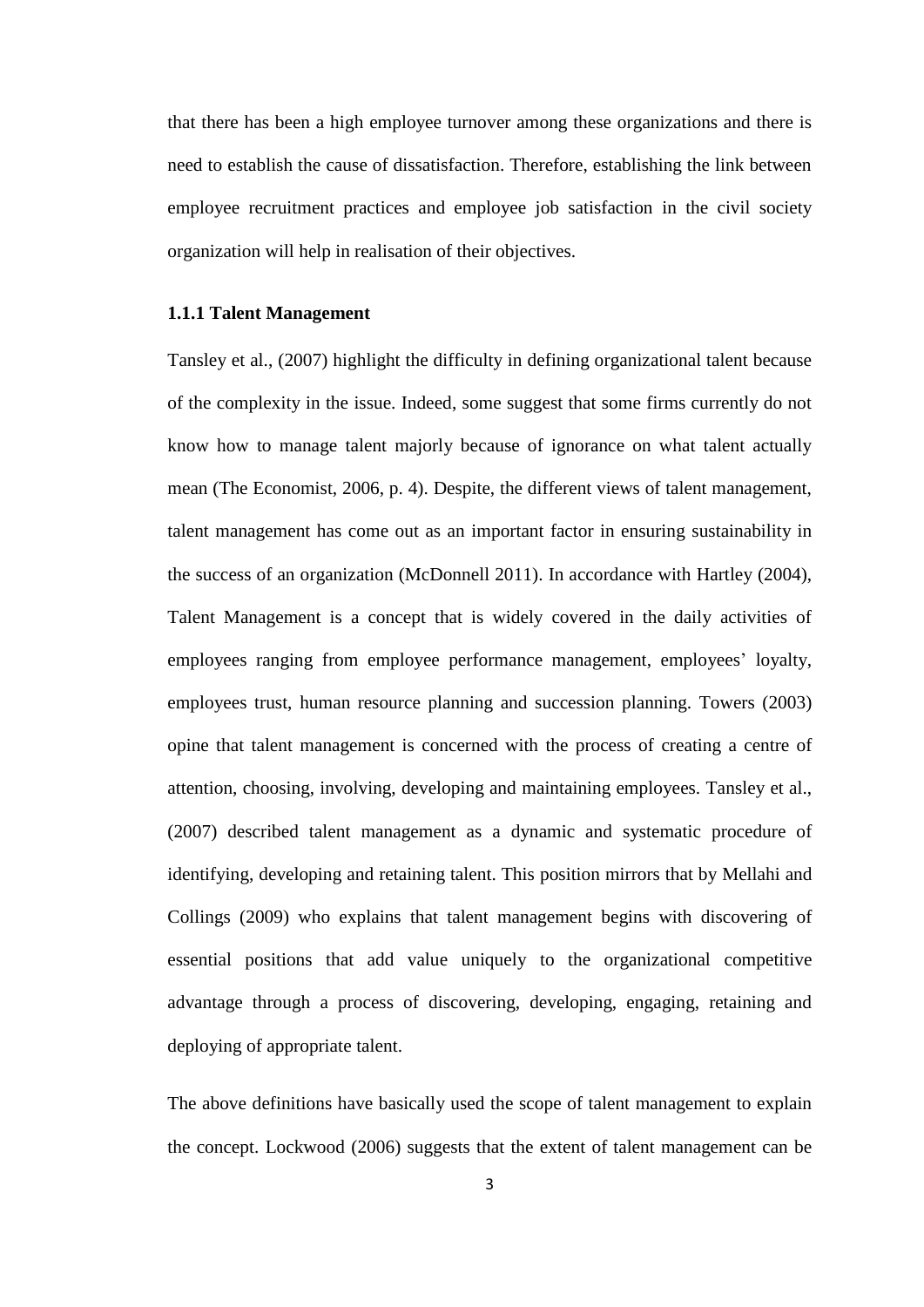categorized into five main groups, explicitly; enrolment, performance control, scheduling of succession, development and training and maintenance. It is argued that the five-individual class plays an important function in talent management and have been variously been identified as a process that should be adopted by organizations in order to productively harness the required talent necessary for business strategy execution. Recruitment dimension of talent management is concerned with sourcing the right employees while the performance management deals with assignment of the employees to perform the right job. A Framework for Talent Management (2007) represents that succession planning is concerned with having the right people at the right time in the organization's life cycle. Further, an organizations talent management strategy deals with carrying out training and development of staff at the right places as well as retaining right skills and ability.

#### <span id="page-14-0"></span>**1.1.2 Employee Retention**

Employee retention is a vital aspect particularly in human resource management (HRM) with a greater impact realized as a result of effective implementation of employee retention strategies leading to sustainable organizational competitive advantage in the current global market (Tseng, 2010) and consequently, many organizations have set a centre stage on employee retention due to positive impacts on organizational success. Lee et al (1994) therefore have come out in support of the same idea and suggest that organizations should set and implement strategies that facilitate retention of employees. Employee retention therefore is the attempt of organizations to engage in activities that will prolong the time that an employee is likely to stay in the organizations. Frank, Finnegan and Taylor (2004) posit that employee retention is an effort undertaken by an organization that are geared towards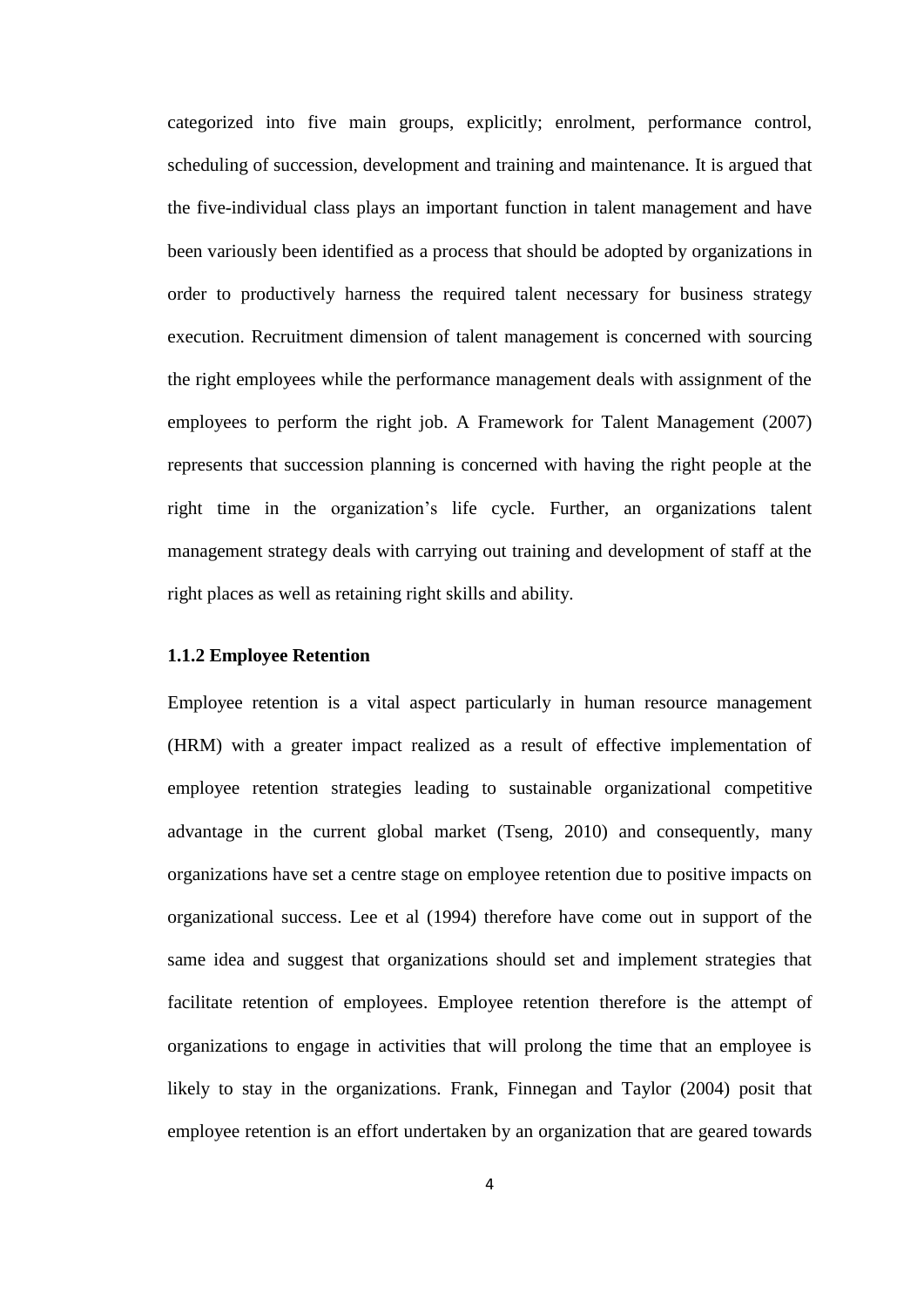keeping its desirable employees and therefore reach the organization performance. Bluesteing (2010) define employee retention as the capacity of a firm to hold to its employees by using different strategies, both financial and non-financial, and in the process making them committed and loyal to the organization. Sundhya and Kumar (2011) suggest that employee retention defines the duration in which an employee decides to remain in the organization until the adjournment of a particular project or achievement of certain activity. Yamamoto (2011) reinforces the importance of retaining organizational employees.

This is because with a high employee turnover, it is going to lead to high recruitment, education and training costs as of the new employees. In a study by Bryant and Allen (2013), the cost of replacing and training exiting employees range from 25% to 500% of an employee's annual salary, though there are other costs that cannot be quantified such as disruption of work, loss of organizational memory, disrupted informal networks and losses in productivity. Bryant and Allen (2013) conclude that as a result of turnover realized among the employees, there is a likelihood that employees' number will be reduced but the amount of work will remain the same increasing the overall burden on employees resulting into adverse motivational impacts and consequently reducing the general organizational performance. Therefore, sustainable organizational competitive advantage can be realized if organizations implement strategic approaches that will ensure quality talents and skills are maintained in the organization (Gavino, Wayne, & Erdogan, 2012).

Messmer (2006) therefore advocate the need to improve employee retention through offering improved benefits and compensation, establishing an appealing work culture and a balanced life and work activities. Bhatnagar (2007) identify five key employee retention strategies to include the capacity of the firm to offer exciting work and new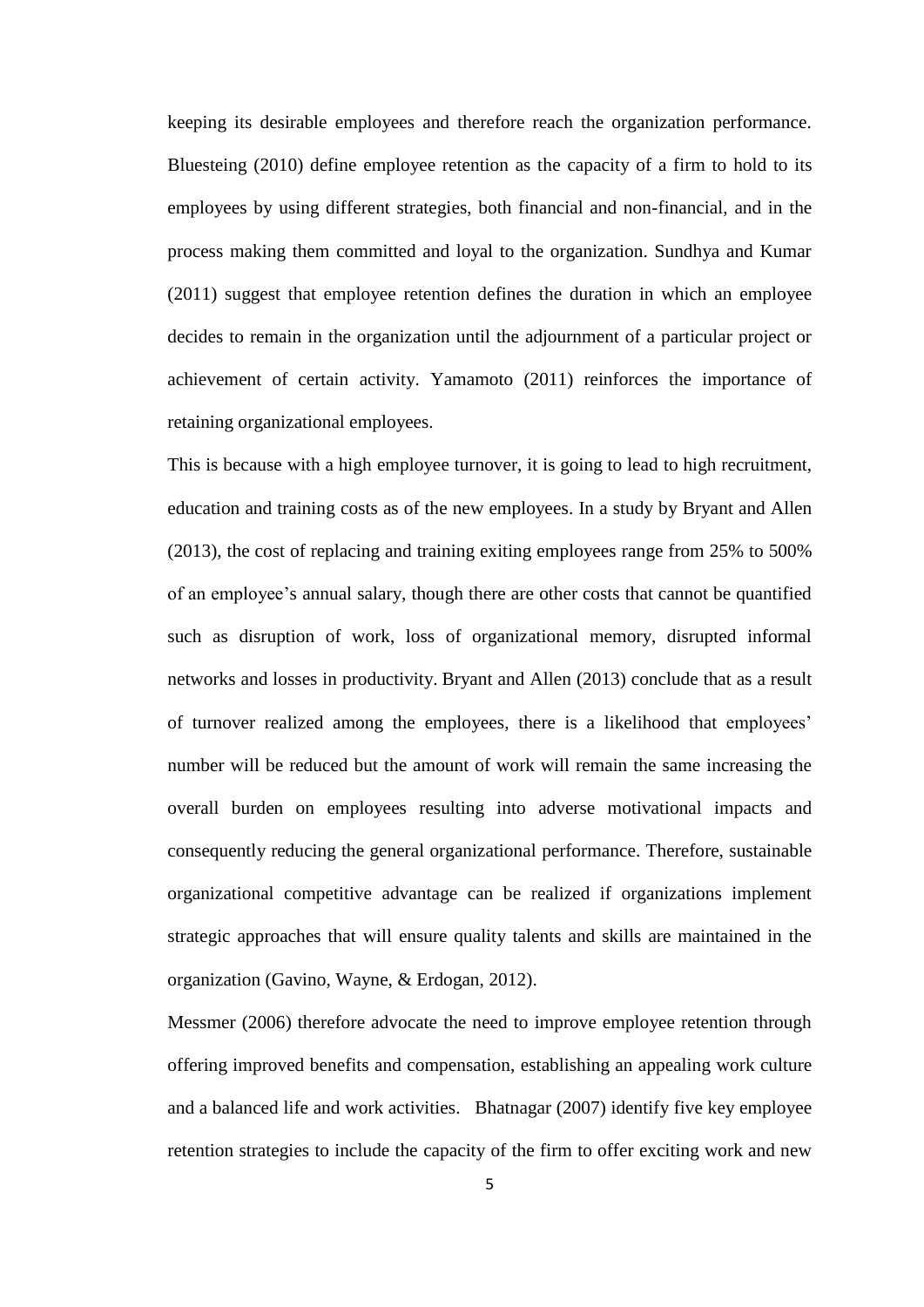challenges; career growth opportunities, good relationship with staff and employees by the organization management, fair remuneration as well as a supportive management.

#### <span id="page-16-0"></span>**1.1.3 Governance Civil Society Organization in Kenya**

With regard to the [World Bank](http://web.worldbank.org/WBSITE/EXTERNAL/TOPICS/CSO/0,,contentMDK:20101499~menuPK:244752~pagePK:220503~piPK:220476~theSitePK:228717,00.html) (2007), governance civil society organizations can be described as the wide range group of not-for-profit and non-governmental organizations having existence in the life of the general public, conveying their values and interests of their affiliates or others with respect to cultural, ethical, political, religious scientific, or humanitarian contemplations. Joye and Van Leuven, (2014) described governance civil society organizations concept as a not-for-profit, non-State, voluntary organizations established by persons in the social arena that are quite different from the market and the State. CSOs signify an extensive variety of ties and interests. In Kenya, Wanyande (2009) characterized CSOs to imply to the group of organizations that carry out their activities in the sphere between the state and the individual with the aim of addressing the issues of the members and other interest groups. Conversely, Chemengich (2009) postulates that CSOs in Kenya is engaged in countless activities comprising of restoration and maintenance of democracy, spiritual development, establishment of policies that facilitates free market and service provision. Thus, it can be concluded from this description that CSOs will include a vast range of charitable organizations, community groups, organizations, NGOs, indigenous groups, labor unions, professional associations and faith-oriented organizations.

The civil society in Kenya is governed by the Public Benefits Organization (PBO) Act 2013 that replaced the Non- Governmental Organizations Co-Ordination Act, 1990.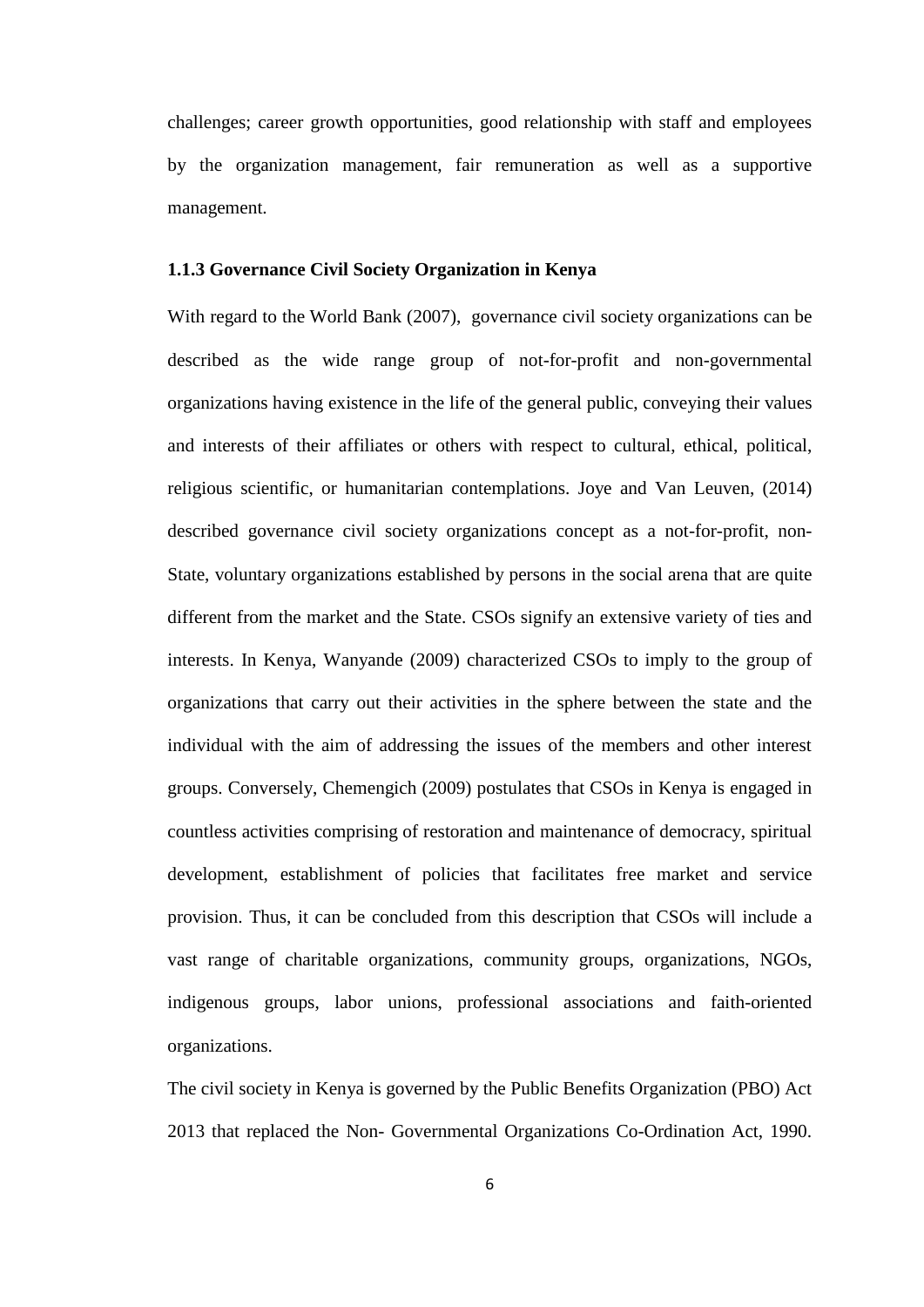The ACT applies to all local civil societies and indeed only locally registered NGOs are allowed to operate in Kenya. Githongo (2012) opine that, over the past decade, CSOs have progressively become strategic partners in political development and socioeconomic in Kenya. These organizations have been advocating for sustainable development, social justice, transparency and accountability in public affairs management. For example, in health sector, CSOs have become increasingly involved in development and have emerged as an instrument of great potential for better service delivery, especially at the community level. In particular, the presence of community-based organisations (CBOs) in rural areas makes them important partners if the government is to effectively address the issues that hamper demand for and utilisation of health services in rural areas. In the government of Kenya today, development players and civil society recognize governance, management and leadership, as the key factors that should be addressed effectively in order to enhance efficient execution of CSOs mandates sustainably effectively. Furthermore, these organizations should champion for integrated techniques that focuses on individuals' attitudes, knowledge and skills; the processes, structures and systems within organisations; environment and culture of the institution with the aim of generating sustainable results.

## <span id="page-17-0"></span>**1.2 Research Problem**

Over the last decade, organizations have faced challenges of recruiting suitable employees that will meet the job expectation and as a result, organizational leaders continue to struggle to find talented workers and at the same time faced with the dilemma of retaining knowledgeable workers (Frank, Finnegan, & Taylor, 2014). Due to the increasingly changing human resource management landscape, Temkin (2015) suggest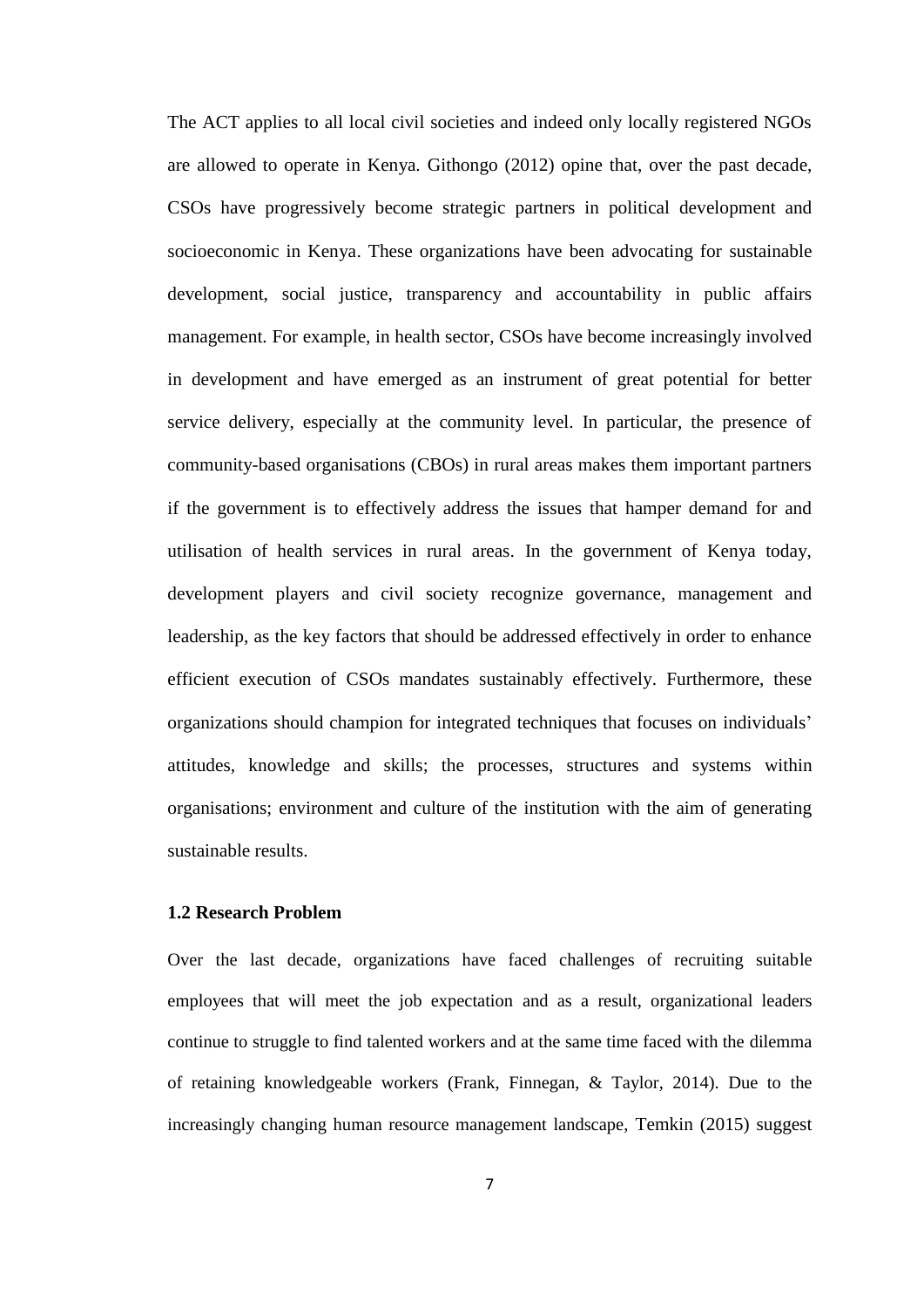that organizations should now dedicate their energies and resources in talent management and reformulate strategies of retaining the employees. This is because the cost of recruiting employees as a result of a low retention has been found to be major expenses for any organization. Consequently, Deery (2015) has suggested that the success of organizations in today's operating environment is going to be determined by developing appropriate employee retention strategies. Further, as a result of the perceived importance of employee retention, Perrin (2015) opine that organizations should emphasize on employee attraction and retention rather than selection and recruitment process to enhance survival strategies particularly in the current competitive environment and towards this goal talent management is suggested to play an important role.

The Governance Civil Society Organizations (CSO) in Kenya has over the last decade increasingly become strategic players in Kenya's socioeconomic and political development. The CSOs have become important advocacy champions for accountability and transparency in the public sector, social justice and sustainable development. In the health sector, for example, the civil society organizations have emerged as an instrument of great potential for better service delivery, especially at the community level and in some cases being alternative medical service providers. Indeed, the civil society organization have a potential to becoming a partner to the government to supplementing government services, especially in the remote regions of Kenya as well as defending the rights of the poor. However, according to USAID report (2014), one of the challenges facing the governance civil society in Kenya, is a lack of appropriate employee retention strategies and this explains the reason why they could be high employee turnover.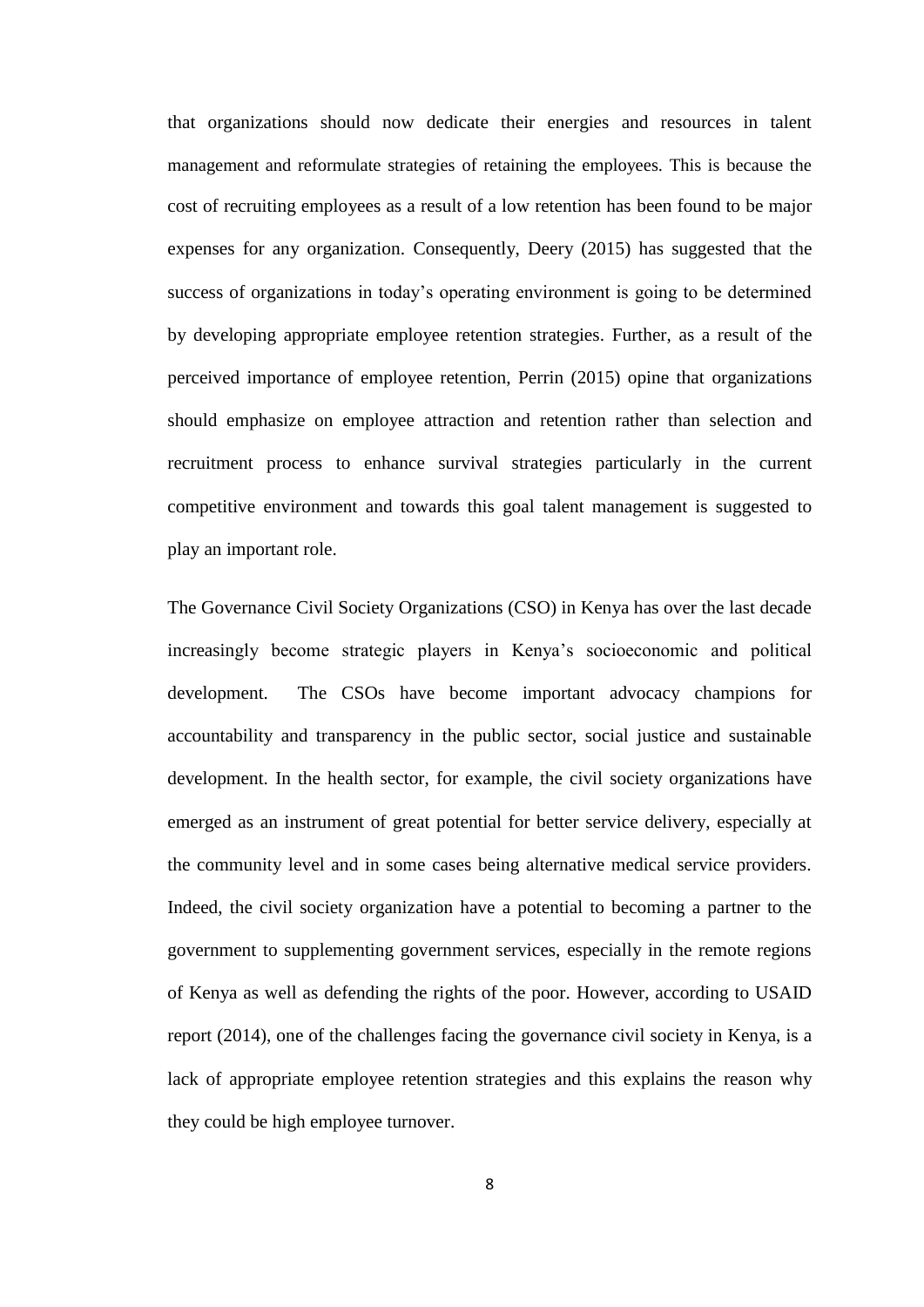The concept of talent management and its influence on employee retention has attracted various studies. Chitsaz-Isfahani and Boustani (2014) investigated the effect of talent management on employees' retention by establishing the mediating effect of organizational trust. The finding suggests that there is a significant impact on organizational trust employee retention and talent management. Oladapo (2014) investigated the influence of talent management on employee retention in USA retail supermarkets. The finding identified existence of job advancement opportunities as the most important factor influencing rate of employee retention*.* Alias et al (2016) sought to determine the relationships between talent, employee engagement, retention and management practices in ICT Organizations in Selangor. The results suggest that talent management activities, specifically; employee career development, rewards and recognitions, managerial support; have a positive impact on employee commitment.

Moturi (2013) investigated and found that the major source of competitive advantage in Kenya Data Networks Ltd is talent management. The study findings suggest that efficient talent management influence organizational performance as measured by the volume of sales, strategy development, productivity and increased market share. Ochieng (2016) researched on the link between employee retention and talent management strategies at DHL supply chain Kenya. From the findings of the study, it was discovered that a strong positive correlation exists between employee retention and talent management activities in DHL organization. Similarly, Kagwiria (2017) opt to establish the employee perception on employee talent management strategy and staff retention at Deloitte & Touché, Kenya. The findings reveal that organizational culture, remuneration, reward and recognition affects to large extent employee retention in the organization.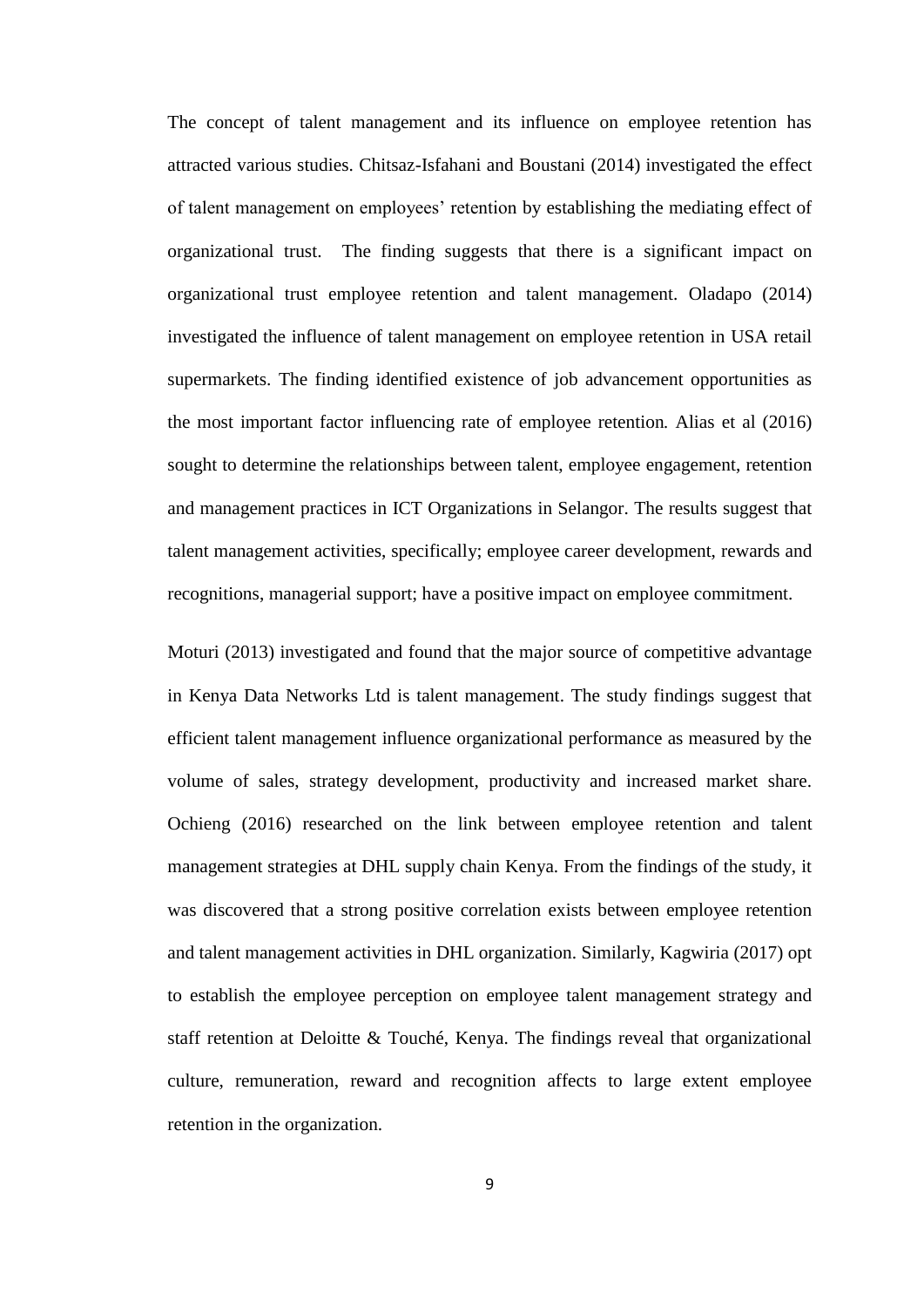On the basis of the above studies and other related literature, it is evident that indeed various scholars have endeavoured to determine how organizational talent management influences employee retention. However, it is also evident that majority of these studies have been carried out on profit-oriented organizations whose employees are supposed to meet certain targets. However, there is need to also carry out a research in the non-profit oriented organizations. Consequently, the research sought to answer the following research question; how does talent management effect employee retention in governance civil society organizations in Nairobi, Kenya?

#### <span id="page-20-0"></span>**1.3 Research Objective**

The objective of the study was to determine the influence of talent management on employee retention among governance civil society organizations in Nairobi, Kenya

#### <span id="page-20-1"></span>**1.4 Value of the Study**

This study could add value to the practice of human resource management in Kenya, both in the public, private and non-governmental sectors by attempting to identify how various RJP practices are adopted by Civil Society organizations and how application of the same recruitment practice affects employee job satisfaction. The need to identify the correct group of employees and preparing them on what is expected of them is expected to influence the HRM in the country. From the study, the civil society organizations management may be able to identify the role of effective RJP application in the recruitment practice will have on employee performance as a result of satisfaction.

Secondly the study may be of benefit to regulatory authorities that develop various policies that guide the workers affairs in the country. The ministry of Labour, National Treasury and NGOs governing organizations may be able to establish how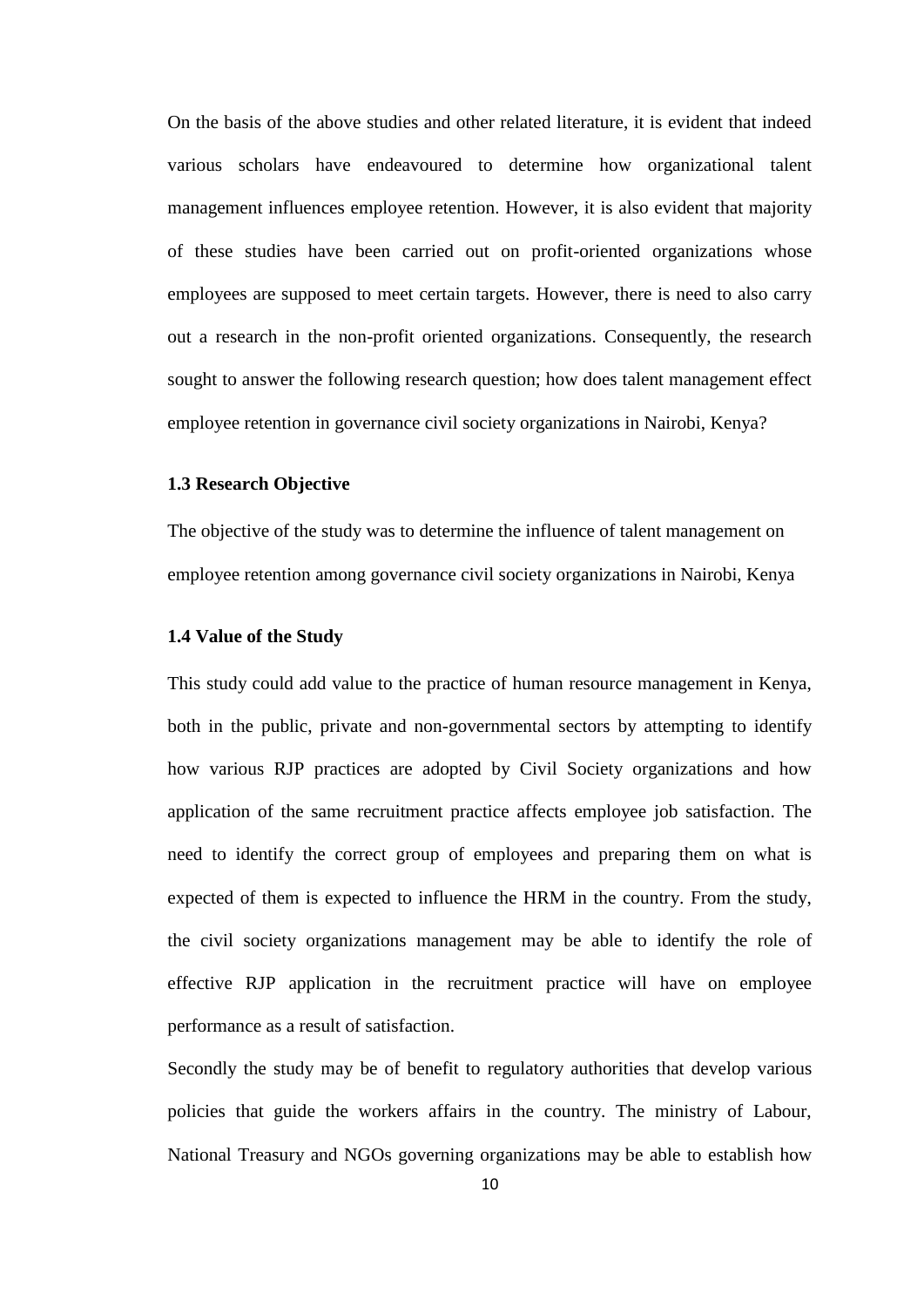recruitment practices, such as RJP could influence their performance through having a satisfied workforce. Thus, the regulatory bodies may be able to come up with appropriate guidelines and policies that govern the talent management policies in these organizations.

The study could also be of significance to the researchers and scholars as they may gain insights from the study since it is enriched with knowledge that adds value to the developing body of knowledge in human resources activities in Kenya. Consequently, future anticipated research studies could be done in relation to the topic and concept of employee retention and talent management may find a basis for reference in this study.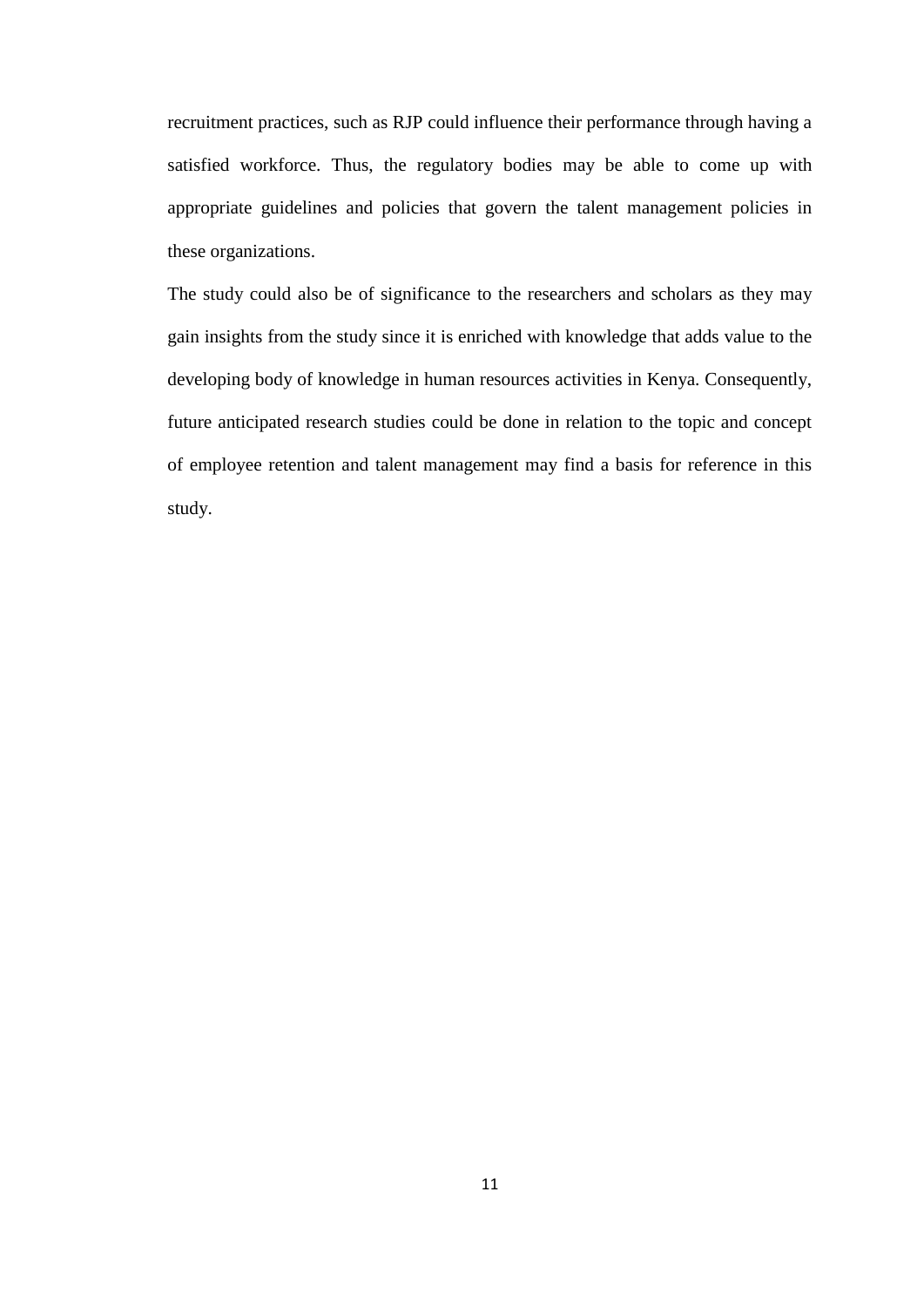#### **CHAPTER TWO: LITERATURE REVIEW**

#### <span id="page-22-1"></span><span id="page-22-0"></span>**2.1 Introduction**

The chapter discusses the literature related to the research objective which is to establish the effect of talent management and employee retention among governance civil society organizations in Kenya. The section covers theories that underlie the study and the talent management practices. Further, the chapter covers the summary of the literature review and conceptual framework.

## <span id="page-22-2"></span>**2.2 Theoretical Framework**

Davidson (2008), assert that a theory is a lay down of suitably argued concepts intended to clarify a condition by specifying laws that links the variables to each other. It is a collection of interrelated ideas based on theories. The study was anchored on three theories, namely; Resource Based Theory, Firm specificity theory and Social Exchange Theory.

#### <span id="page-22-3"></span>**2.2.1 Resource Based View Theory**

The Resource-Based View (RBV) was advanced by Barney (1991) and recognizes that the fundamental drivers to firms' superior performance are attributes to the resources and capabilities which reside in the organization and are valuable and costly-to-copy (Peteraf & Bergen, 2003). The RBV contributes to explain the technique that firms adopt in order to achieve and uphold competitive advantage by taking into account a firm is a pool of valuable resources that are inimitable by competitors, and which, weighed against other firms' resources, might transform into a competitive advantage. According to Barney (1991), for a resource residing in a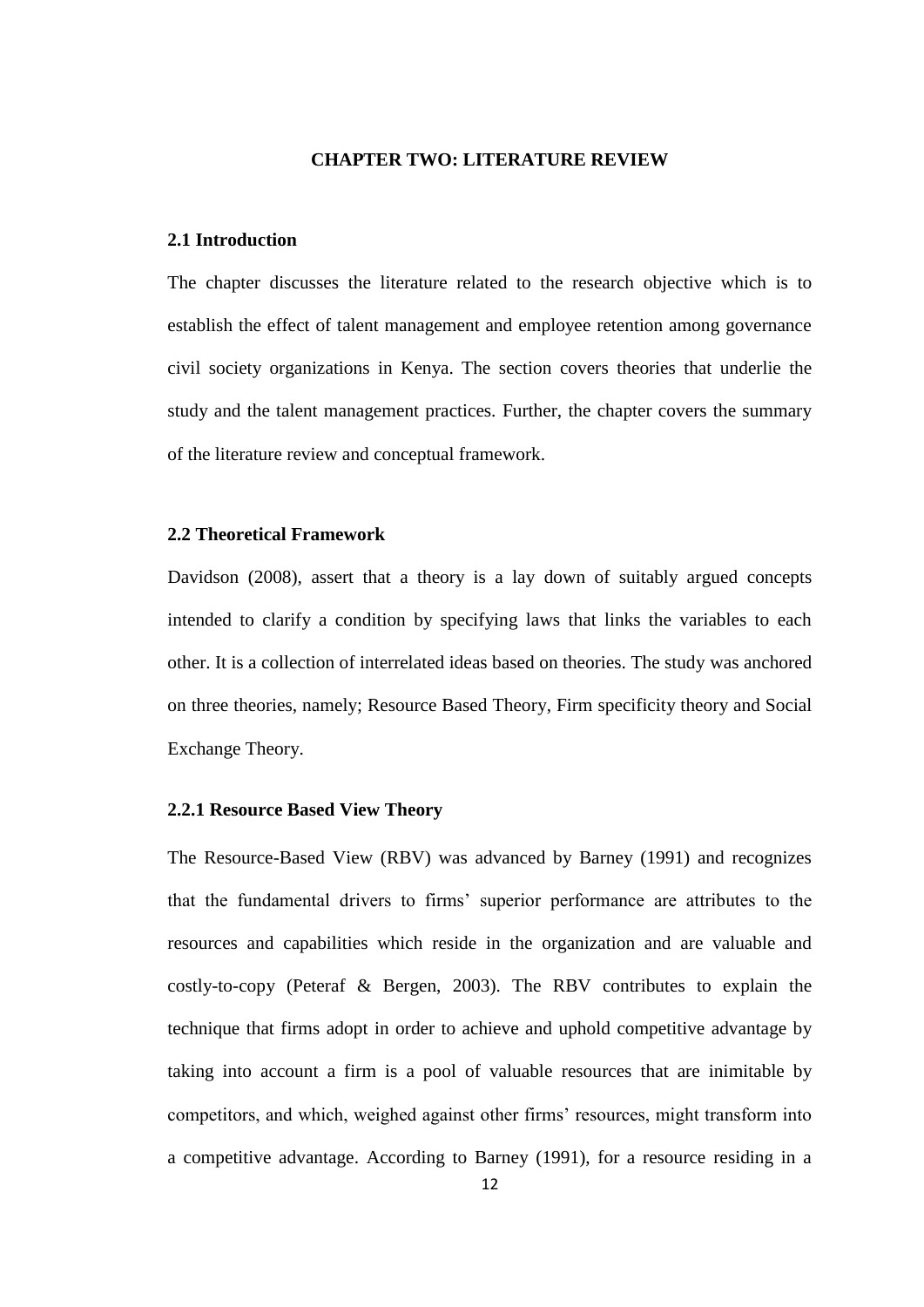firm to be a source of competitiveness, then it needs to be unique and the combination of different organization uniqueness through formation of an alliance will create much higher level of performance. The RBV suggests that firms are particularly a puddle of capabilities and resources which decides the performance and strategy implementation of the firm; implying that similarity in resource sourcing and possession will lead into production and provision of similar products and services respectively hence lack of greater performance in the industry (Wilden, et al., 2015).

The capacity of an organization management, as one form of internal organization resource, to develop and manage talent residing in a firm has the capacity to influences the firm ability to be competitive in the future. Internal knowledge that reside, say among employees, has the capacity of the firm being innovative and develop new products that will be appealing to consumers and therefore increase the firm's competitiveness. Therefore, the structure of knowledge management facilitates establishment, distribution and implementation of organizational knowledge (Alavi & Leidner, 2011). Talent management systems are able to collect internal abilities and the know-how sustaining the foundations of distinctive activities within an organization. Therefore, human capital can thus give a resource-based benefit if the individual abilities are unique and contains high level of expertise.

#### <span id="page-23-0"></span>**2.2.2 Firm Specificity Theory**

Coff and Kryscynski (2011) advanced the firm specificity theory by basing on Riordan and Williamson (1985) theory of asset specificity. The Firm specificity theory (FST) suggests that a firm performance is dependent upon how every asset is customized to meet the desires of a particular organization. By extension therefore, FST highlights the importance of human assets to the organization if the firm has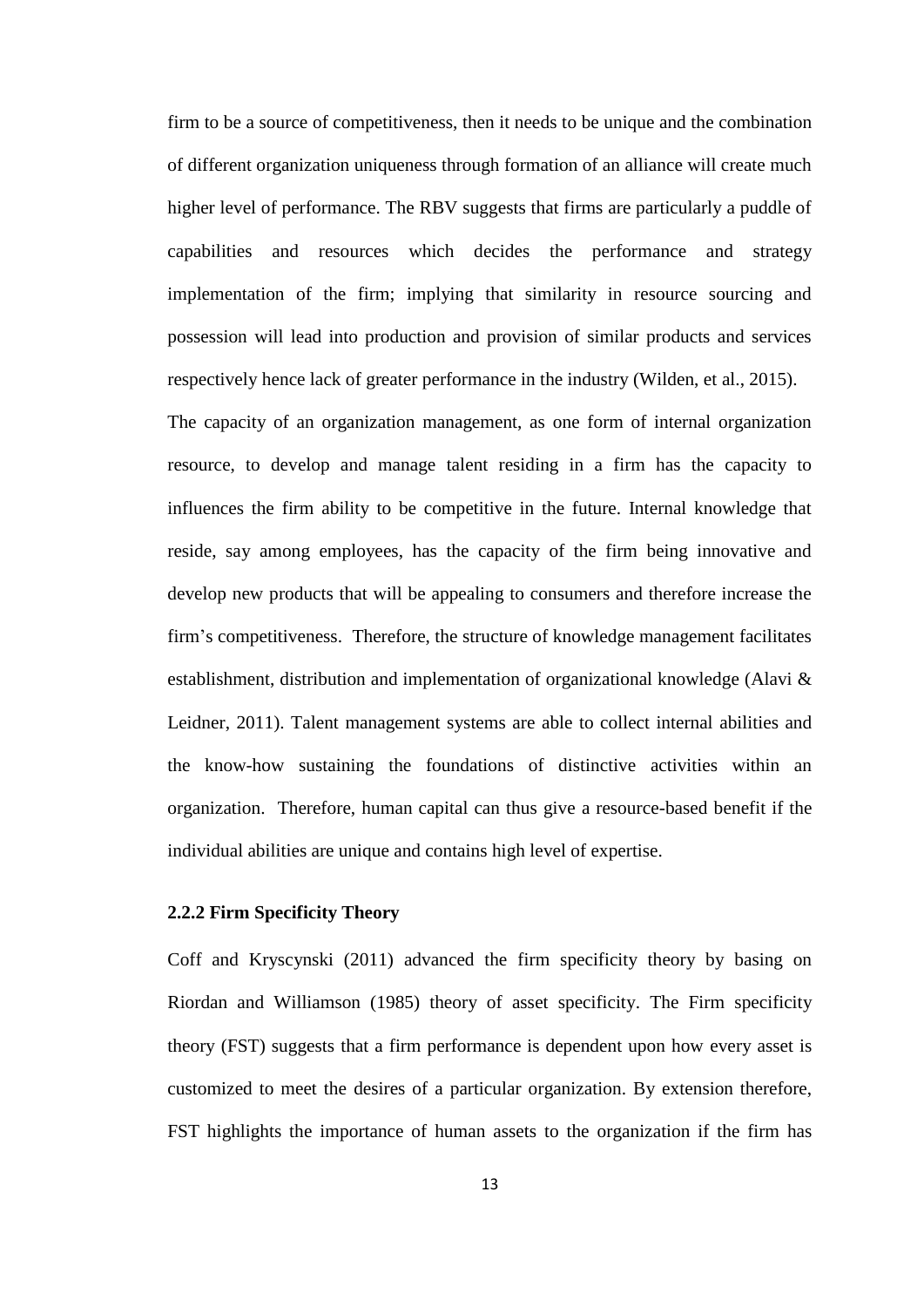unique human capital than to competitors. Likewise, if an employee does not have necessary technical skills that match a different firm requirement, this position will restrict mobility of employees since competitors may not realize desired value in them (Coff & Kryscynski, 2011).

Felin and Hesterly (2007) identify the need for the organizations human capital to be socially complex, by suggesting that strategic assets need to be entrenched in very composite social structure (Barney, 1991). If the human capital systems are embedded in an organization, it will hinder the replication since it is very hard to copy complex systems. Consequently, advancement in system complexity will render competing firms vulnerable in an attempt to emulate the system operation or extract employees from the organization without necessarily reducing their quality standard of work or value hence reducing mobility of employees (Coff & Kryscynski, 2011). Tacit knowledge is difficult to decode because it is deeply rooted within employees and this can therefore, be causally indefinite from the competitors and managers point of view, due to the fact that valuable employee with exceptional skills and knowledge as well as a particular knowledge that enhances success of a firm cannot easily be identified. In addition, causal uncertainty complicates further identification of highly skilled employees that competitors may likely approach. Hence, these measures ensure that valuable employees are retained for a longer period of time as far as organizational success is concerned.

#### <span id="page-24-0"></span>**2.2.3 Social Exchange Theory**

Social exchange theory (SET) was promulgated by Emerson (1976) and postulates that the progressive interactions among individuals will necessitate support for one another and enhances mutual coexistence (Maslach*et al.,* 2011). The SET theory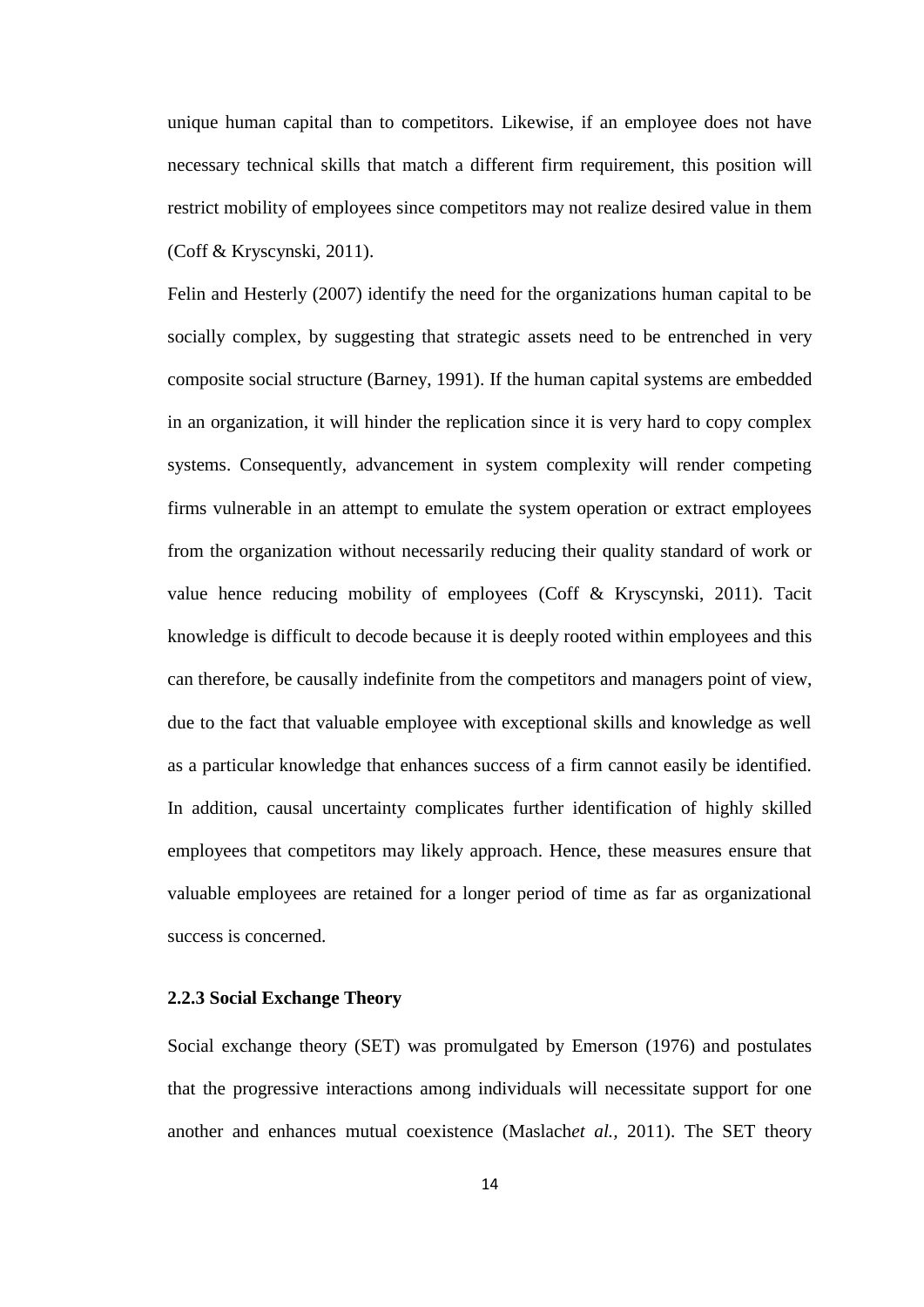argues that when relationships evolve over time, it results in improved level of trust, loyalty and mutual engagement provided the parties in question adhere to some specific rules and regulations concerning the principles of exchange. Employees' level of commitment and loyalty to the organization is perceived as one channel of paying back tribute to the organization. However, the degree of commitment will always vary from employee to employee depending on the amount of resources that one enjoys from the organization. Establishment of policies that will enhance their spiritual nourishment has been found to result in greater amounts of cognitive and emotional wellbeing among the employees.

Farooq, et al (2014), highlight that the social exchange theory results in both economic and social outcomes that is beneficial to the organization and employees. West (2007) infer social exchange theory to be a theoretical explanation for workers commitment and engagement as it examines a model of leadership and relational building between leaders and employees as a consequence of employer employee exchange. Therefore, the employer has to provide a warm environment for spiritual growth in order for the employees to be committed hence their retention is made possible. The social exchange theory suggests that continuous interactions among people who are in a condition of collective interdependence facilitate the value of commitment and engagement. Therefore, as a way of appreciating the organization for the benefits that an employee earns from being a member of the organization is to increase the level of commitment and engagement which comprises of emotional and psychological relationship between the head of departments and employees which may have constructive or adverse consequences the work place behavior (Ma & Qu, 2011). Consequently, these measures will increase the employee satisfaction level. This is in line with the organization citizenship behaviour principles.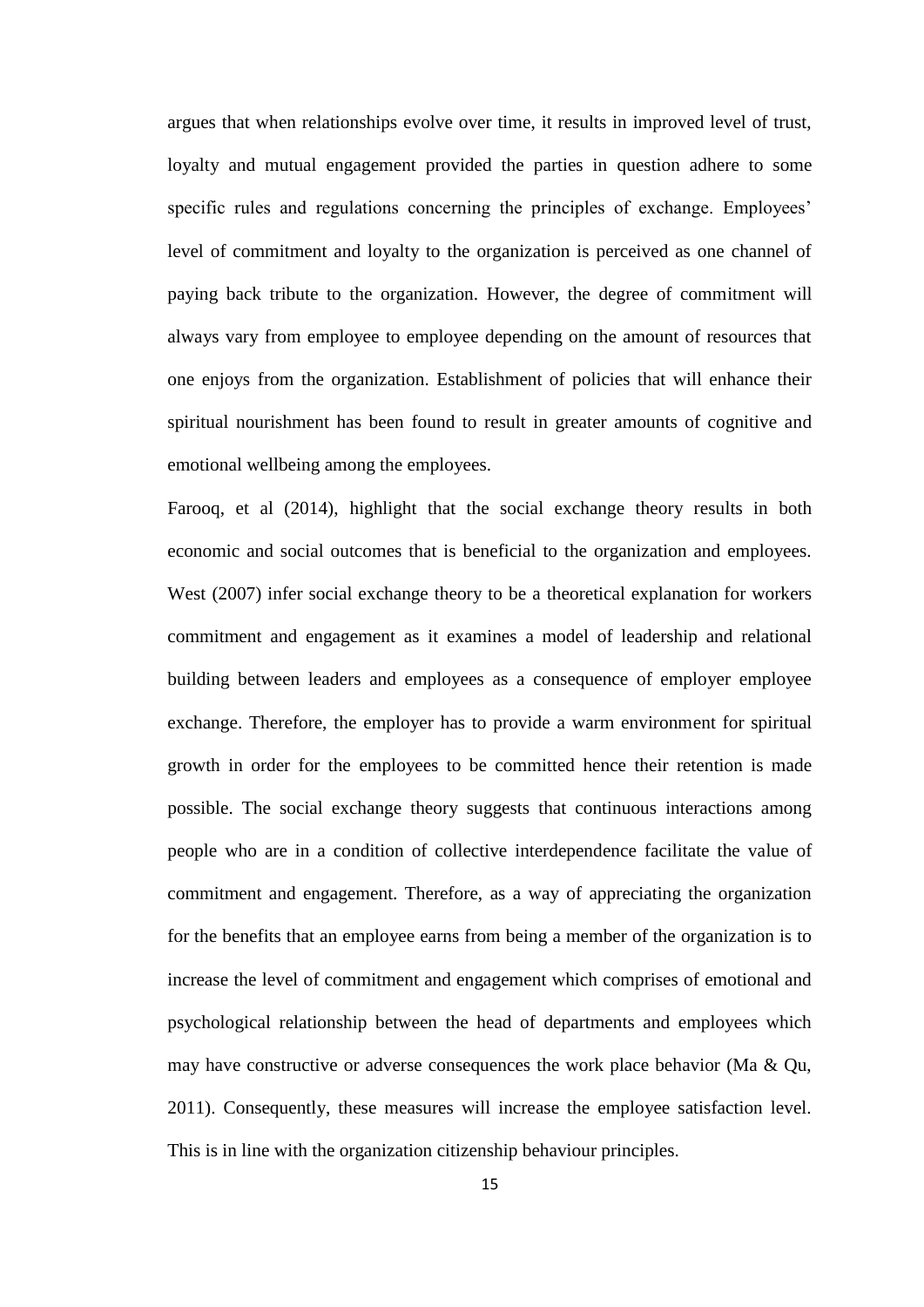#### <span id="page-26-0"></span>**2.3 Effect of Talent Management on Employee Retention**

Efficient strategies for employee retention begin with appropriate hiring practices because motivated and qualified people have the likelihood of staying longer in the organization. Different scholars have suggested that effective talent management has also been found to influence employee retention and the understanding of talent management dimensions will be important in understanding retention. According to Ashton, and Morton (2005) the key talent management dimensions that are thought to influence employee retention include; training, performance management, recruitment, succession planning, and career advancement.

Meglino, Ravlin and DeNisi (2011) highlight the need for an organization recruitment process to provide a clear image of the position expectation by providing a summary of negative and positive information that the potential employee is likely to face so that he/she may prepare earlier to avoid mismatch of skills and knowledge capacity. One form of recruitment process that has been found to be effective is the realistic job preview and has been found that unlike the written RJP, verbal process has been shown by Breaugh and Starke (2010) to be more effective and that preceding job exposure is also a fundamental instrument of RJP. In developing countries, where it is regarded as high rate voluntary turnover of employee since employees have the capacity of shifting their services to international companies or local firms, fulfilling the expectations of job as described during the advertisement and interview process is important for organizations (Ready et al., 2008). Effective RJP has a positive impact towards reduction of employee turnover because candidates are provided with relevant information about job expectation and this will enable an applicant in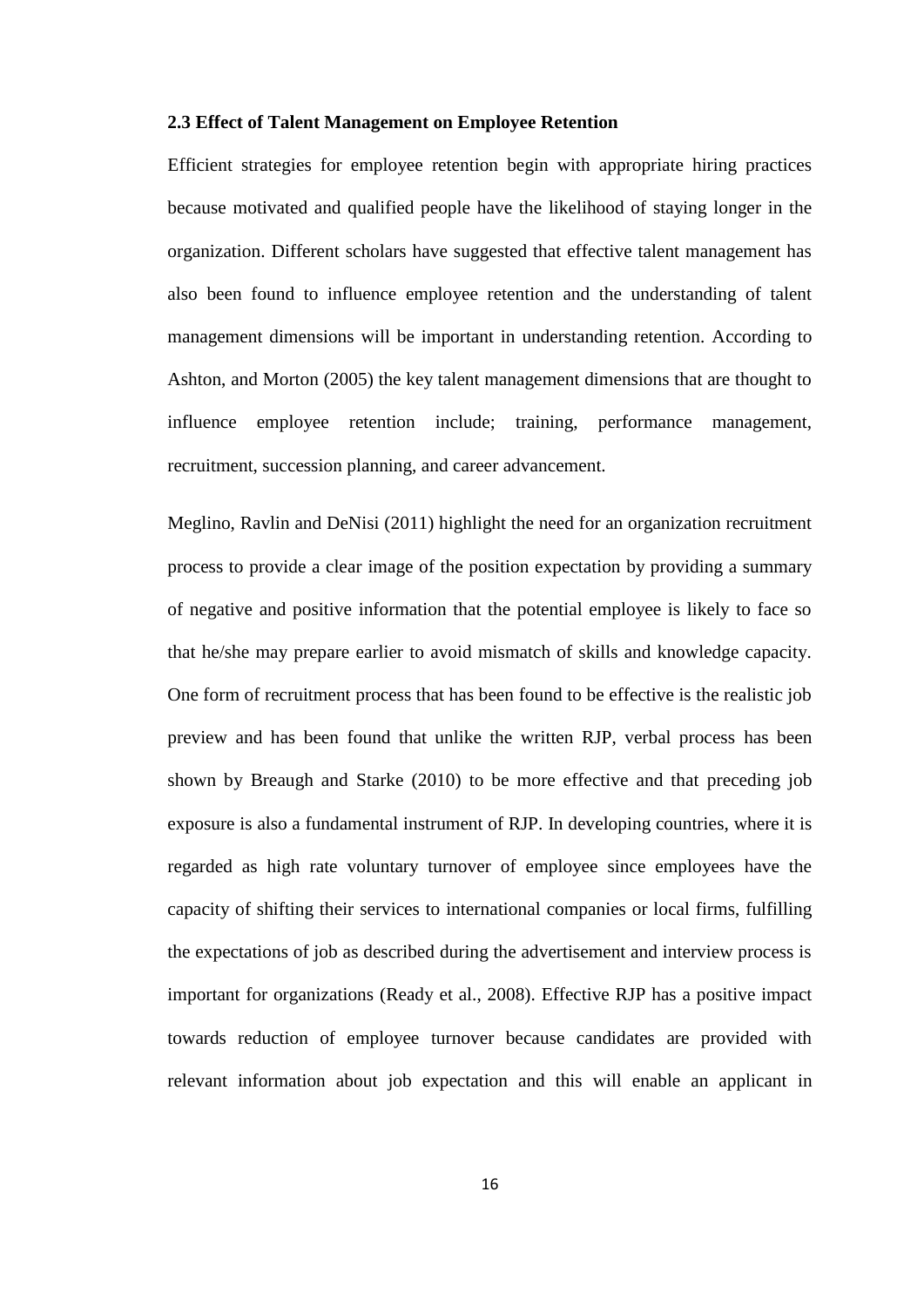deciding for the best job suited to him or her. This, in turn, is expected to result in reduced voluntary turnover level as a result of improved commitment of employees.

Allen and Shanock (2013) opine that a high level of employee turnover experienced over the first year at the job is as a result of high employee expectations set during the initial employment stages that cannot easily be met under normal circumstances resulting into dissatisfactions and reduced motivational levels. Consequently, effective adaption of employees into the new job environment and integration of employee knowledge and skills into the organizational system can be achieved mainly through prior description of job specification highlighting benefits and challenges clearly. However, system complexity may open doors for competitors to lure employees who find it hard to adapt to such complex working environment because they want to deliver and advance their career in a friendly environment, however, if the system is complex such that employees' ability cannot easily be identified, the plan of competitors cannot easily succeed. Hence effective RJP lead into reduced copying or transfer of human resources hence competitive advantage sustainability is achieved due to low voluntary turnover of employees.

Mitchell et al. (2011) suggests that the salaries and remunerations of valuable employees should be harmonized particularly for top employees in the management. Consequently, it is necessary that an organization designs its process of evaluating performance in a manner that employees can realize and appreciate the fact that the organization recognizes and values high performing employees. Peterson and Luthans (2006) reinforce the need for a performance-oriented compensation system because they argue that out of this, employees will have the perception that the organization values their hard work and commitment. Indeed, they find financial rewards will be even significantly relevant as contrasted with social rewards for the highly trained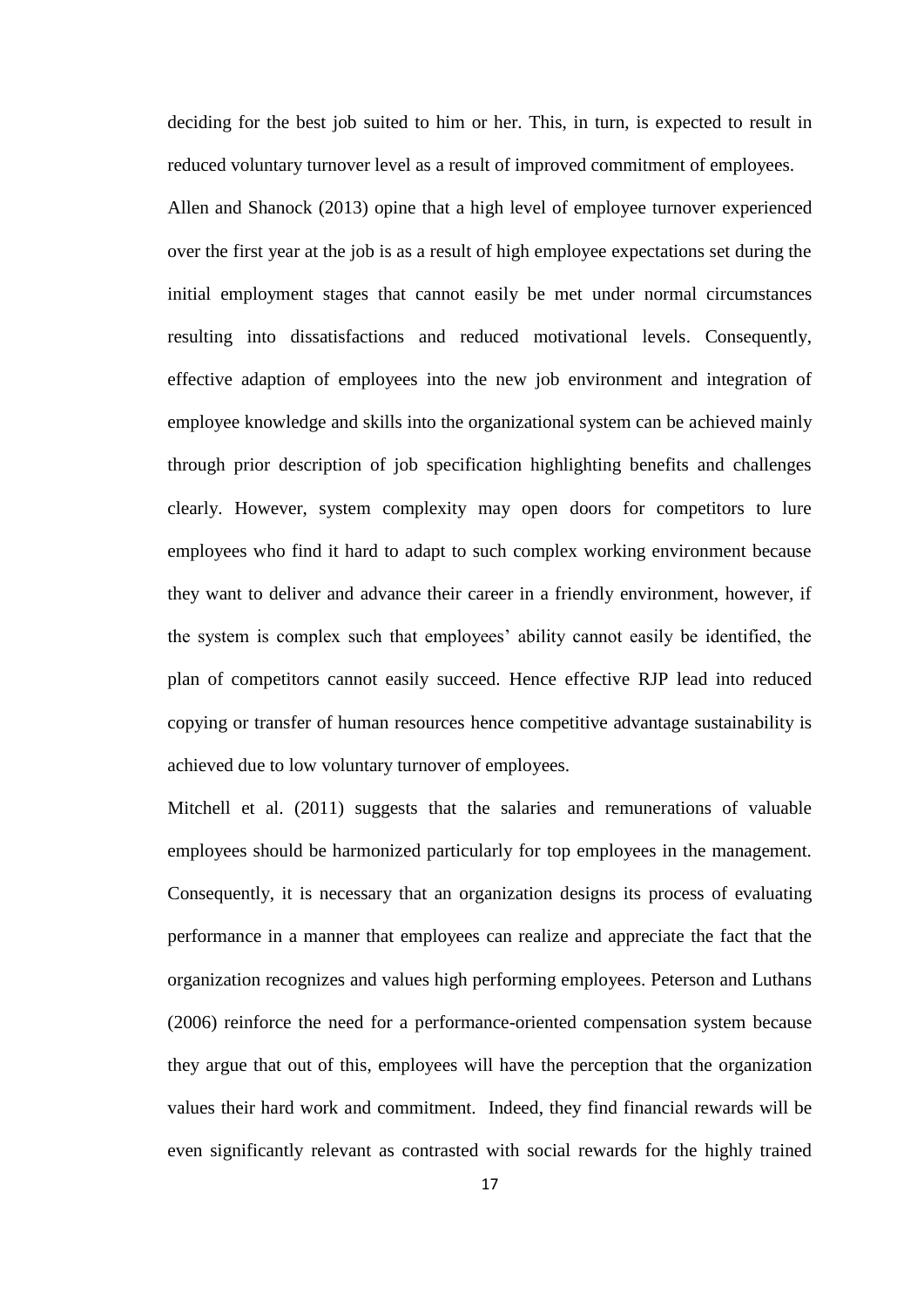staff than the lower cadre group of staff. This implies therefore that there is need for an organization to come up with appropriate performance management to limit the rate of employee turnover.

Bryant and Allen (2013) note that though compensation alone cannot be enough factor of employee's motivation, they find that quite a huge number of employees resign from their job as a result of what they perceive as inadequate compensation and availability of potential promising opportunities elsewhere that guarantees better returns. With the above findings, it suggests that the systems of compensations that are based on the level of performance is an important aspect of consideration during the process of selection and hiring of employees as well as an approach that facilitates retention of valuable employees in the organization (Gupta & Shaw, 2014). In accordance with the provisions of RBV, compensations based on the level of performance is a significant item that relate firm competitiveness and retention strategies, since it promotes specialization within the firm. Therefore, employees who are willing to commit their resources into the organization with an aim of registering improved organizational performance should be rewarded accordingly thereby enhancing job specialization leading to increased performance. Thus, increased firm specificity, will lead to performance-oriented compensation which results in nonimitability of human assets, a process that is expected to result in a long-term competitive advantage by minimizing voluntary turnover of employees.

Kraimer et al. (2011) suggest that employee's cases of turnover can be minimized or eradicated if they feel that their lifetime career objectives can be achieved in the same organization. Perceived career opportunity (PCO) is particularly involving individual career desires and preference including, for instance, upward mobility and promotion within the vertical track of career development. Nevertheless, it is significantly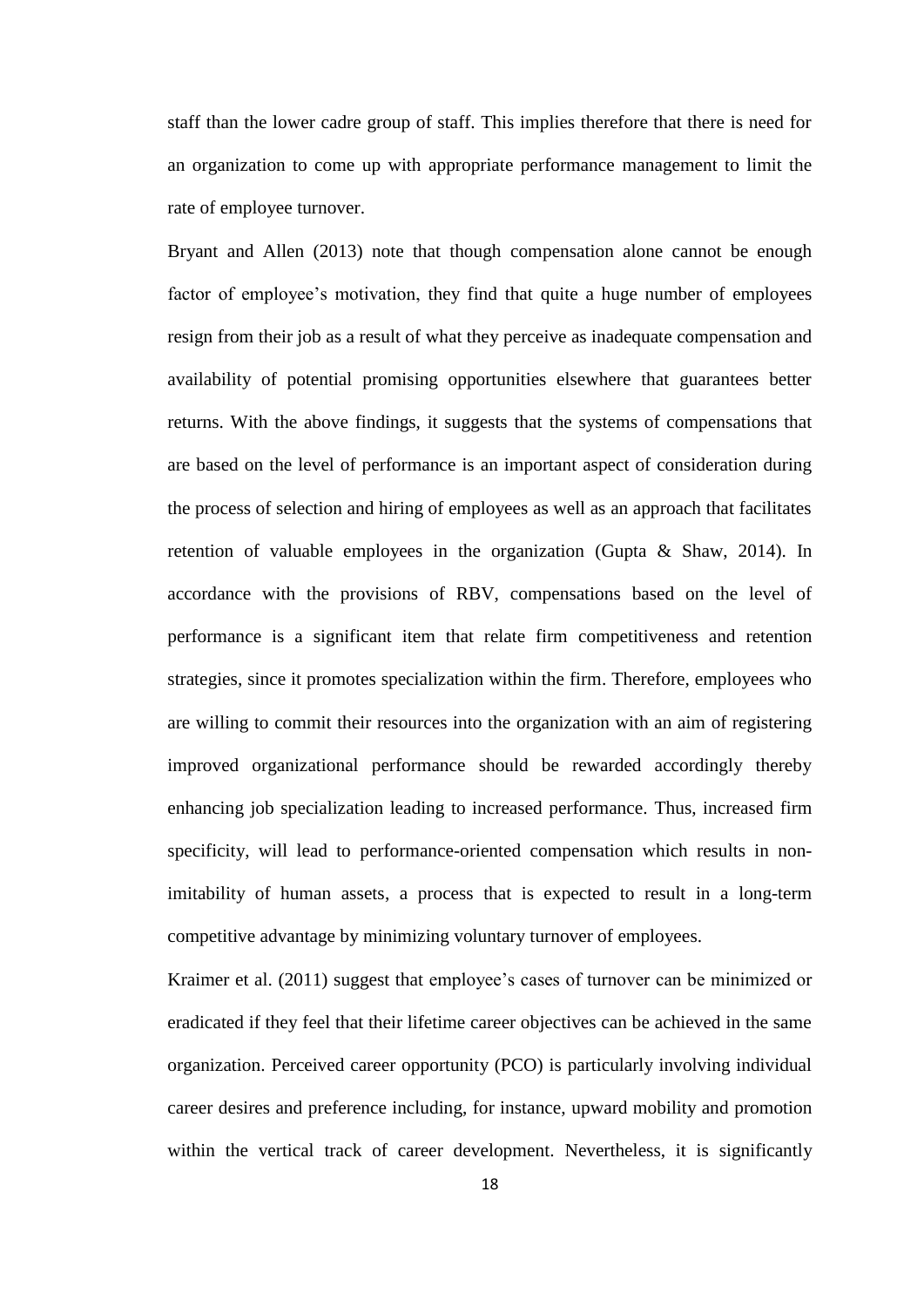important to distinct that different employees have diverse career progression desires within the same profession and working environment meaning that the career scope and opportunities of each individual employee vary across the board (Kraimer et al., 2011). Similarly, employees' career goals are not static but rather change over time and with them, a situation that means that their perceived career opportunity will also change. These changes in the career progression are an outcome of work history, career self-management, and transforms in individual state of affairs (Kraimer et al., 2011).

Gavino et al., (2012) career progression is one other reason why top performers in an organization stay in an organization. Assuming that such group of employees have the same level of satisfaction, it follows therefore that the probability of employees leaving the current job is dependent upon availability of alternative opportunities outside the working environment. In addition, employees that have the perception that the current organization can provide them appropriate opportunities to advance their career and achieve their ambition have low probability of quitting their jobs and vice versa (Bryant, & Allen, 2013). From the above discussion, it follows that employees may look for more opportunities in other companies to advance their career if they perceive that this is best alternative to accomplish their career goals.

Employee training and development programs enable them to acquire the requisite competence and job-related skills needed to advance their career in managerial positions (Schuler & Tarique, 2012). Nonetheless, various studies have proved that employee degree of training based on specific line of specialization should be adopted rather than general training since advancing general knowledge and skills will equip employees with skills that will suit them in various industries hence increasing their job mobility thus increasing the likelihood of employee qualification leading to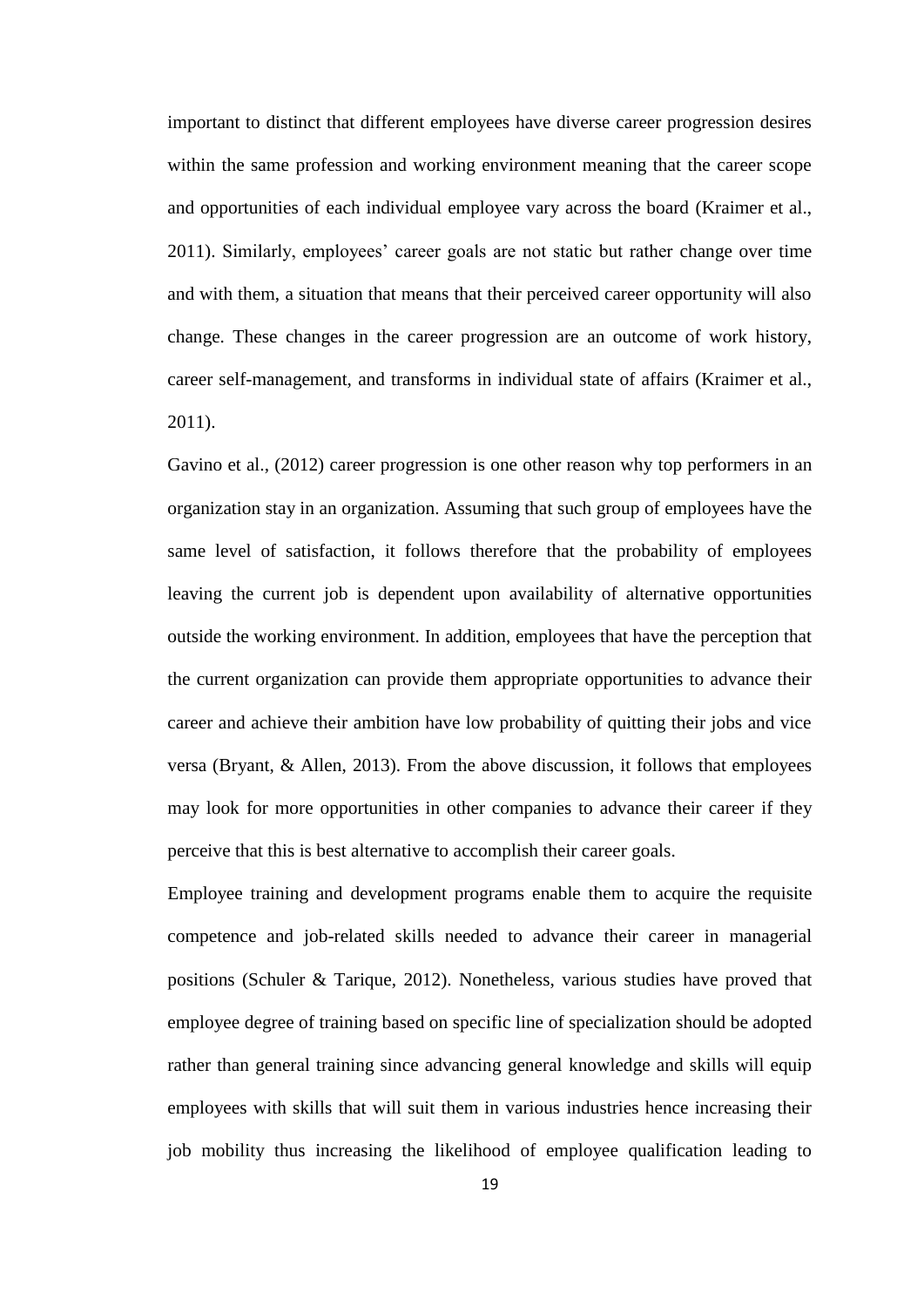migration of employees looking for more desirable job opportunities elsewhere that meets their specifications

Kraimer et al. (2011) suggested similarly that training employees in the same level and degree of skills enhances the chances of mobility from the current organization to others. Consequently, training and development, particularly in very competitive markets among the developed countries for instance Brazil, may enhance the intention of employees leave and therefore increasing the rate of turnover. With regard to Resource Based View, if the training offered to employees is based on a general background, industry specialization within the firm will decrease hence contributing to chances of their movement and finally working for competing firms. It is therefore proposed that general knowledge acquired as a result of training and development will cause degradation of specialization in the organization meaning that employees may rule over the employer.

Mentoring can be defined as the direct interaction between a highly experienced individual, otherwise referred to as mentor, and a relatively less experienced person, known as mentee (Mullen, 1994). A mentor offers a lot of benefits to the mentee including guidance and decision-making concerning carer progression as well as job decision as far as turnover intensions are concerned. RBV believes that mentoring facilitates embeddedness of employees within the organization and therefore improving social involvedness.

Holtbrügge and Ambrosius (2015) as a result of mentoring that lead to development of skills; qualification of employees increases meeting and to some extent surpasses the specification of the organization facilitating specificity of the firm. Therefore, mentoring enhances both firm specificity and social complexity of the human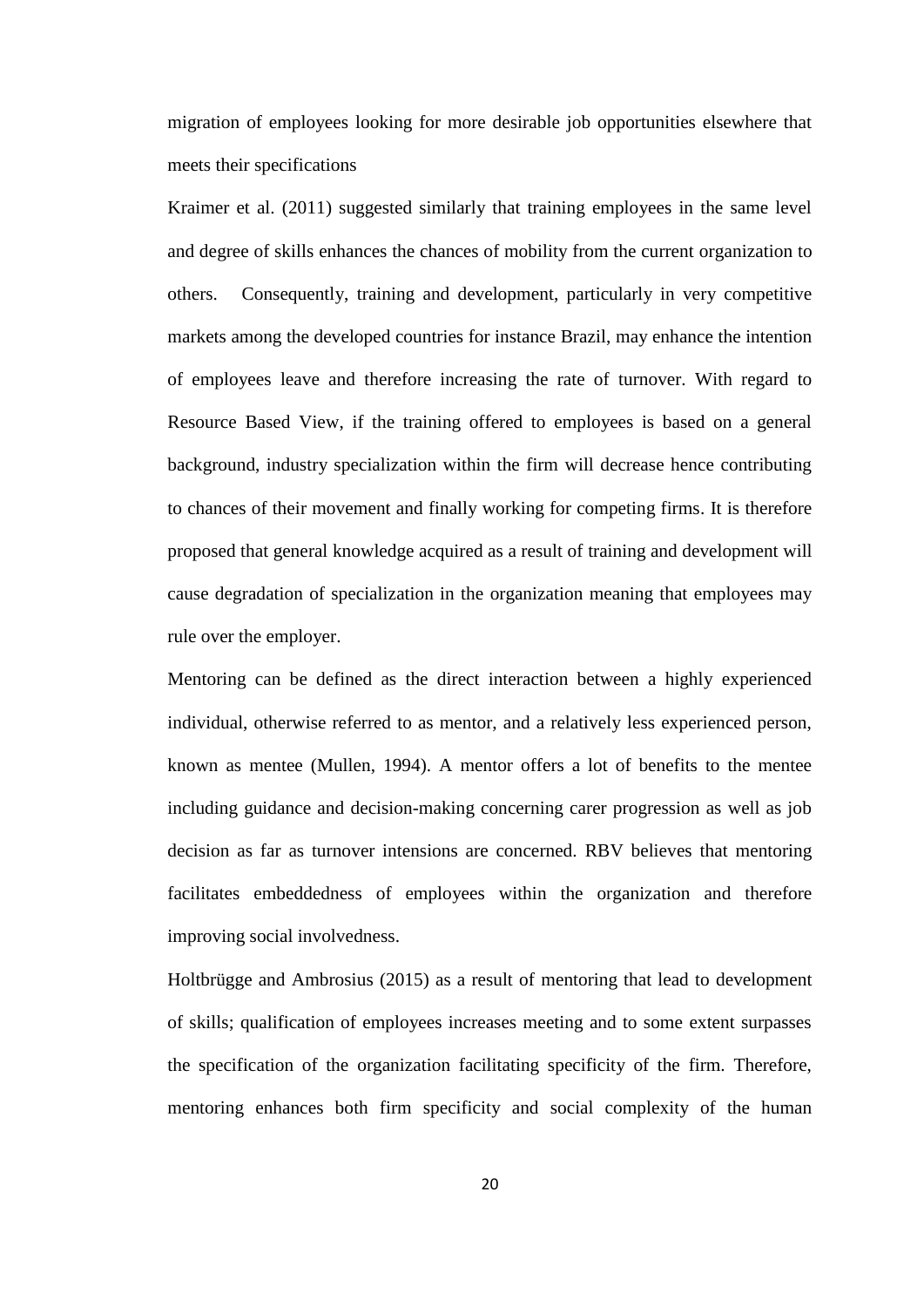resources, resulting into minimization of intentions of employee turnover, low level of imitation by rival companies, facilitating competitive advantage.

#### <span id="page-31-0"></span>**2.4 Empirical Literature Review**

Alias et al., (2016) investigated the link between employee retention, employee engagement and talent management activities among the information and technology (IT) firms in Selangor. The talent management activities that the study ought to investigate include; employee career advancement, managerial support, and recognitions and rewards on employee commitment and retention of employees within Malaysian IT firms. From the study findings, it was discovered using analysis of Pearson correlation that talent management activities (recognitions and rewards, development of employee career and managerial support) have significant positive correlation with retention of employee.

Oladapo (2014) investigated the influence of talent management on employee retention among US shipping firms. The data results from 69% of the firms sampled that had in place talent management programs, the findings support the position that talent management strategies are very important despite of the underlying challenges faced during implementation process. The major factor that undermines retention rate as mentioned by respondents is low job development opportunities. However, for the 31% of the shipping firms that had not instituted appropriate talent management indicated that the lack of effective talent management was due to a lack of the top management support.

Chitsaz-Isfahani, et al., (2014) in the same line investigated the effects of talent management on employee's retention by determining the impact of organizational trust among staff in Iranian Universities. The research employed descriptive research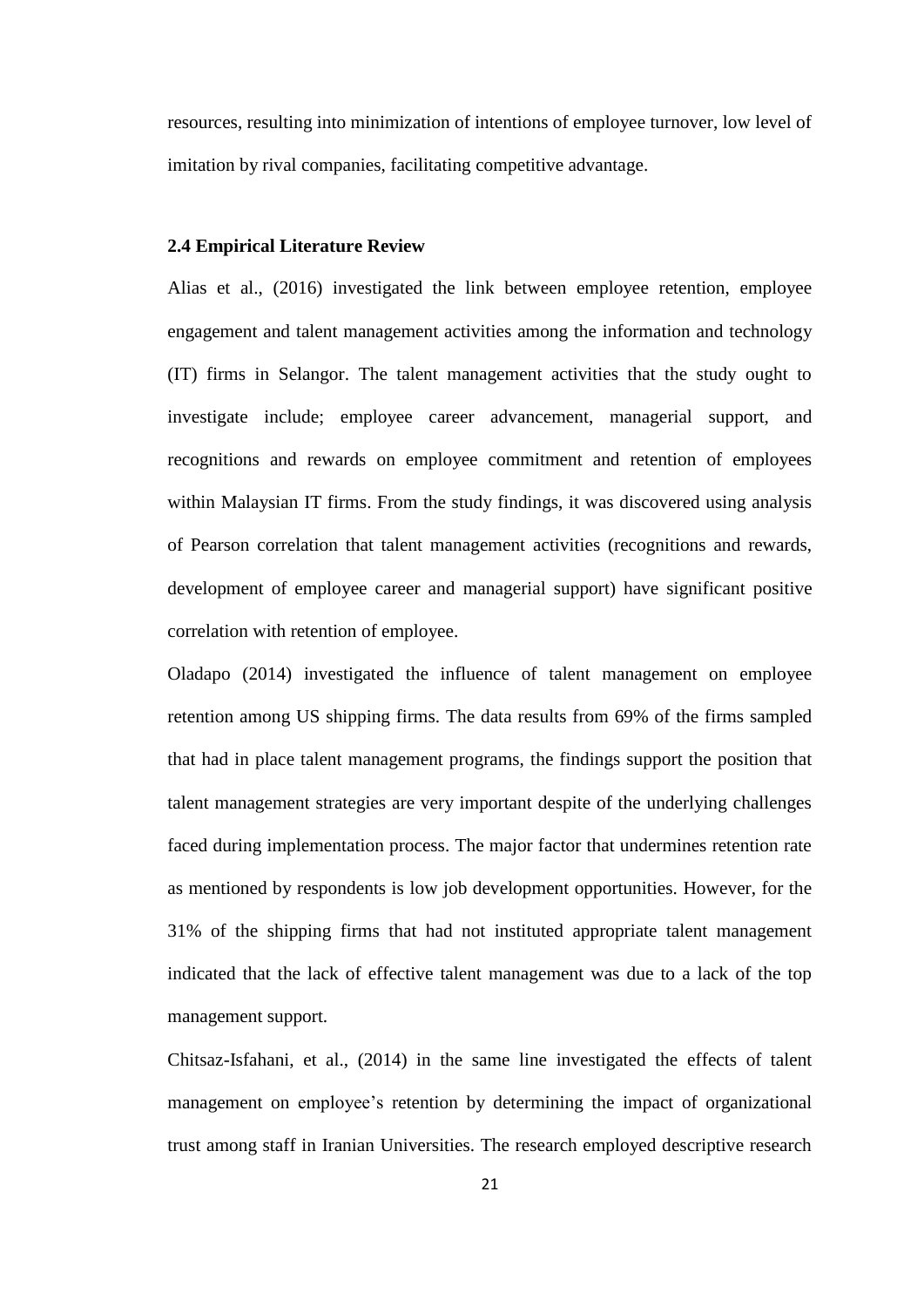design. The findings suggest a significant connection between organizational trust, employee retention and talent management. The research is relevant since it focuses on the impact of talent management activities on organizational employee's retention and organizational trust. Cooke, Saini and Wang (2014) researched on talent management in India and China by comparing the human resource activities and perceptions through perspectives of 178 HR-practitioners. The research findings established the centrality of money-orientated principles in the growing, present-day relationships of employment opportunities in the two states. Furthermore, the study proposed necessity of establishing more strategies that enhances value addition in HR institutions in the two nations and also adopting a more specific approach to implementing and conceptualizing talent management strategies in the global view.

#### <span id="page-32-0"></span>**2.5 Summary of Literature and Research Gap**

The area of talent management and employee retention has attracted sizeable research work and majority of the findings find a positive association between talent management dimensions and employee retention. While Lalitha (2012); Tiwari et al (2013) and Altrnaz et al (2013) finding show existence of a positive relationship between talent management and employee retention – dominant position, other studies have not shown the strong association. Different studies have used varied talent management dimensions which have led to inclusive results on the relationship between talent management and employee retention. This has been due to the varied ways in which talent management has been defined by various scholars. Consequently, there is need to further improve on organization talent management practice with a view to coming up with an explicit definition and dimensions that can be generalized across all industries.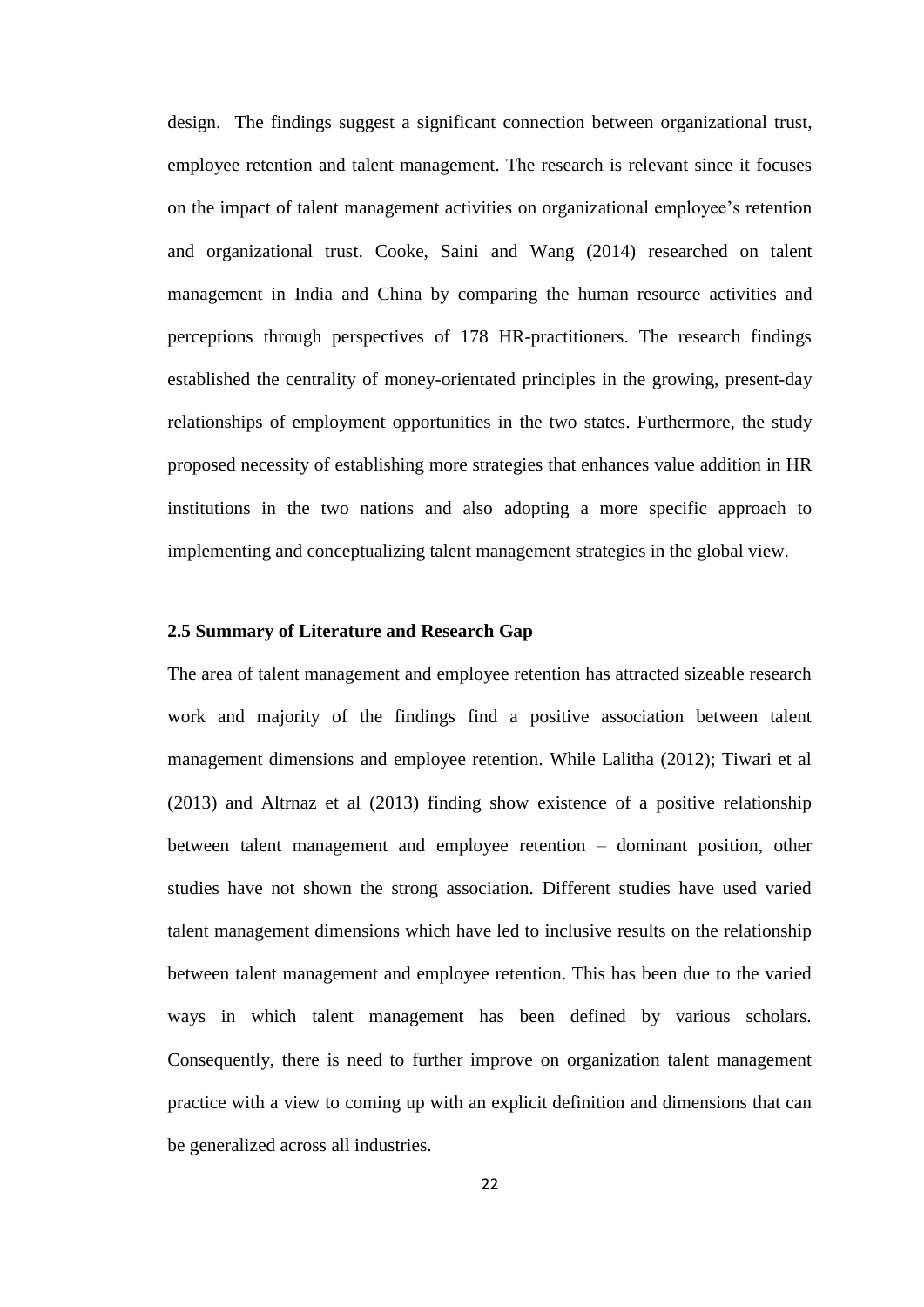Majority of the studies that have been undertaken with regard to how talent management influences employee retention, the studies have concentrated on profitoriented organizations in Western and Asian countries that have different labour and cultural values that differ with Kenyans'. Consequently, it is necessary to enrich the literature and establish how talent management in non-governmental organizations in Kenya influence employee retention.

#### <span id="page-33-0"></span>**2.6 Conceptual Framework**

According Miles and Huberman (1994), a conceptual framework is a diagram or written blueprint that elaborates, either in narrative or graphically format, the major points of concern to be studied, variables, the crucial elements, or ideas and the reputed associations among them. In the model presented in Figure 2.1, it is postulated that an organization talent management strategy influences the employee retention.



## **Independent Variables Dependent Variable**

<span id="page-33-1"></span>**Figure 2 1: Schematic Diagram showing variable**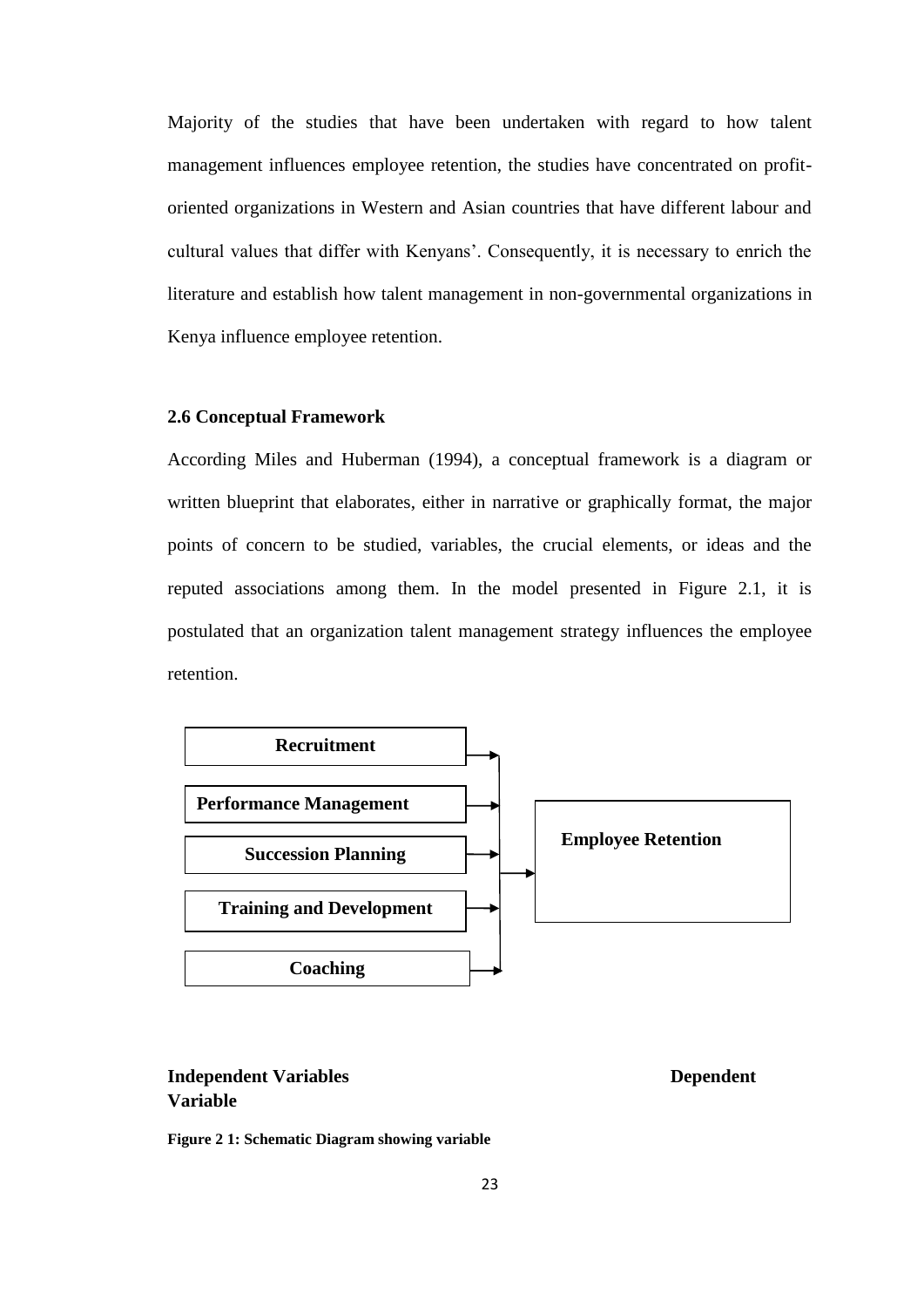#### **CHAPTER THREE: RESEARCH METHODOLOGY**

## <span id="page-34-1"></span><span id="page-34-0"></span>**3.1 Introduction**

This chapter deliberates the methodology that the present study applied in the entire process of achieving research objective. It expounds on the research design, target population of study and procedures for data collection that the study used as well as data analysis procedures.

#### <span id="page-34-2"></span>**3.2 Research Design**

This study used a descriptive cross-sectional survey design. As stated by McBurney and White (2009), descriptive study design defines the set of circumstances as they appear on the ground. The design identifies every phenomenon in relation to what, when, who and how it appears in the study (Sekaran & Bougie, 2009). Descriptive research design also enhances validity, reliability and generalizability of the research findings and involves qualitative and quantitative collection and analysis of data.

#### <span id="page-34-3"></span>**3.3 Population of Study**

The population of this study was program staff of 13 governance civil society organization operating in Nairobi, Kenya and registered with National Council of NGO Board (Appendix II). Hence the population of the study will be a census.

## <span id="page-34-4"></span>**3.4 Data Collection**

The study collected primary data from the program staff in the GCSO in Kenya. These target respondents were deemed to be versed with talent management and employee retention matters. The instrument for collecting data employed in the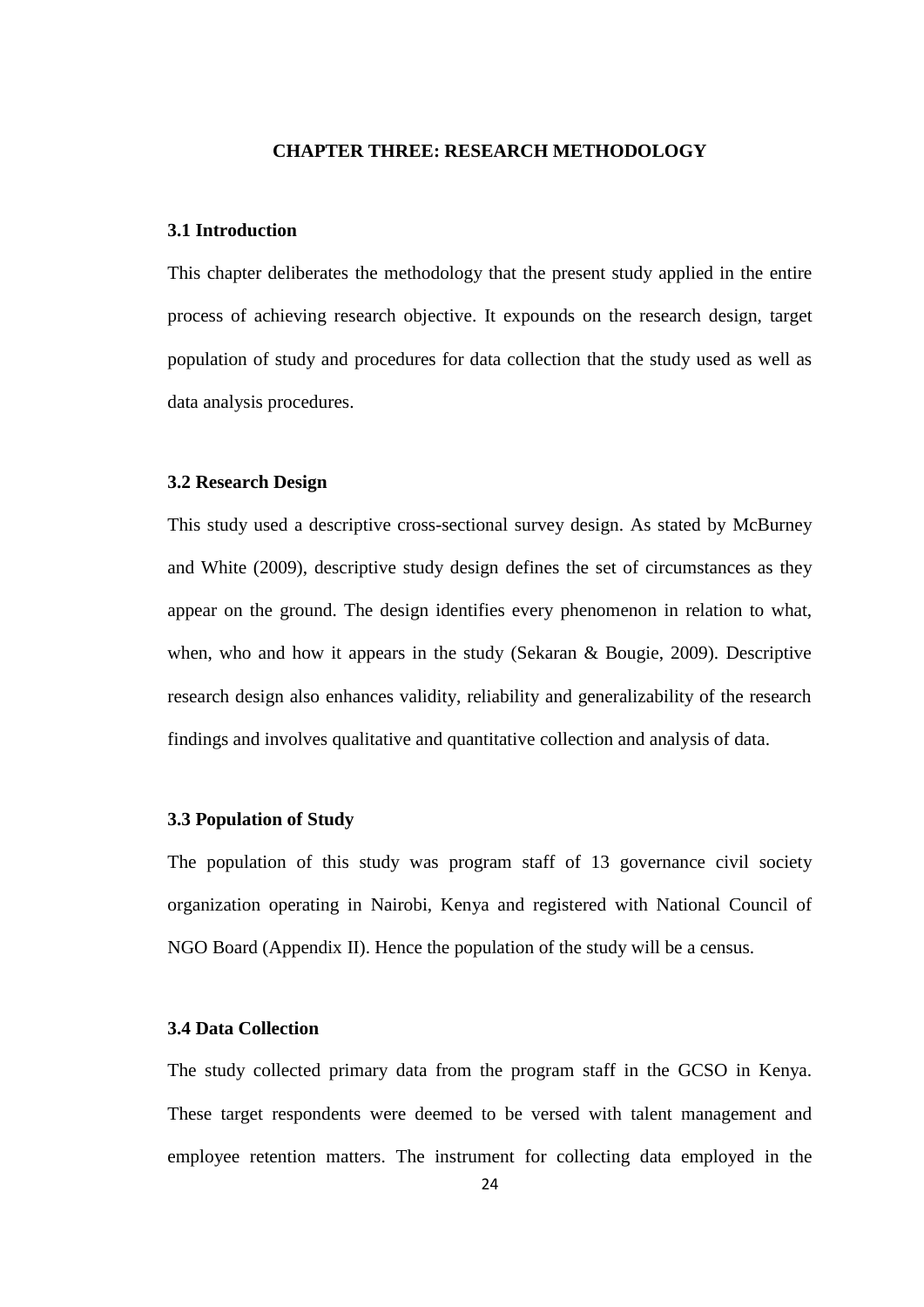present study is a questionnaire since has suitable features favouring it for the study. These features include time friendly, safeguarding confidentiality as well has its perception of being considered as the best basis of primary data. The questionnaire prepared for collecting primary data comprised of both open ended and closed ended questions. Closed questions were presented uniformity in responding to the questions whereas open ended enquiries gave impartiality to respondents by letting them to provide their personal and unbiased views. The researcher sought after an appointment with the administration of the civil society organizations. In the course of these meetings, it provided an opportunity for a researcher to clarify the objective of the present study, a move that was aimed at reducing the confrontation from the target respondents as well as enhance self-confidence towards the researcher. The target respondents were program officers of the organizations.

#### <span id="page-35-0"></span>**3.5 Data Analysis**

Analysis of data was computed using descriptive statistics that included frequency distribution, percentages and mean scores. These descriptive are presented by pie charts, bar graphs and tables for convenient interpretation. In addition, the study employed inferential statistics in the form of multiple regressions.

The regression equation is:

 $y = \beta_0 + \beta_1 X_1 + \beta_2 X_2 + \beta_3 X_3 + \beta_4 X_4 + \varepsilon$ 

Where:

|           |  | Employee retention     |
|-----------|--|------------------------|
| $\beta_0$ |  | constant term,         |
| $X_1$     |  | Recruitment,           |
| $X_2$     |  | Performance Management |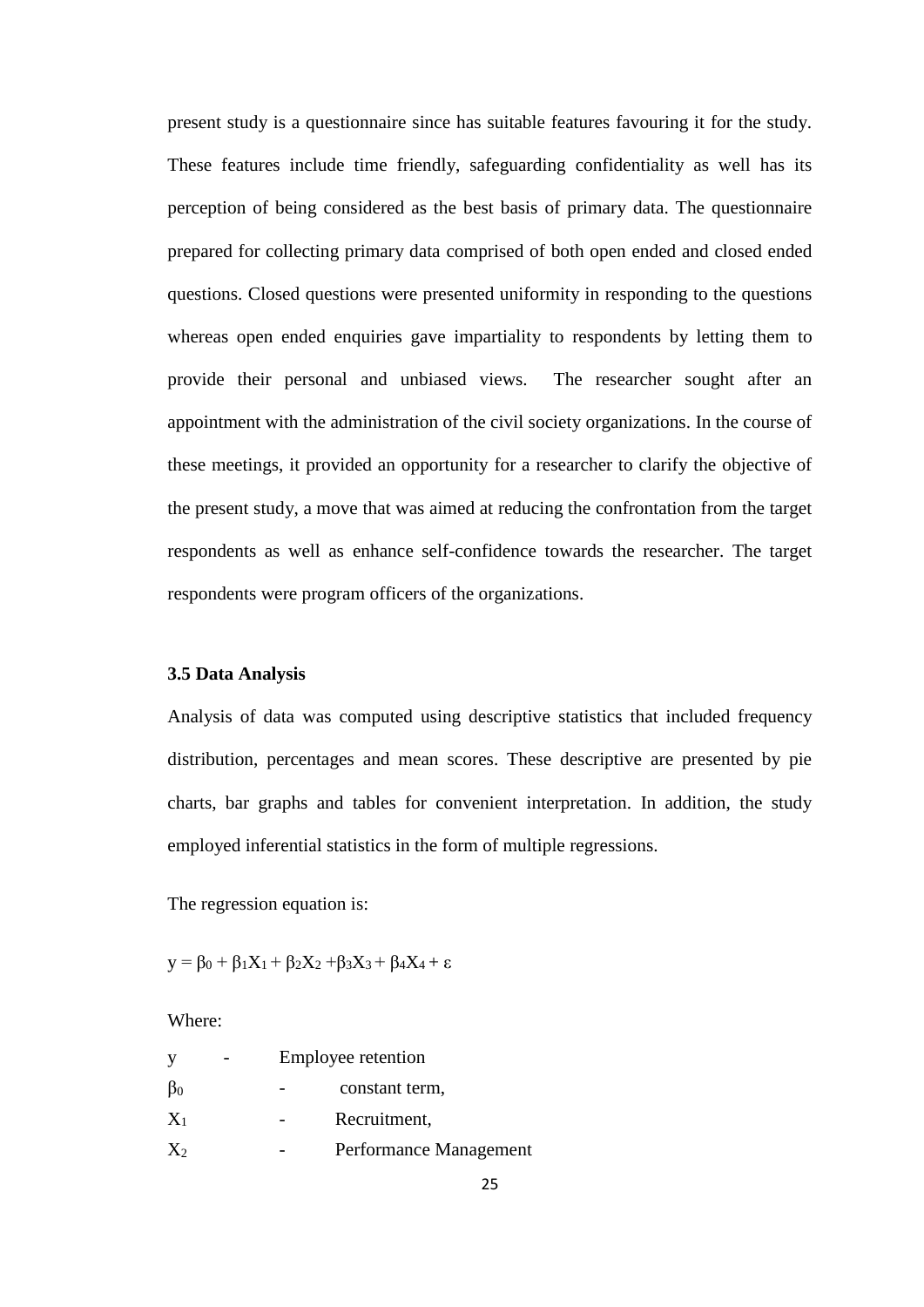- X<sub>3</sub> Succession Planning
- X<sub>4</sub> Training and Development
- X<sup>5</sup> Career management
- β1- β5 = Regression coefficients
- έ. = Error Term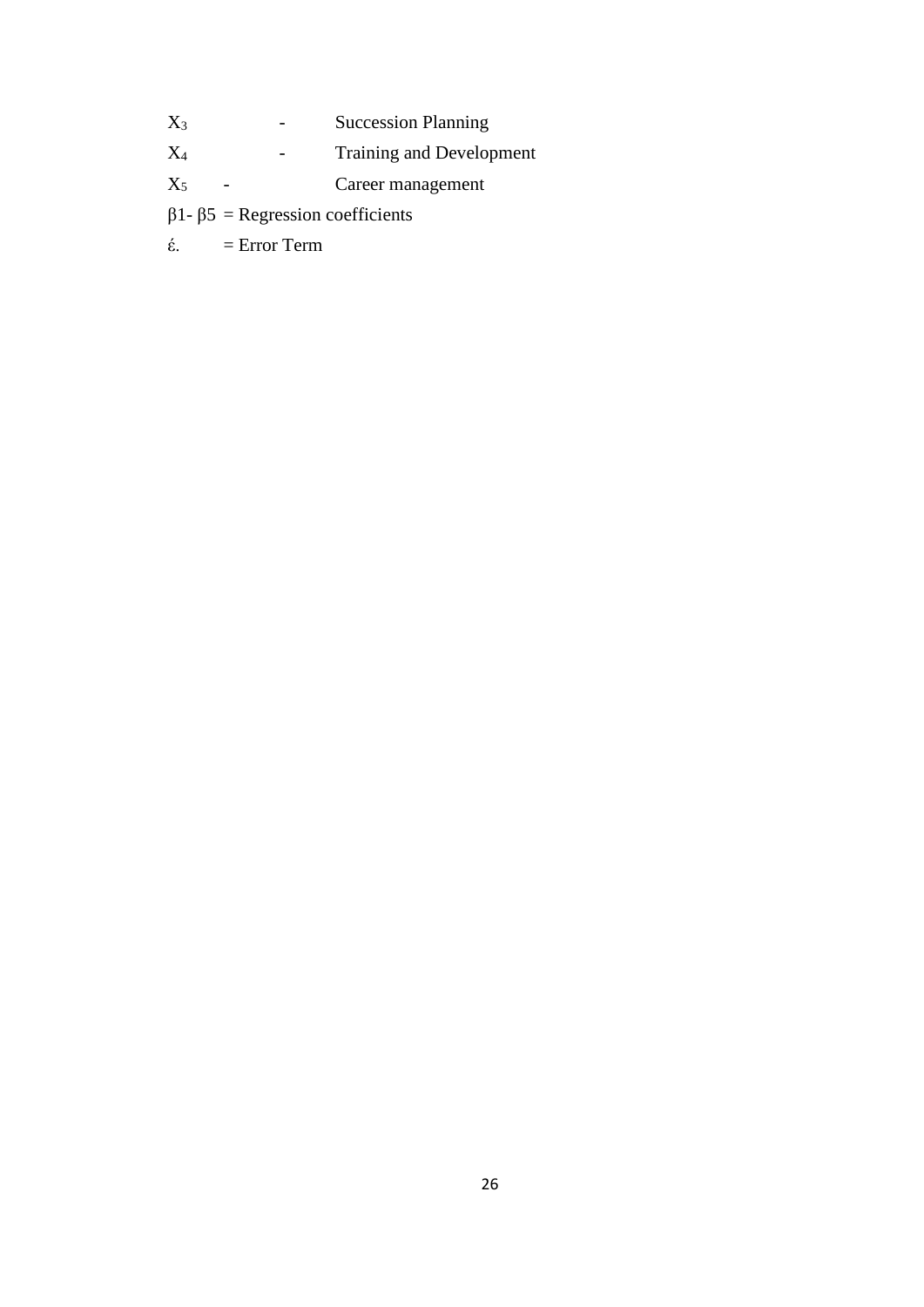#### <span id="page-37-0"></span>**CHAPTER FOUR: DATA ANALYSIS, RESULTS AND DISCUSSION**

## <span id="page-37-1"></span>**4.1 Introduction**

The purpose of the current study was to establish the impact of talent management on employee retention among program staff of governance civil society organizations in Nairobi, Kenya. This section therefore expounds on data analysis, discoveries and the discussion consistent with the study objective. Furthermore, the analysis outcome is presented in standard deviations and mean scores whereas the findings are presented in tables and frequency distributions.

#### <span id="page-37-2"></span>**4.2 Response Rate**

Out of the 78 questionnaires distributed, 71 were duly filled and returned. This translates to 91%. As stated by Mugenda & Mugenda (2003), a 50% of rate response is sufficient, 60% is regarded as good and whereas 70% is rated very well. In conjunction, Bailey (2000) demonstrated that a response rate of 50% is deemed sufficient, whilst greater than 70% response rate is very good. With regard to the recommendations above, the response rate of 100% is very good. Thusly, the response rate in this study is regarded suitable to draw inferences and make conclusions on the study topic

#### <span id="page-37-3"></span>**4.3 Demographic Profile**

This study focused on program staff of 13 governance civil society organization operating in Nairobi as its target population. The respondents' demographic information considered in this study included the highest level of education, years worked in the organization and the management level that the respondent is whereas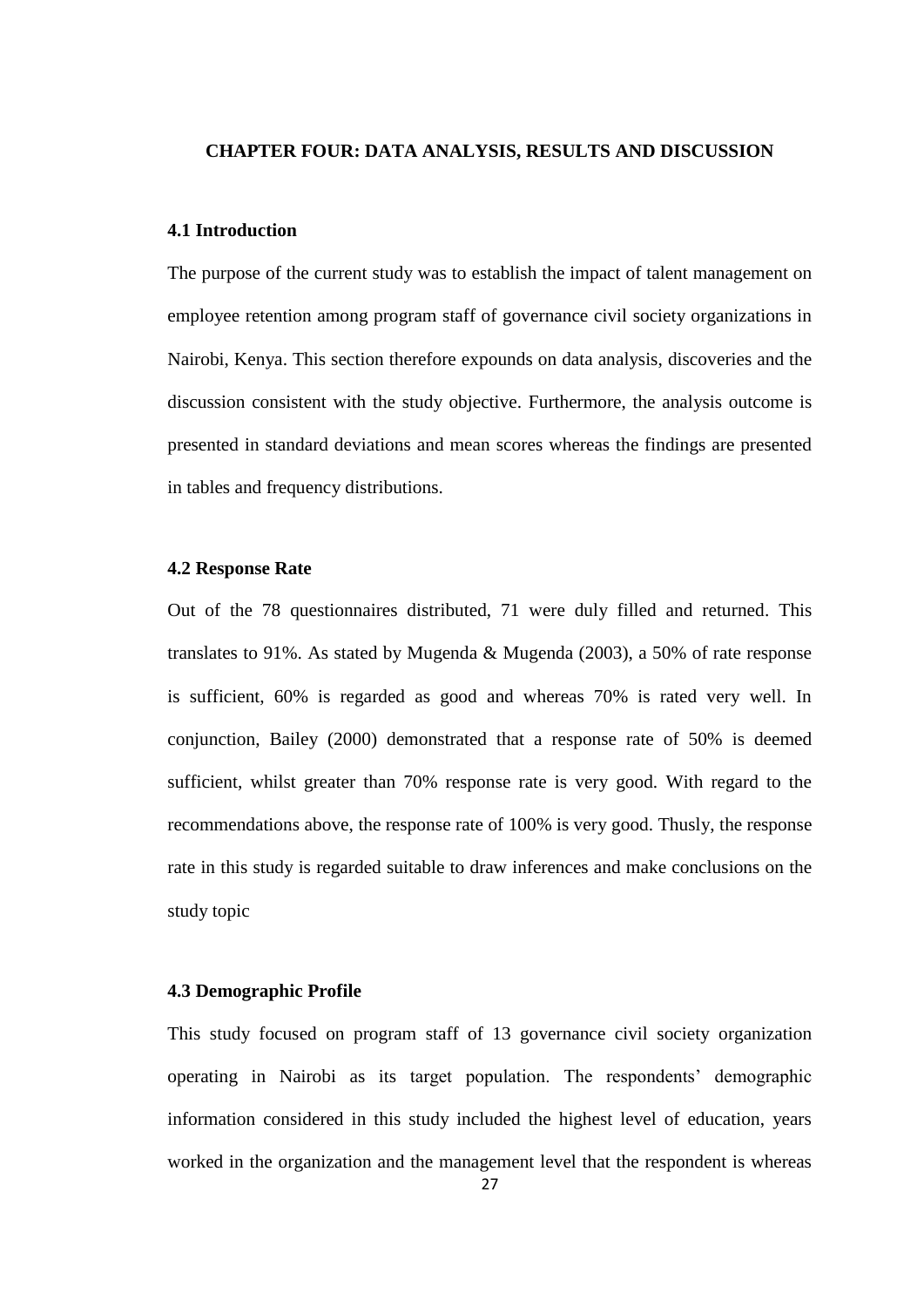organizations demographic include the number of employees in the organization. The length of service, experience level and number of employees provides an oversight on the extent at which a respondent is conversant with the organization activities regarding talent management and employee retention. In addition, results are presented in conjunction with objectives of the study.

## <span id="page-38-0"></span>**4.3.1 Level of Education**

There was need to establish the level of education to enable us to determine whether the respondents were knowledgeable to understand the questions. The table below presents the findings of the level of education of the respondents.

| <b>Level of Education</b> | Frequency | Percent | <b>Cumulative Percent</b> |
|---------------------------|-----------|---------|---------------------------|
|                           |           |         |                           |
| Secondary                 |           |         |                           |
|                           |           |         |                           |
| Diploma                   | 13        | 18.3    | 18.3                      |
|                           |           |         |                           |
| Graduate                  | 36        | 50.7    | 69.0                      |
|                           |           |         |                           |
| Post-Graduate             | 22        | 31.0    | 100                       |
|                           |           |         |                           |
| <b>Total</b>              | 71        | 100     |                           |

|  | Table 4.1: Level of Education |
|--|-------------------------------|
|--|-------------------------------|

#### **Source: Research Data (2018)**

From the findings presented in Table 4.1 above, it is evident that 50.7% of the respondents had attained university level of education of which 31.0% had postgraduate level of education and with all other factors remaining constant, there are deemed to be knowledgeable to understand the questions well and therefore answered appropriately.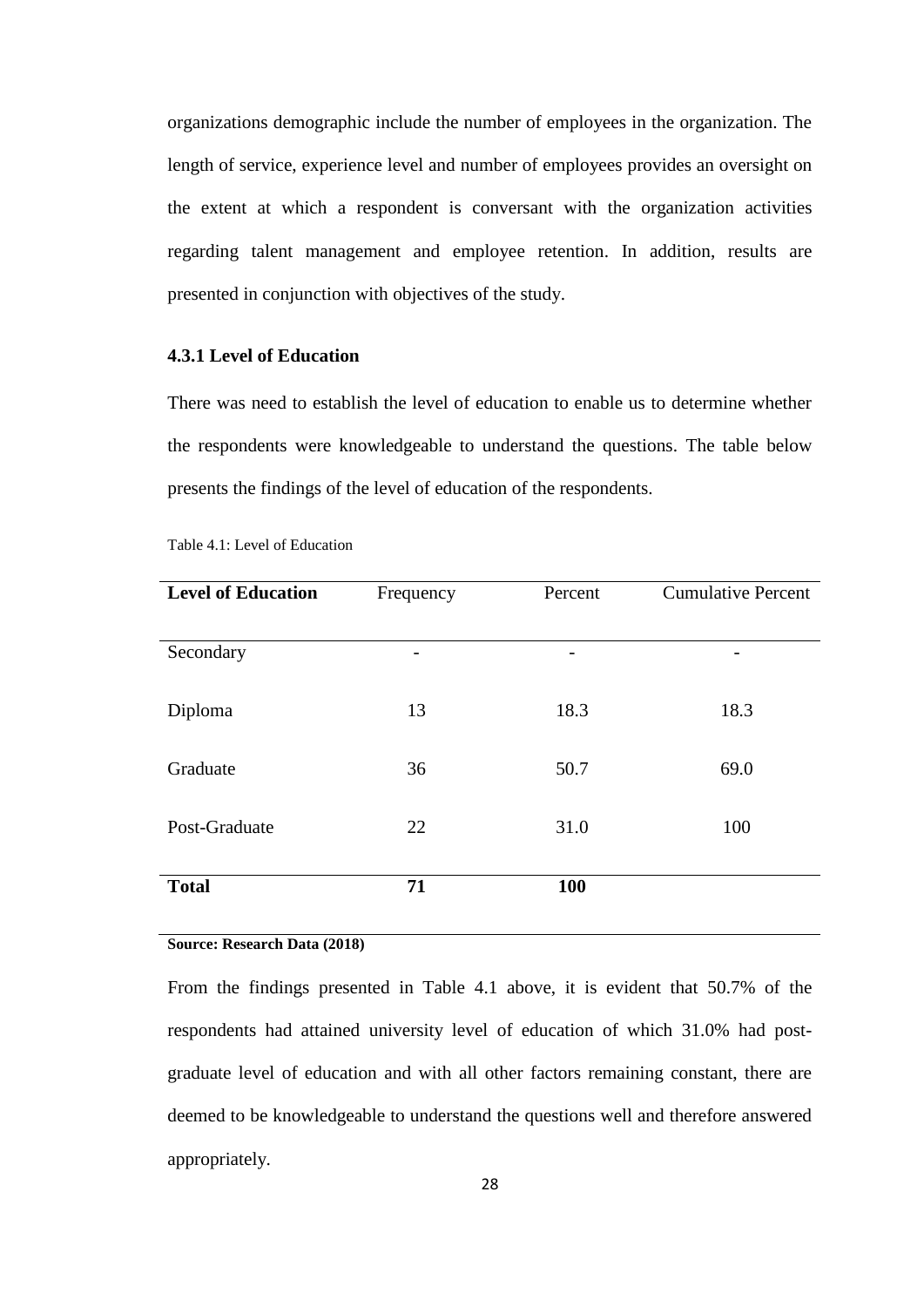#### <span id="page-39-0"></span>**4.3.2 Length of Service in the Organization**

It was necessary to establish how long the program staff had been with the organisations as it was important in determining whether they had been with the organisations long enough to understand issues of talent management. The table below presents the findings of the length of service that the respondents has served in their respective organizations.

Table 4.2: Length of Service in the Organization

| <b>Length of Service in the Organization</b> |    |      |      |  |
|----------------------------------------------|----|------|------|--|
| Less than 5 years                            | 26 | 36.6 | 36.6 |  |
| 5-10 years                                   | 29 | 40.8 | 77.5 |  |
| $11 - 15$ years                              | 16 | 22.5 | 100  |  |
| Over 15 years                                |    |      | 100  |  |

#### **Source: Research Data (2018)**

Similarly, of these respondents, 77.5% had worked in the respective CSO for 10 years and this can be attributed to the contract term nature of employment of the NGO which makes employees work on contracts and by the short-term nature of organizational activities. Therefore, they had worked long enough to be able to appreciate the issues of talent management in the organization.

#### <span id="page-39-1"></span>**4.3.3 Level of Management**

It was worth establishing the level of management of our respondents to help understand whether they are involved in the supervision of other staff hence appreciates the process of recruitment, performance management, mentorship and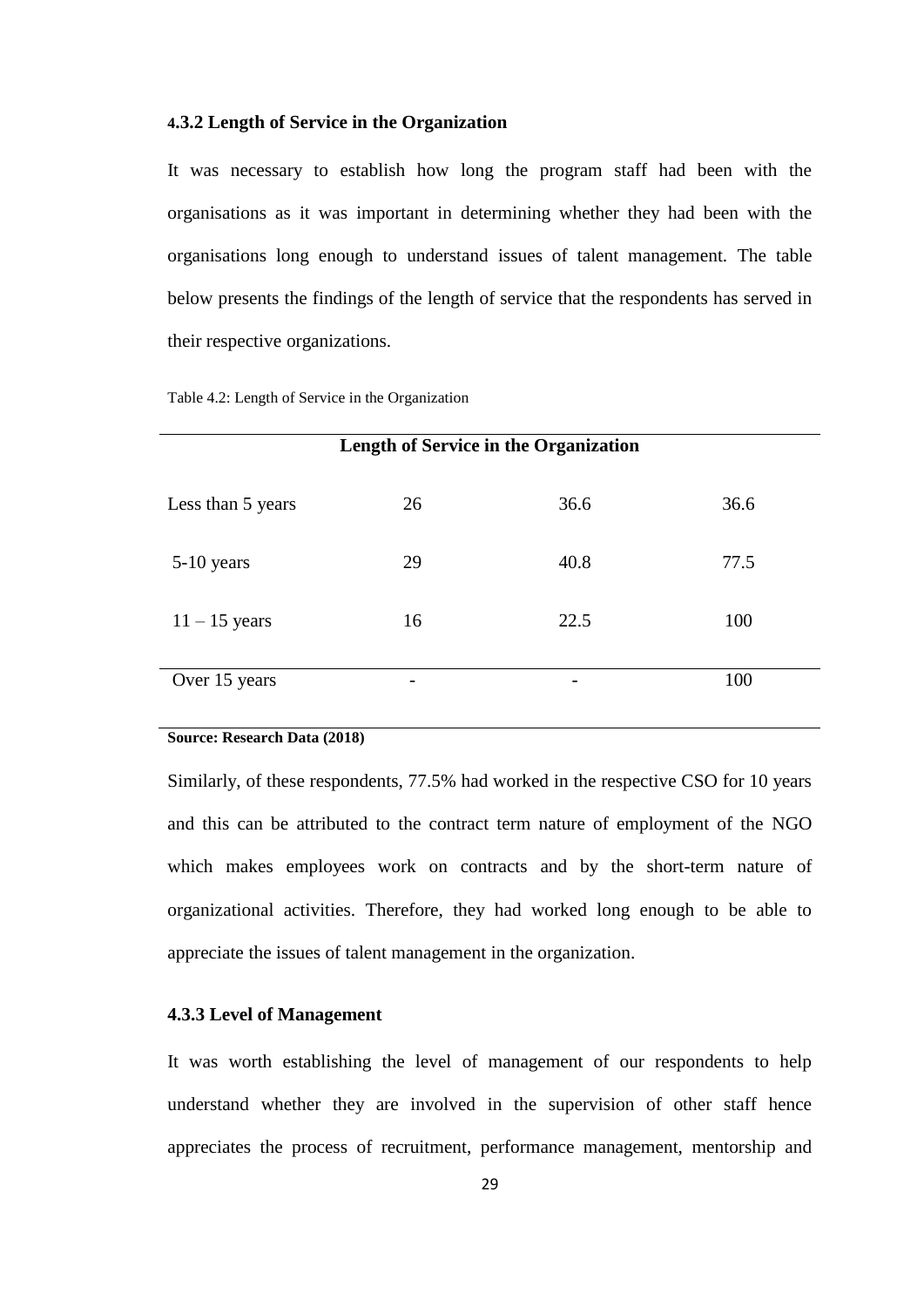training and development. The table below presents the findings on the level of management that the respondents has served in their respective organizations.

| Lower level  | 10 | 14.1 | 14.1 |
|--------------|----|------|------|
| Middle level | 37 | 52.1 | 66.2 |
| Top level    | 21 | 29.6 | 95.8 |
| Others       | 3  | 4.2  | 100  |

Table 4.3: Level of Management

**Level of management**

#### **Source: Research Data (2018)**

In terms of management level of the respondents, the findings show that the majority (52.1%) were in the middle level management and the top management level respondents constituted 29.6% of the respondents. Generally, the top and middle level management cadre employees formed 81.7% of the respondents. From this it can be concluded that they are involved in the execution of policies relating to talent management in the organization.

#### <span id="page-40-0"></span>**4.4 Talent Management Practices**

Towers (2003) harangue that the concept of talent management entails on the process of creating a centre of attention, choosing, involving, developing and maintaining employees. This fragment of the questionnaire sought after establishing the various talent management practices that have been adopted by the civil society organizations studied. The variables were measured in a range represented by 'Not at all (1) to 'Very great extent' (5). The tallies of disagreement were assumed to be represented by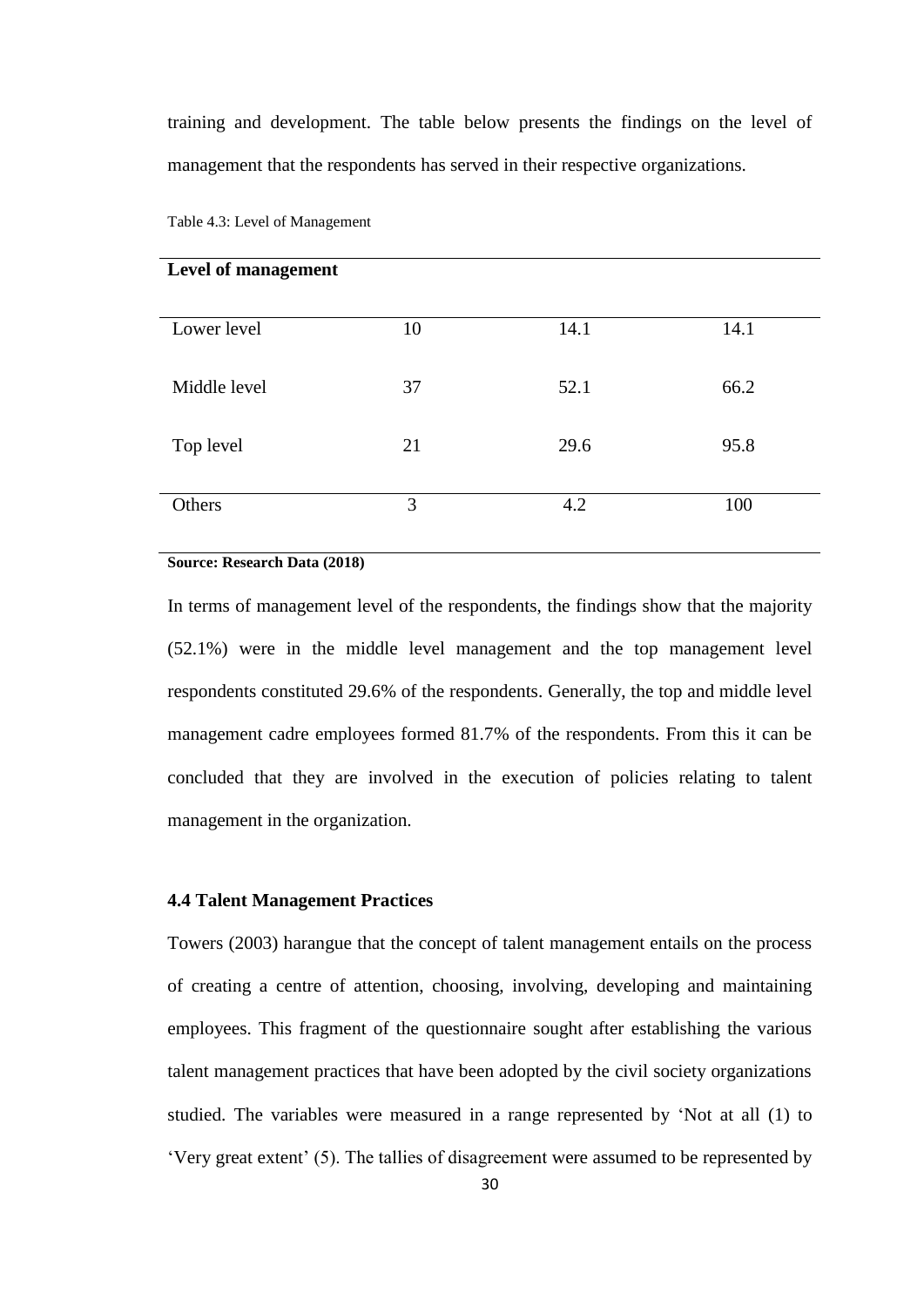a variable with the mean score of between 0 and 2.5 on the incessant Likert scale;  $(0 \leq$  $S.D < 2.4$ ). in addition, the researcher assumed that the 'Neutral' took the variable with a mean point of 2.5 to 3.4 on the incessant Likert scale:  $(2.5 \le M.E. \le 3.4)$  whereas the score of both strongly agree and agree represented the variables whose mean score were between 3.5 and 5.0 on a continuous Likert scale; (3.5≤ S.A. <5.0). A standard deviation of  $> 1.0$  indicate a significant change on the effect of the questionnaire item among respondents. The talent management dimensions represented in the study include training and development, performance measurement, recruitment, career development and succession planning.

#### <span id="page-41-0"></span>**4.4.1 Recruitment**

The recruitment process of an organization should make it clear on what is expected of the potential employee as well as what the organization expects at the same time. The results are presented in Table 4.4.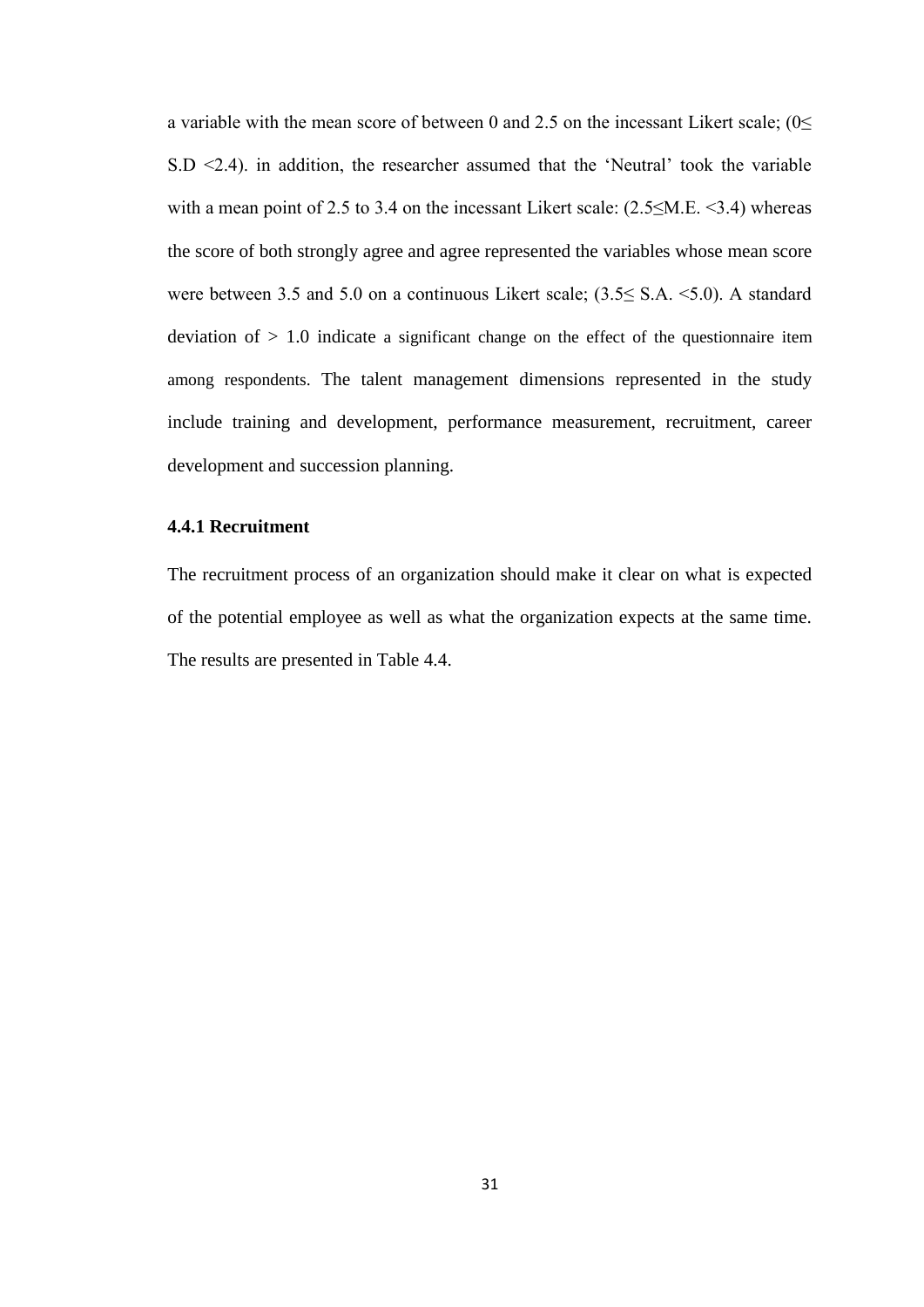Table 4.4: Recruitment

| <b>Statement</b>                                                         |      | <b>Std. Deviation</b> |
|--------------------------------------------------------------------------|------|-----------------------|
| My organization employs realistic job previews during its<br>recruitment | 4.11 | 0.942                 |
| The organization adopts multi-channel recruitment system                 | 3.94 | 0.785                 |
| The organization adopts employee referral system                         |      | 1.012                 |
| We undertake critical skill gap to identify the needs                    | 3.51 | 0.821                 |
| My organization uses free-lancing as a recruitment process               | 3.42 | 0.651                 |
| <b>Overall Mean</b>                                                      | 3.73 |                       |

#### **Source: Research Data (2018)**

From the study outcomes, the researcher found out that the CSO employs realistic job previews during its recruitment process (Mean=4.11, SD=.942) as well as adoption of multi-channel recruitment system (Mean=3.94, SD=.785). Similarly, the organizations adopted employee referral system, through collaboration with partner firms in the civil advocacy sector to increase retention rate (mean=3.65, SD=1.012). To a low extent, the findings suggest that the organizations use free-lancing as a recruitment process (Mean =3.42, SD=0.651).

From the analysis in table 4.4.1 the organization employs realistic job review, adopts multi-channel system, and employee referral system. Of the 3 methods used, it was evident that realistic job reviews were highly utilized during recruitment.

## <span id="page-42-0"></span>**4.4.2 Performance Management**

Performance management is concerned with the remuneration aspect of the employees as a retention strategy. The remuneration of vital employees should be equitable and fair, particularly for employees occupying higher job levels and this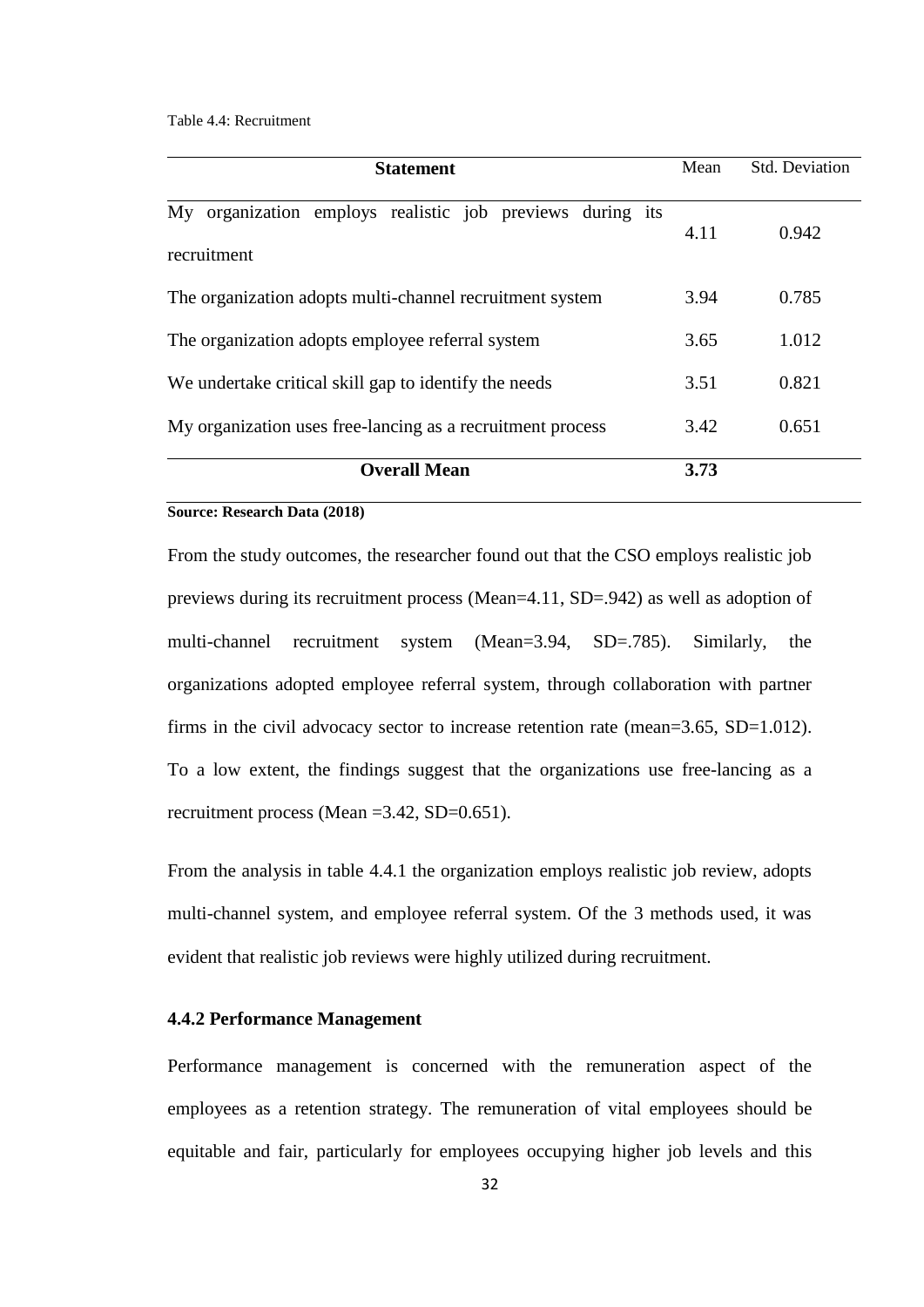requires that the organization designs its process of evaluating performance in way that shows the willingness of an organization to identify and appreciate high performance levels. The findings on the CSO performance management strategy is presented in Table 4.5.

|  | Table 4.5: Performance Management |  |
|--|-----------------------------------|--|
|--|-----------------------------------|--|

| <b>Statement</b>                                                         | Mean | <b>Std. Deviation</b> |
|--------------------------------------------------------------------------|------|-----------------------|
| The organization links performance appraisal to rewards and<br>promotion | 4.15 | 0.984                 |
| My organization links competence to rewards                              | 4.01 | 0.781                 |
| My organization mostly uses social rewards                               | 3.89 | 1.103                 |
| My organization uses mostly financial rewards                            | 3.51 | 0.964                 |
| The organization fast tracts promotion of performing employees           | 3.43 | 0.894                 |
| <b>Overall Mean</b>                                                      | 3.80 |                       |

#### **Source: Research Data (2018)**

From the study findings in table 4.5, the respondents indicated that the organization links performance appraisal to rewards and promotion (Mean=4.15, SD=.984) as well as the employee competence (Mean=4.01, SD=.781). Furthermore, the study discovered that the respondents apprehend that the organization uses mostly financial rewards to enhance performance (mean=3.51, SD=.964) while others indicated that their organization fast tracts promotion of performing employees (Mean=3.43, SD=0.894). Therefore, the results suggest that CSO have varied ways of encouraging and motivating employees.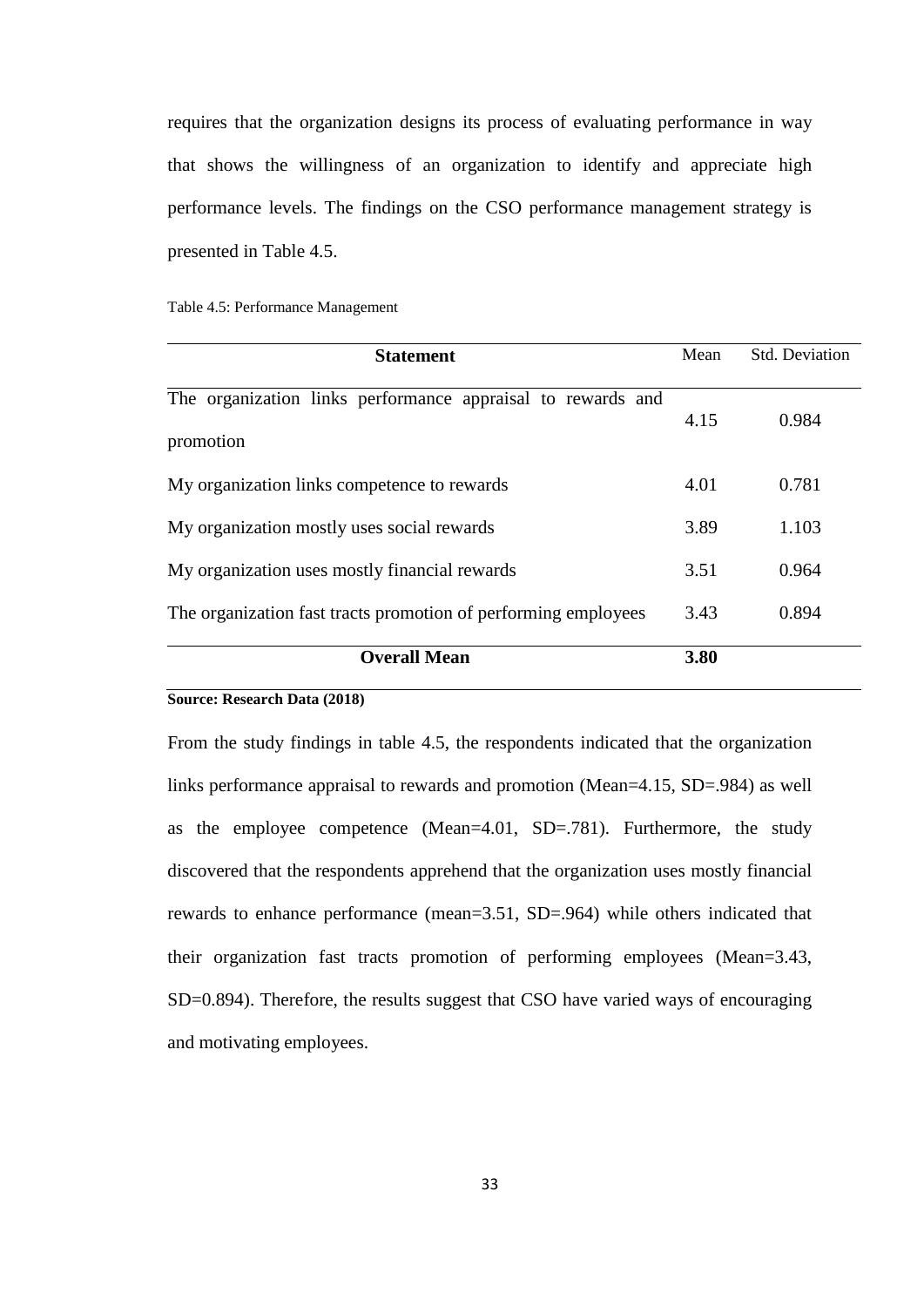This analysis indicates that the CSOs link performance appraisal to rewards and promotion, competence to rewards and also use social rewards to implement performance management as a talent management mechanism.

#### <span id="page-44-0"></span>**4.4.3 Succession Planning**

Succession planning concerned with the degree to which the perception of employees that they can realise their career objectives from the current working environment. It is expected that, ceteris paribus, that if employees perceive achieve their career goals within the same organization, this will limit cases of employee turnover. The finding on this dimension of talent management is presented in Table 4.6.

Table 4.6: Succession Planning

| <b>Statement</b>                                                                      | Mean | <b>Std. Deviation</b> |
|---------------------------------------------------------------------------------------|------|-----------------------|
| The organization carries out continuous managerial education                          | 4.11 | 0.893                 |
| The organization provides appropriate skills and experience to<br>possible successors | 3.92 | 0.964                 |
| Internal job rotation is encouraged in the organization                               | 3.67 | 1.114                 |
| The organization identifies and assess possible successors                            | 3.51 | 1.121                 |
| There is a systematic way of determining critical roles within the<br>organization    | 3.31 | 0.916                 |
| <b>Overall Mean</b>                                                                   | 3.70 |                       |

#### **Source: Research Data (2018)**

From succession planning point of view, the study findings indicate that organizations undertake continuous managerial education (Mean=4.11, SD=.893) as well as providing appropriate skills and experience to possible successors (Mean=3.92, SD=.964). Whereas some respondents indicated that internal job rotation is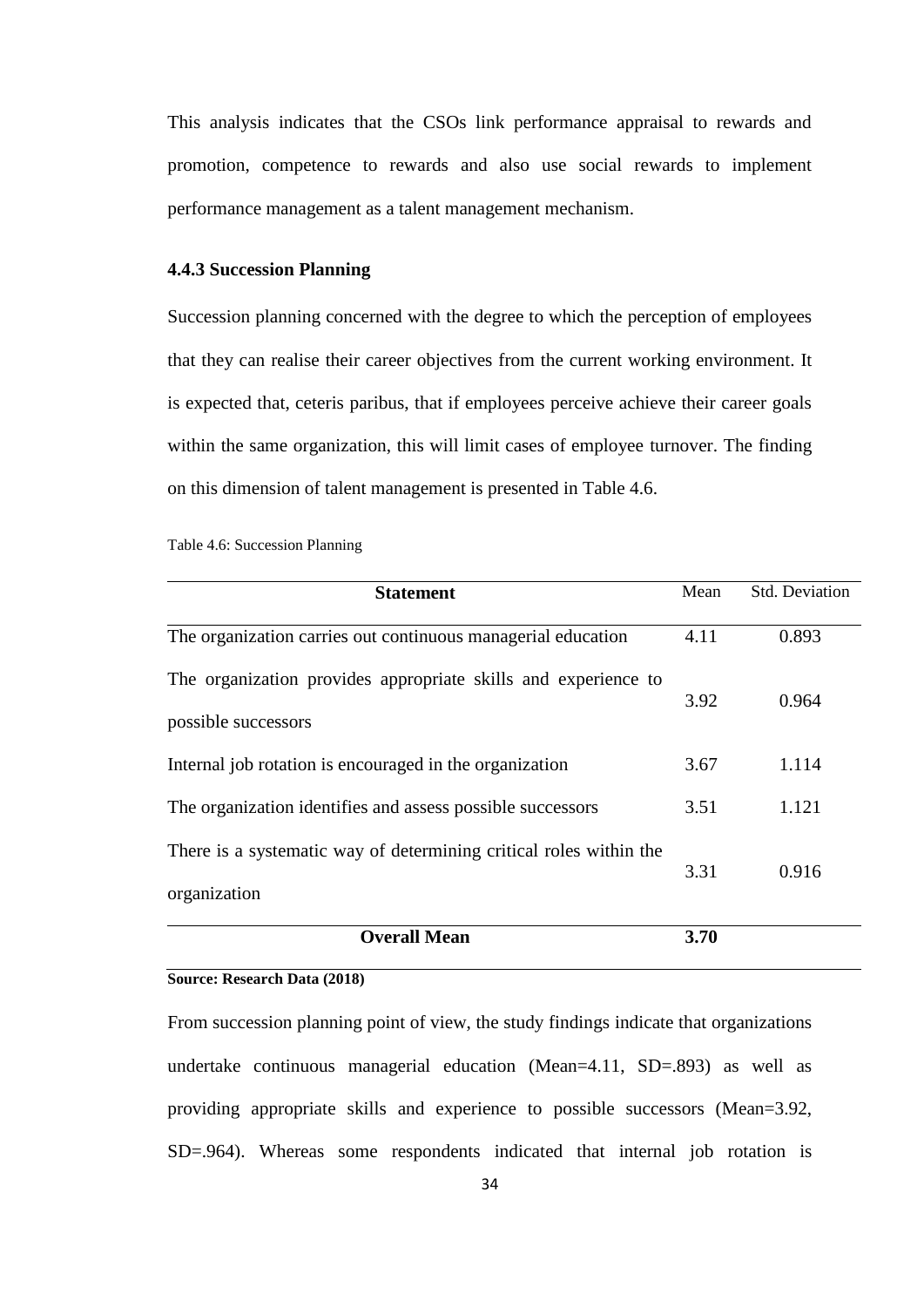encouraged in the organization to enhance succession planning (Mean=3.67, SD=1.114), others suggested that the organization identifies and assess possible successors (Mean=3.51, SD=1.121). However, the high standard deviation on this practice indicated that the respondents' views was more varied.

The findings indicate that in increasing the level of employee competence and therefore preparation to assume higher role in future, the study found that the CSO direct more effort towards carrying out continuous managerial education and providing appropriate skills and experience to possible successors. However, it was established there was no systematic way of determining critical roles within the organizations which could lead to inadequate succession planning.

## <span id="page-45-0"></span>**4.4.4 Training and Development**

Employee training and development programs are aimed at impacting them with the requisite competence and job-related skills needed to advance their career in managerial positions. Employees are equipped and trained on an all-purpose level, chances of mobility increase and therefore their capacity to move to another organization. The results on this talent management dimension are presented in Table 4.7.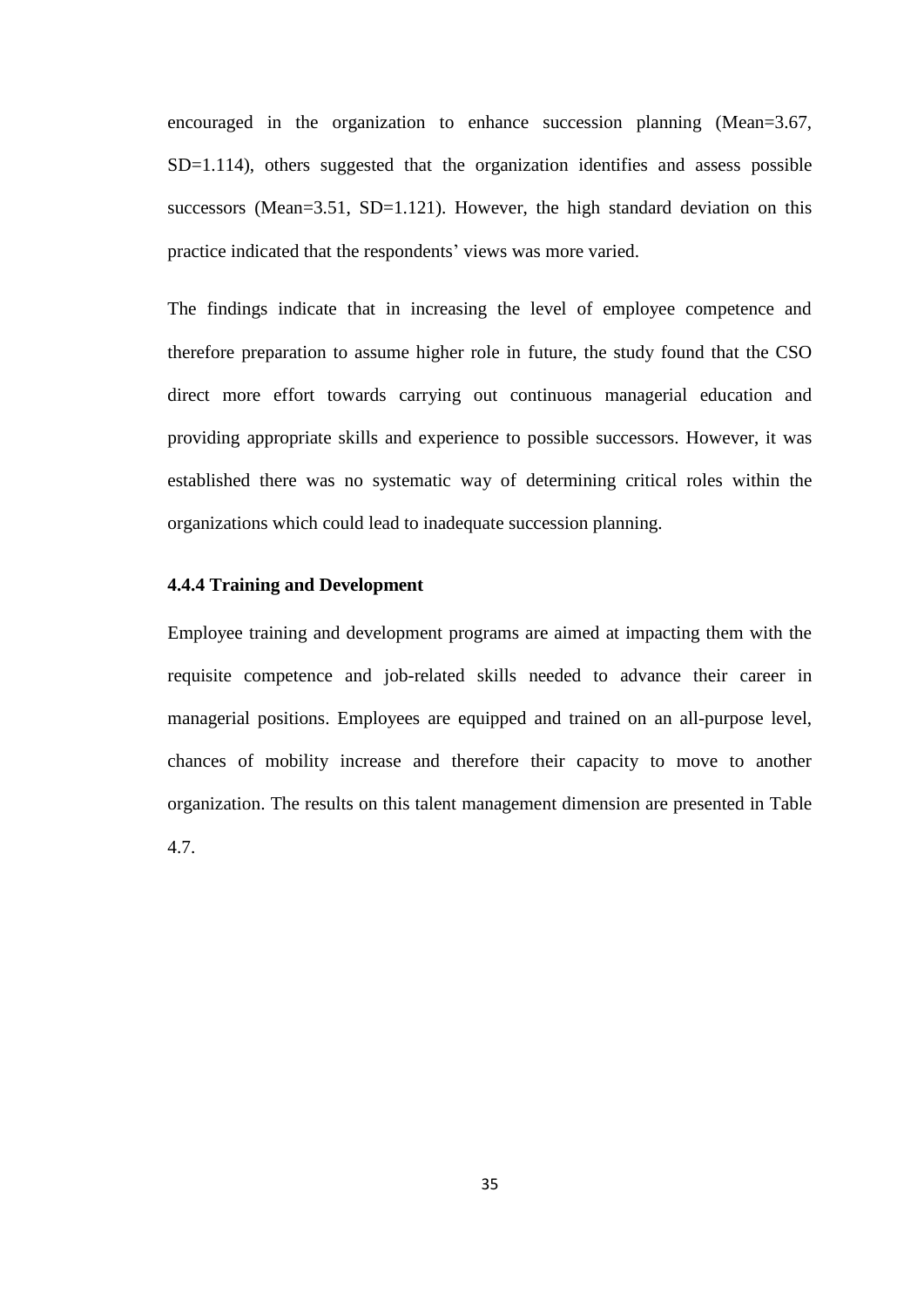Table 4.7: Training and Development Programs

| <b>Statement</b>                                               | Mean | <b>Std.</b> Deviation |
|----------------------------------------------------------------|------|-----------------------|
| The organization sponsors qualification based higher education | 4.00 | 0.891                 |
| We have in-house learning and training programs                | 3.98 | 0.762                 |
| Succession planning programs are provided in the organization  | 3.51 | 1.011                 |
| Leadership development programs exist in the organization      | 3.36 | 0.721                 |
| We offer overseas training qualification                       | 3.14 | 1.119                 |
| <b>Overall Mean</b>                                            | 3.60 |                       |

#### **Source: Research Data (2018)**

It is clear from the study results that the respondents indicated that the organization sponsors qualification based higher education as a way of enhancing employee training (mean=4.00, SD=.891), that the organization have in-house learning and training programs (mean=3.98, SD=.762), whereas some respondents indicated that internal job rotation is encouraged in the organization to enhance succession planning (mean=3.51, SD=1.011). In addition, the study found out that some respondents opine that Leadership development programs exist in the organization (mean=3.36, SD=.721) while others indicated the organization offer overseas training qualification (mean=3.14, SD=1.119).

The findings indicate that the organizations depended on sponsoring qualification based higher education and facilitate in-house learning and training programs as a means of training and developing existing employees. However, it was observed that most organizations did not focus on leadership and development programs an aspect which would also be critical in succession planning.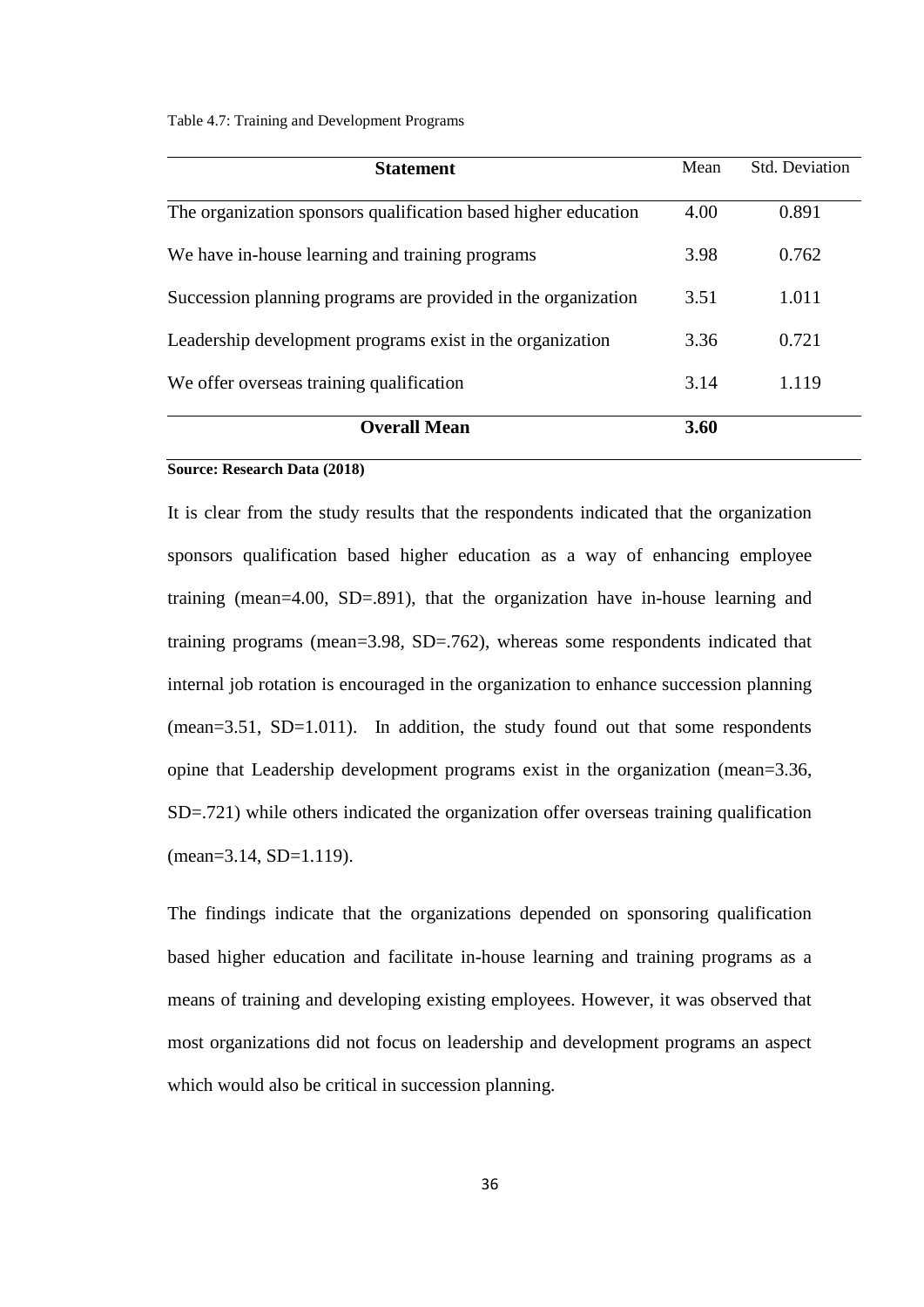#### <span id="page-47-0"></span>**4.4.5 Mentoring Management**

Mentoring is concerned with development of a balanced connection between a person with more experience and information (tutor) and a person with less experience and learning (mentee). In this regard, the researcher sought after determining the degree at which various mentoring programs are employed by the CSO and the findings are presented in Table 4.8.

|  |  | Table 4.8: Mentoring Management |
|--|--|---------------------------------|
|--|--|---------------------------------|

| <b>Statement</b>                                                    | Mean | <b>Std. Deviation</b> |
|---------------------------------------------------------------------|------|-----------------------|
| Career planning programs are available in the organization          | 4.02 | 0.861                 |
| Mentoring programs exists in the organization                       | 3.98 | 0.967                 |
| The management builds esteem on the higher performance<br>employees | 3.75 | 1.101                 |
| The organization invites consultants to offer career talks to staff | 3.51 | 0.647                 |
| We provide feedbacks on employees' performance                      | 3.33 | 1.001                 |
| <b>Overall Mean</b>                                                 | 3.72 |                       |

#### **Source: Research Data (2018)**

The study findings suggest that with regard to mentoring programs, the organizations have put in place career planning programs (Mean=4.02, SD=.861) and the organization builds the esteem on the higher performance employees (Mean=3.75, SD=1.101). In addition, the study established that the organization invites consultants to offer career talks to staff (mean=3.51, SD=.647) as well as providing feedbacks on employees' performance (Mean=3.33, SD=1.001).

The findings therefore show that most organization develop career planning programs for the organization and establish mentoring programs while building the esteem of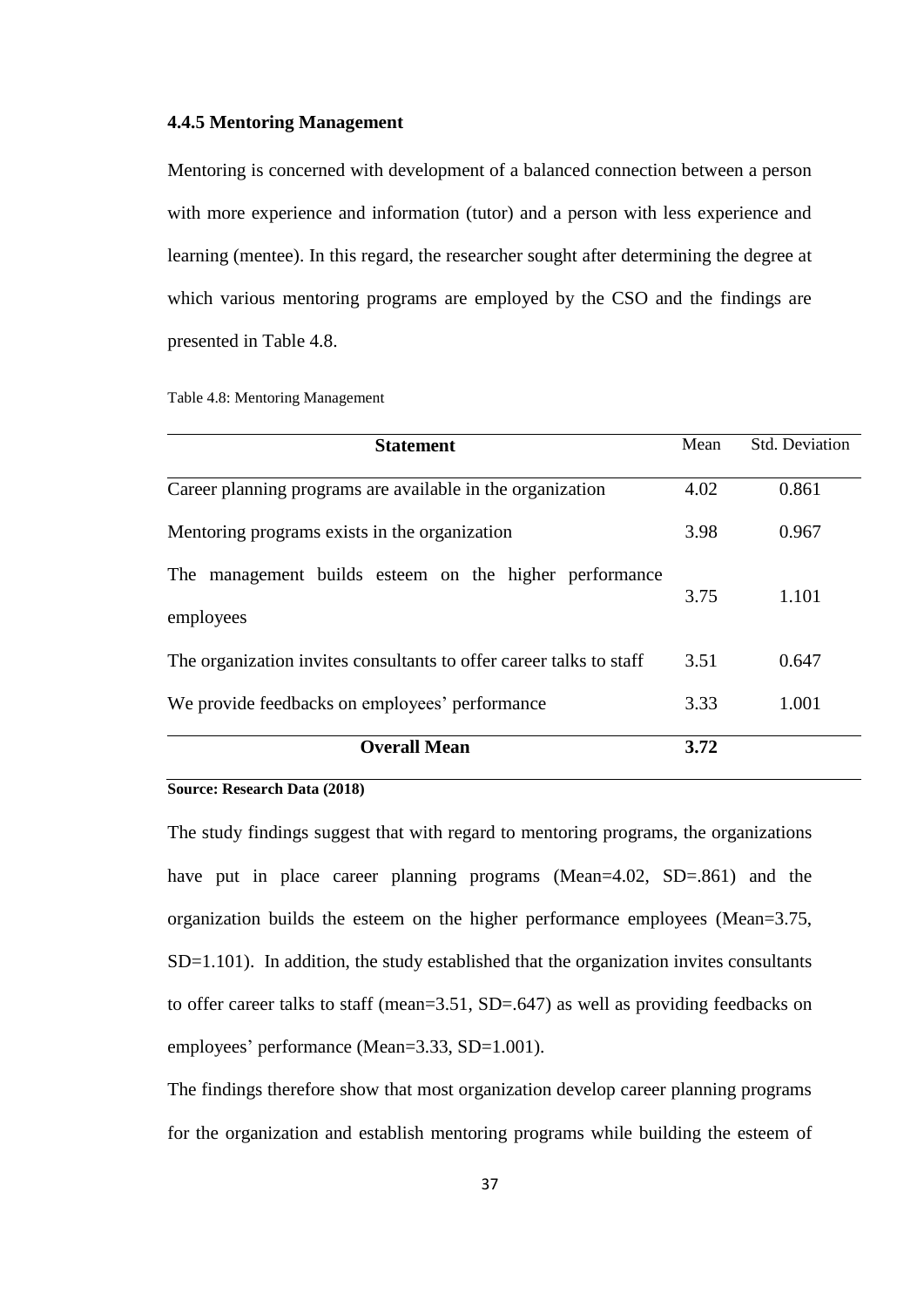employees who perform higher. However, it was established that feedback on employees' performance, which contributes towards improving performance, was seldom administered.

#### <span id="page-48-0"></span>**4.4.6 Employee Retention Strategies**

Employee retention is a vital aspect particularly in human resource management (HRM) with a greater impact realized as a result of effective implementation of employee retention strategies leading to sustainable organizational competitive advantage in the current global market**.** The researcher sought to find out the strategies that civil societies have adopted in enhancing employee retention. The influence of talent management on employee retention is presented in Table 4.9.

| Table 4.9: Employee Retention |  |  |
|-------------------------------|--|--|
|-------------------------------|--|--|

| <b>Statement</b>                                          | Mean | <b>Std. Deviation</b> |
|-----------------------------------------------------------|------|-----------------------|
| We offer exciting work environment                        | 4.24 | 0.951                 |
| The organization offers fair pay                          | 3.96 | 1.009                 |
| The relationship between the management and staff is good | 3.81 | 1.131                 |
| We have a supportive management team                      | 3.55 | 1.113                 |
| We guarantee career growth                                | 3.41 | 0.894                 |
| <b>Overall Mean</b>                                       | 3.79 |                       |

#### **Source: Research Data (2018)**

The perception of respondents regarding employee retention strategies were weighed using the following statements, that the organization offer exciting work environment (mean=4.24, SD=.951), that the organization offers fair pay (mean=3.96, SD=1.009),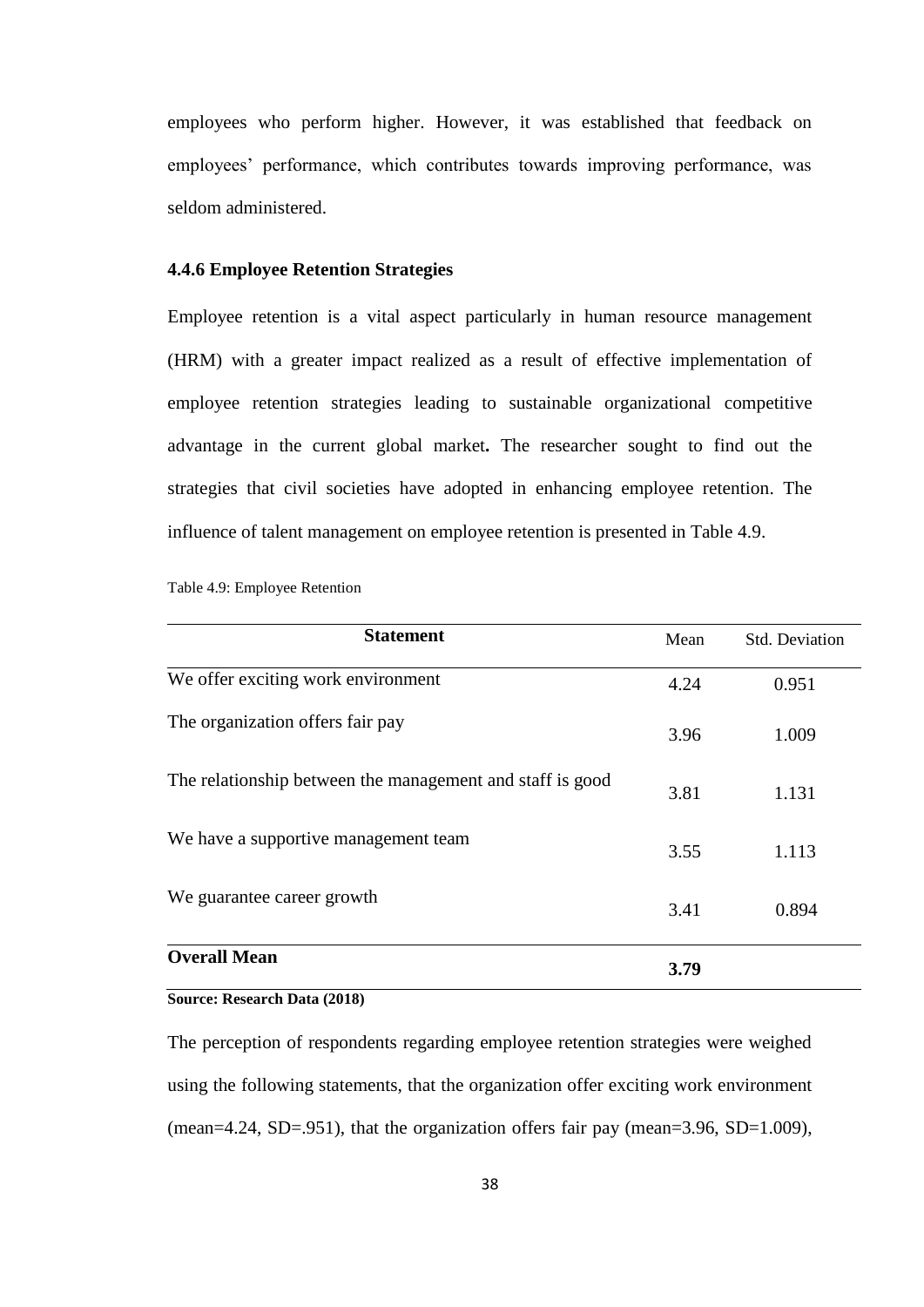whereas some respondents indicated that relationship between the management and staff is good (mean=3.81, SD=1.131). In addition, the study found out that the organization have a supportive management team (mean=3.55, SD=1.113) while others indicated the organization guarantee career growth (mean=3.41, SD=.894).

The findings indicate that the most organizations offer exciting work environment, offers fair pay and the relationship between management and staff was considered good. Most organizations, however, did not offer career growth for the employees.

#### <span id="page-49-0"></span>**4.5 Regression analysis**

The relationship between talent management practices and employee retention was through multiple regression analysis. The researcher utilized statistical package for social sciences (SPSS V 21.0) to input and run the study measurements. Coefficient of determination evaluates the degree to which variations in the independent variables explain deviations in the dependent variable or the variation proportion in the dependent variable (organizational competitiveness) that is described by all the four explanatory variables (knowledge source, knowledge type, knowledge process and knowledge breadth).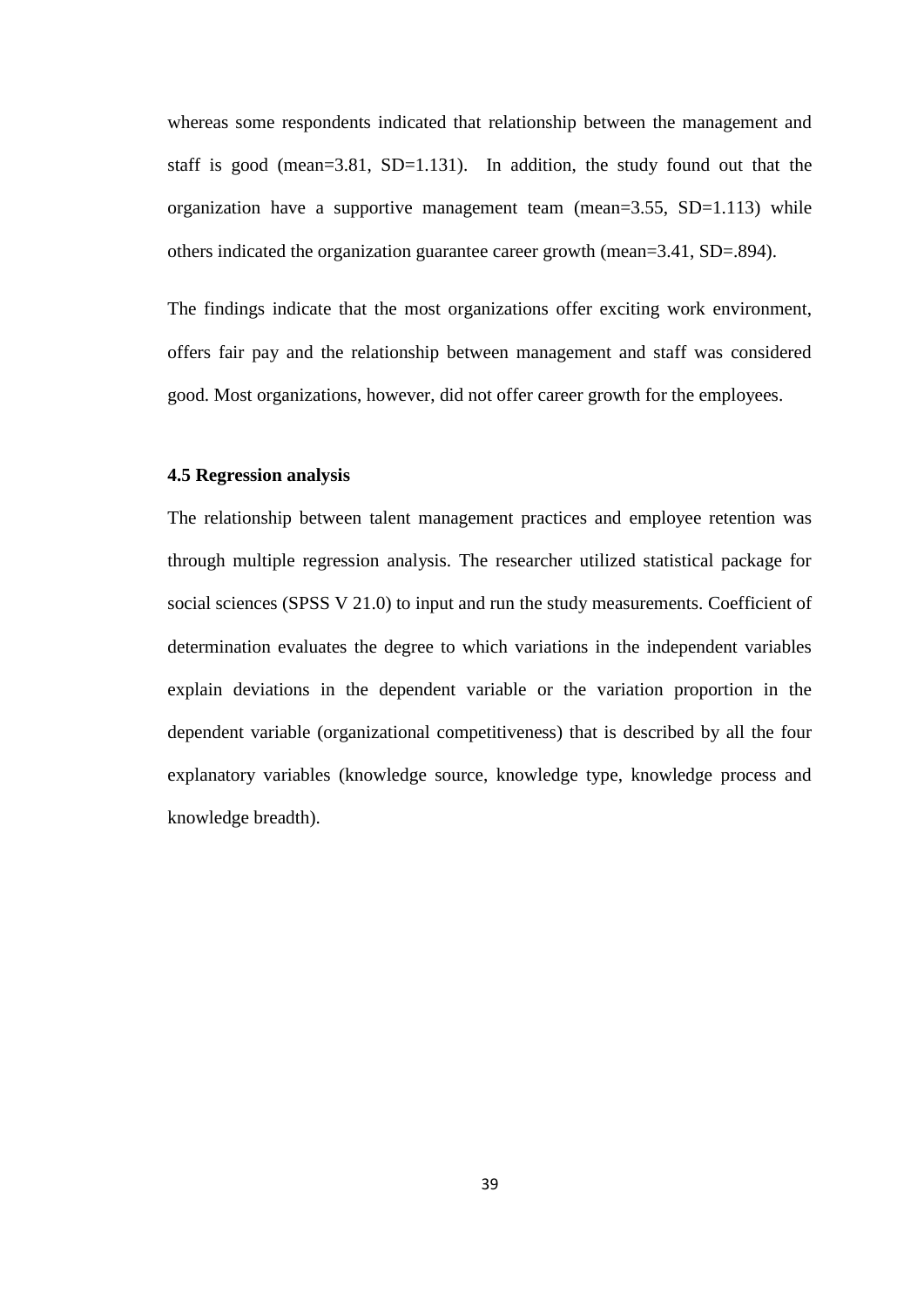Table 4.10: Model Summary

#### **Model Summary**

| <b>Model</b> | $\bf{R}$          |      |      | R Square Adjusted R Square Std. Error of the Estimate |
|--------------|-------------------|------|------|-------------------------------------------------------|
|              | .894 <sup>a</sup> | -799 | .784 | .349                                                  |

a. Predictors: (Constant), recruitment, performance management, succession planning, training and development, career management

b. Dependent Variable: employee retention

#### **Source: Research Data (2018)**

Table 4.10 provides the model summary of regressed study variables. The correlation coefficient (R) value represents the degree and strength of association between predictor variable and the outcome variable. Coefficient of correlation in this model is 0.894 which indicates a positive correlation between talent management practices and employee retention strategies. The R Squared is the coefficient of determination which indicates the extent of the total variation in the dependent variable. From the analysis above the R squared statistic shows that the predictor variables were able to explain the variability of the dependent variable. The R squared of this model is 0.799 which implies that the model is a good fit and that the predictor variables can be able to predict and the dependent variable. The coefficient of determination of 0.894 implies that 89.4% of the variance in dependent variable (employee retention) is described by changes in the independent variable (talent management).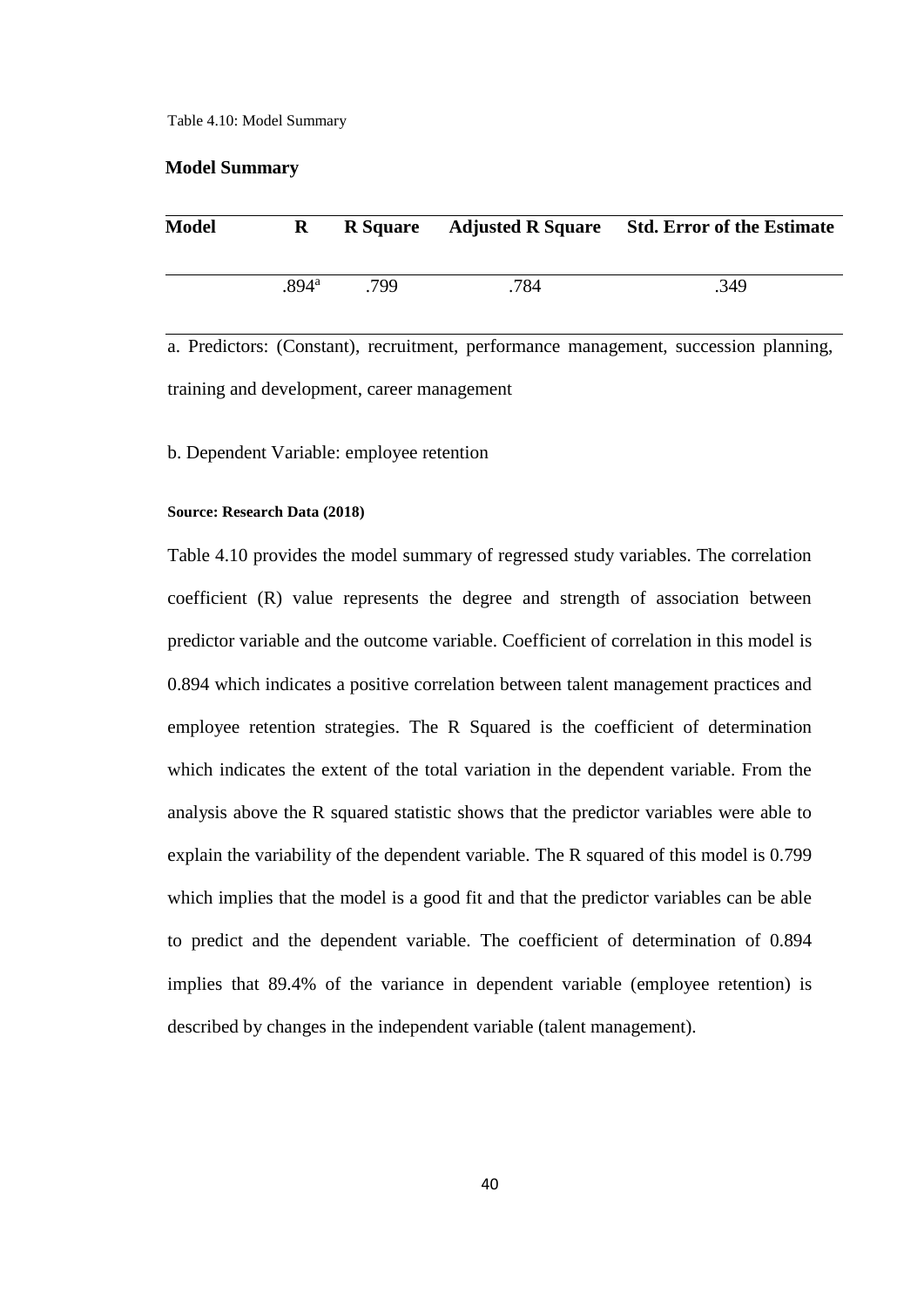## **ANOVA<sup>a</sup>**

| <b>Model</b> |              | Sum of         | df | <b>Mean Square</b> | ${\bf F}$ | Sig.              |
|--------------|--------------|----------------|----|--------------------|-----------|-------------------|
|              |              | <b>Squares</b> |    |                    |           |                   |
|              | Regression   | 31.419         | 5  | 6.284              | 51.673    | .000 <sup>b</sup> |
| 1            | Residual     | 7.905          | 65 | .122               |           |                   |
|              | <b>Total</b> | 39.324         | 70 |                    |           |                   |

a. Dependent Variable: Employee retention

b. Predictors: (Constant), Career management, Recruitment process, Training and development, Performance management, Succession planning

#### **Source: Research Data (2018)**

From the model summary, it is shown that the outcome variable is statistically predicted by the regression model. The statistical importance of the model of regression analysis that was computed is shown by the F test. The P=0.000, which is less than 0.05 implying that, generally the regression model significantly and statistically predicts the dependent variable that is good fit for the data.

From the above analysis, talent management specifically predicts retention.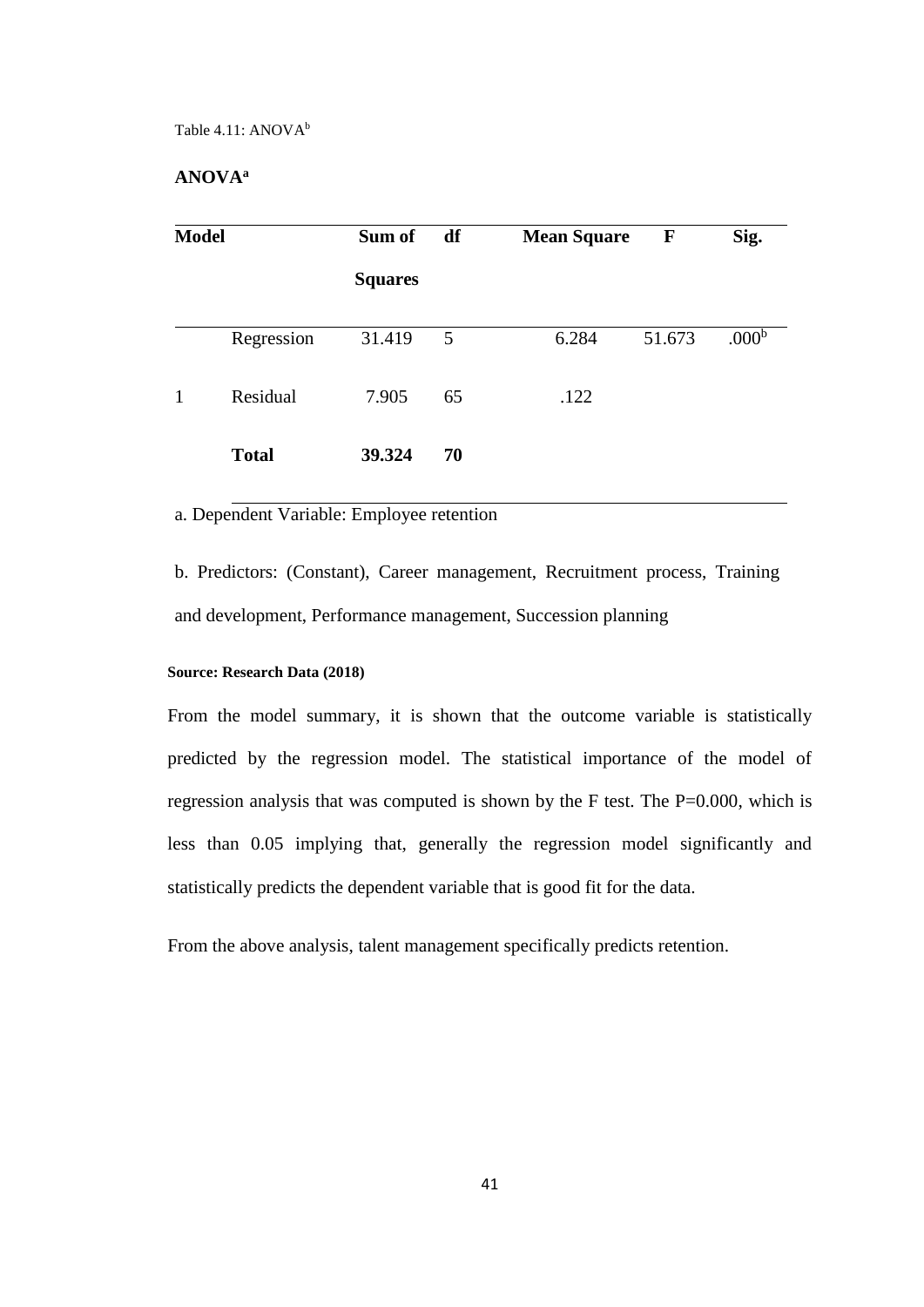Table 4.12: Coefficients of determination

## **Co-efficients<sup>a</sup>**

| <b>Model</b> |                             |                     | <b>Unstandardized</b> |                     | $\mathbf t$ | Sig. |
|--------------|-----------------------------|---------------------|-----------------------|---------------------|-------------|------|
|              |                             | <b>Coefficients</b> |                       | <b>Coefficients</b> |             |      |
|              |                             | B                   | <b>Std. Error</b>     | <b>Beta</b>         |             |      |
|              | (Constant)                  | $-1.264$            | .576                  |                     | $-2.196$    | .032 |
|              | Recruitment process         | .804                | .090                  | .757                | 8.942       | .000 |
| $\mathbf{1}$ | Performance<br>management   | .247                | .083                  | .200                | 2.970       | .004 |
|              | Succession planning         | .186                | .061                  | .269                | 3.073       | .003 |
|              | Training and<br>development | .023                | .045                  | .030                | .513        | .610 |
|              | Career management           | .068                | .047                  | .084                | 1.448       | .152 |

a. Dependent Variable: Employee retention

## **Source: Research Data (2018)**

The overall equation model for predictor and outcome variables will take the following format.

 $Y = -1.264 + 0.804 X_1 + 0.247 X_2 + 0.186 X_3 + 0.023 X_4 + 0.068 X_5$ .

This implies that from the model, at any given point, Employee retention will reduce by -1.264 units when all the predictor values are zero. The model demonstrates that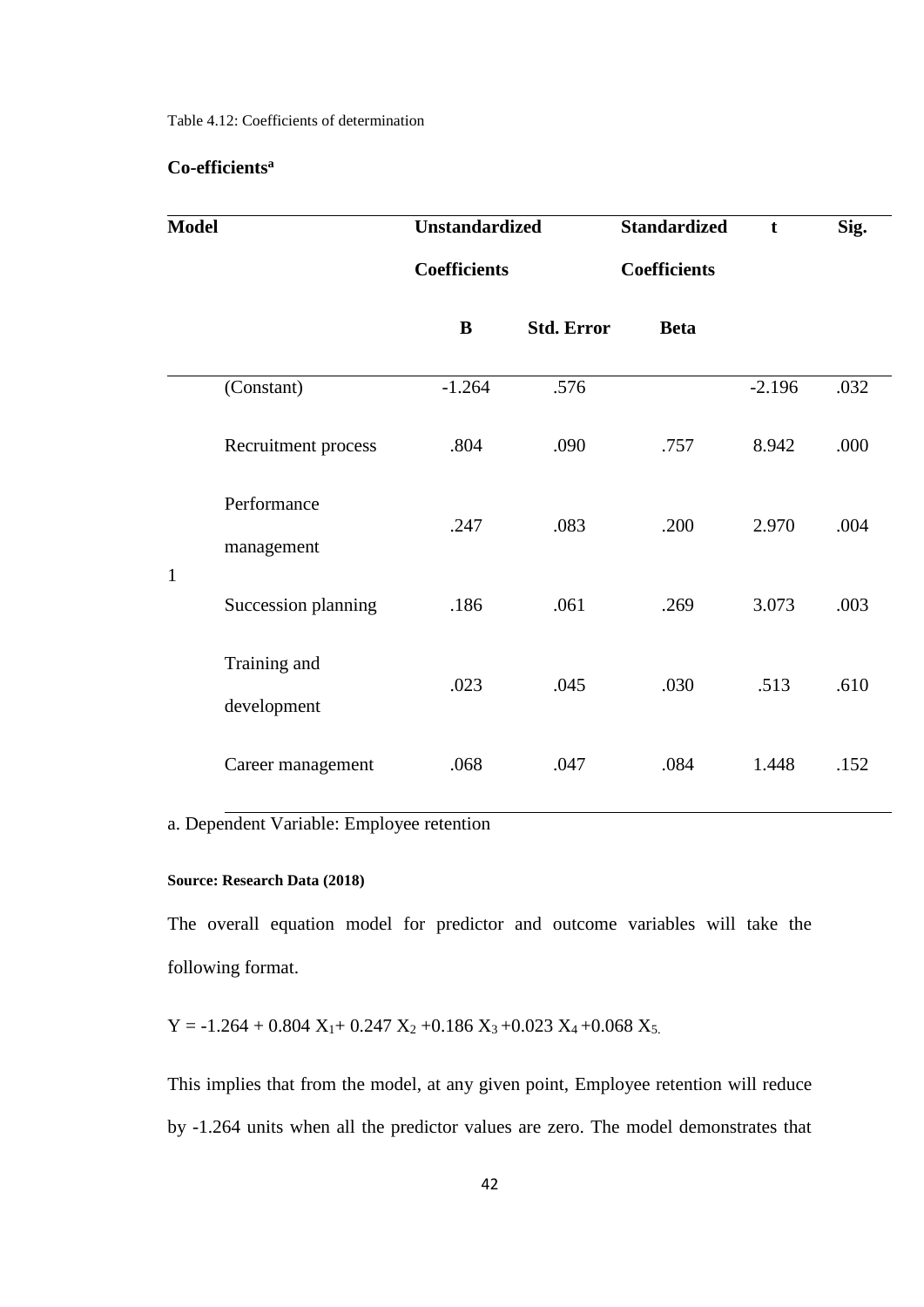when recruitment process changes by one-unit employee retention will increase by .804. In addition, when performance management changes by one unit, employee retention will increase by 0.247 units. Similarly, when succession planning changes by one-unit employee retention increases by 0.186. In the same occasion, when training and development is altered by one unit, employee retention will go up by .023 units and career management will bring an impact of .068 units on employee retention if it is advanced by one unit.

From the analysis of the beta coefficient of the independent variables, recruitment process seems to be the variable with the highest impact on talent management, followed by performance management and succession planning. Career management and Training & development have minimal impact on talent management.

#### <span id="page-53-0"></span>**4.6 Discussion**

The study was to establish the impact of talent management on employee retention among program staff of governance civil society organizations. The study incorporated five major talent management practices to come up with an instrument of collecting opinions from the civil society organizations in Kenya. These talent management strategies include: recruitment process, succession planning, performance management, career development, training and development.

This is in line with a study by Alias et al., (2016) which found that talent management activities (recognitions and rewards, development of employee career and managerial support) have significant positive correlation with retention of employee. Similarly, Oladapo (2014) investigated the influence of talent management on employee retention among US shipping firms and established that talent management strategies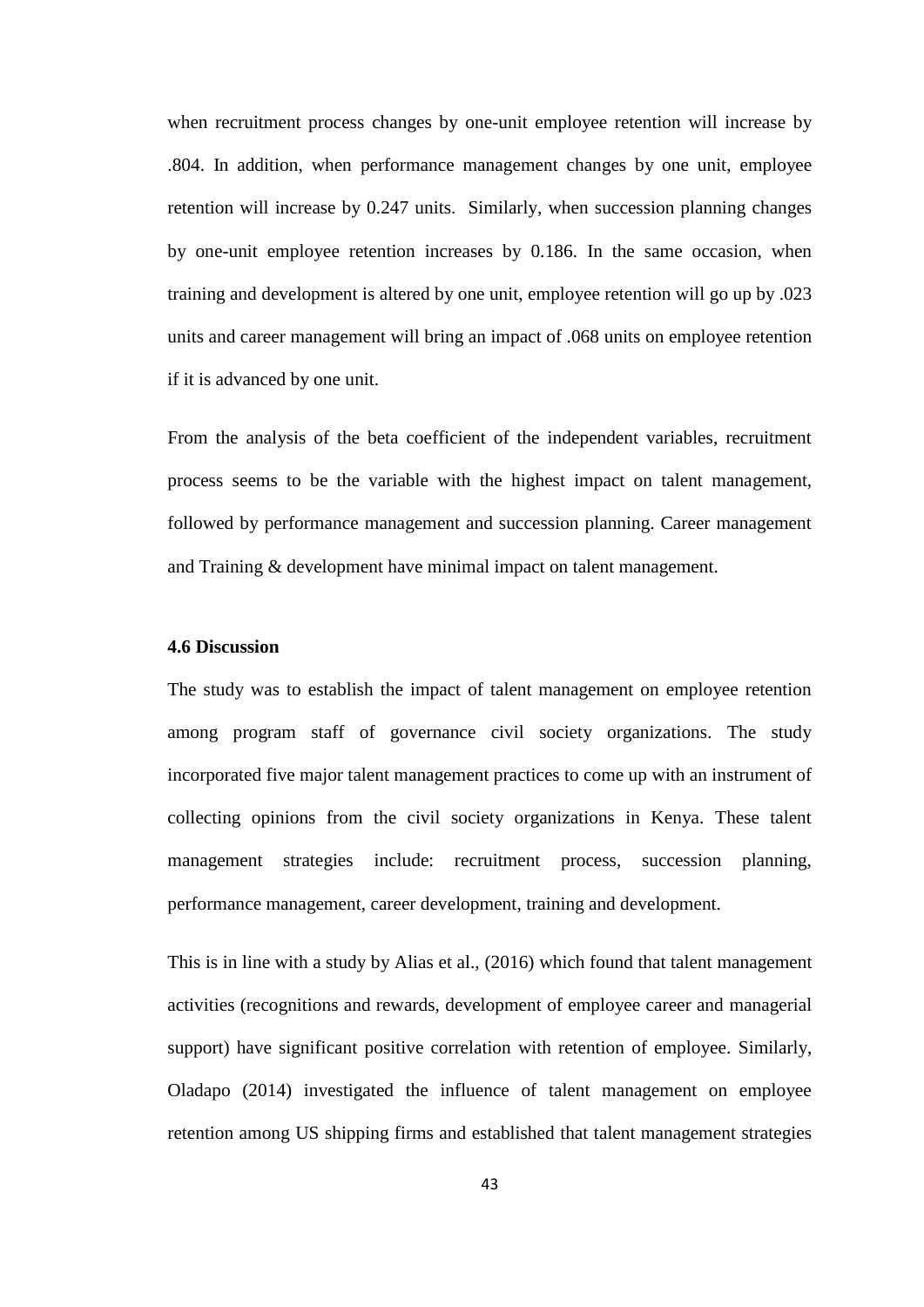are very important in determining the rate of employee retention with the major factor that undermining retention rate being low job development opportunities.

The findings of the study show that the GCSO have employed varied strategies of talent to retain their current employees This is in line with the findings of Chandranshu and Sinha (2012) suggested that retention is a multifaceted concept and a single recipe for making employees remain in an organization does not exist; and as suggested by Bhatnagar (2007), the common strategies employed by organizations to retain their employees include exciting work environment, fair pay, working with great staff and employees as well as having a supportive management team.

From the findings, CSO have employed these strategies within talent management concept, with the aim to retaining its employees and also making the organizations competitive in comparison to other players in the market. Similarly, the findings support that of Plansoongnern et. al. (2011) who while investigating talent management methodologies and employee commitment actualized in three driving cement manufacturing organizations in Thailand found that management planning of powerful and vital talent, admirably backings of the administration, organization solidarity, parity of work and Routine life, and other ecological and authoritative elements are vital to keeping talented staffs to associations.

The study established that civil society organizations are well equipped on average with talent management programs that are aimed at enhancing employee retention. Talent management strategies are a vital program in organizations. This is because tacit talent is challenging to decipher since it is intensely entrenched among the employees and this can therefore, be causally indefinite from the competitors and managers point of view, due to the fact that valuable employee with exceptional skills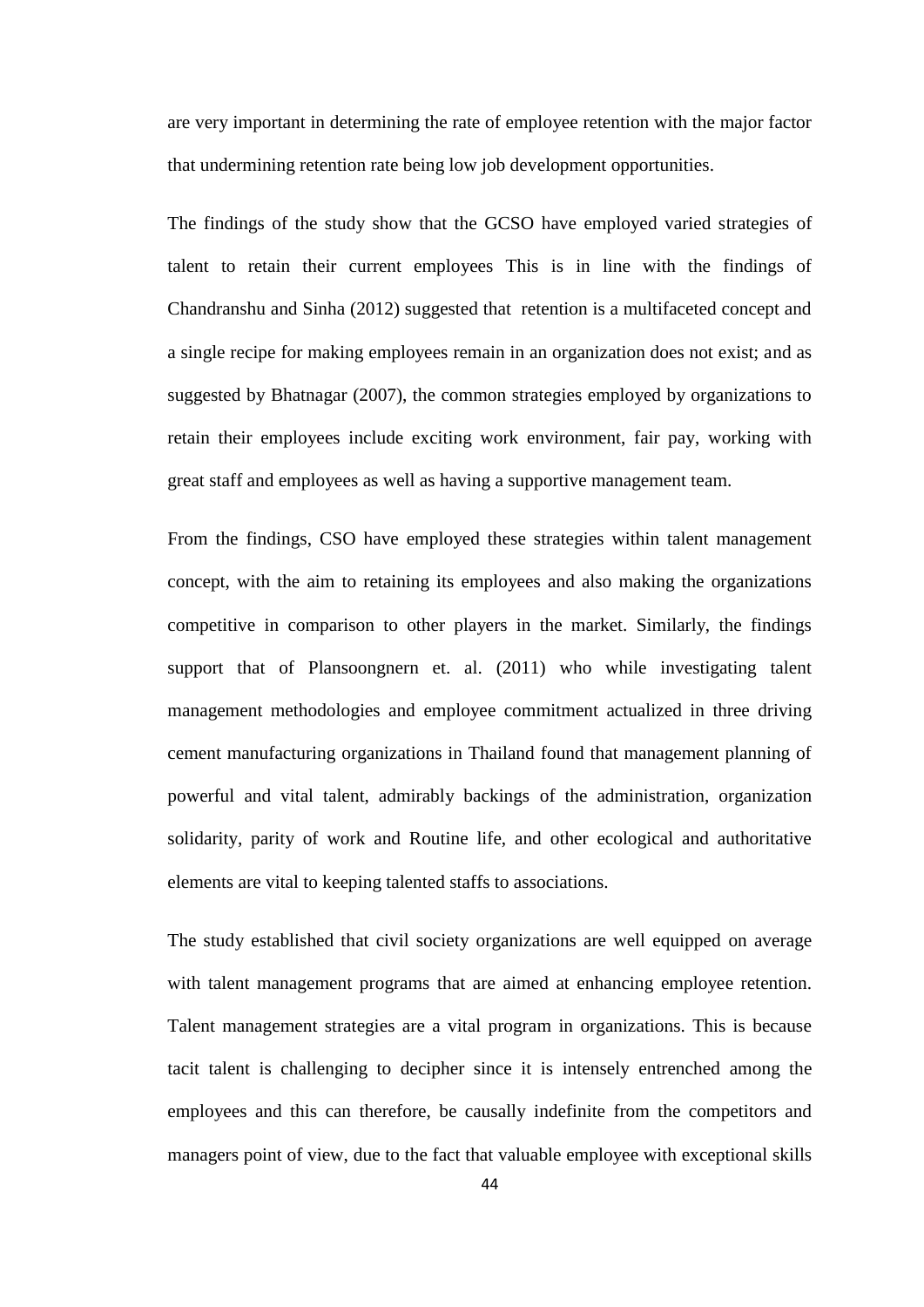and knowledge as well as a particular knowledge that enhances success of a firm cannot easily be identified. This finding is in accordance with the discoveries of Becker and Huselid (2016) which recommended that the idea of strategic management of talents as portrayed by distinguished HR framework dependent upon key business practices which underscore on procedure usage and spotlight on separated HR framework fit with various degree of human capital in a organization. In addition, causal uncertainty complicates further identification of highly skilled employees that competitors may likely approach. Hence, these measures ensure that valuable employees are retained for a longer period of time as far as organizational success is concerned.

Based on recruitment process, the study found that civil society organizations have employed realistic job previews during its recruitment process by adopting multichannel and free-lancing as a recruitment process. The study further found that in order to uphold performance management, organizations have linked performance appraisal to rewards and promotion by using uses social rewards mostly among other means. From succession planning point of view, the study findings indicated that education carries out continuous managerial education to ensure appropriate succession of skills and experience. It is however determined from the findings that civil society organizations sponsor qualification based on higher education and internal job rotation as a way of enhancing employee training. The study findings found that with regard to career management, mentoring program exists in the organizations which is achieved through invitation of consultants who offer career talks to staff members.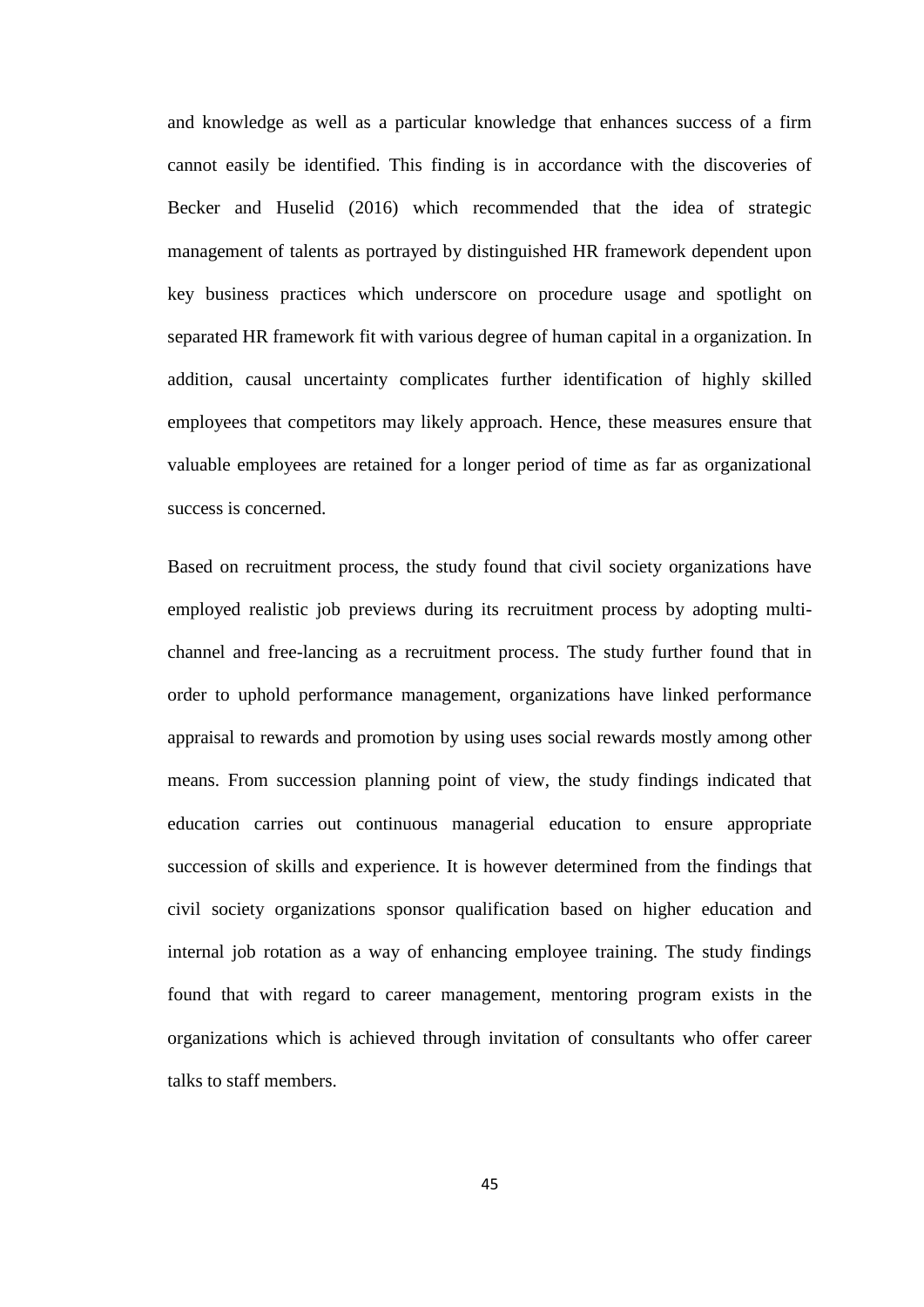The study also found out that eemployees' level of commitment and loyalty to the organization is perceived as one channel of paying back to the organization. However, the degree of commitment will always vary from employee to employee depending on the amount of resources that ohe enjoys from the organization. In general, the study findings have demonstrated existence of a positive relationship between talent management and employee retention.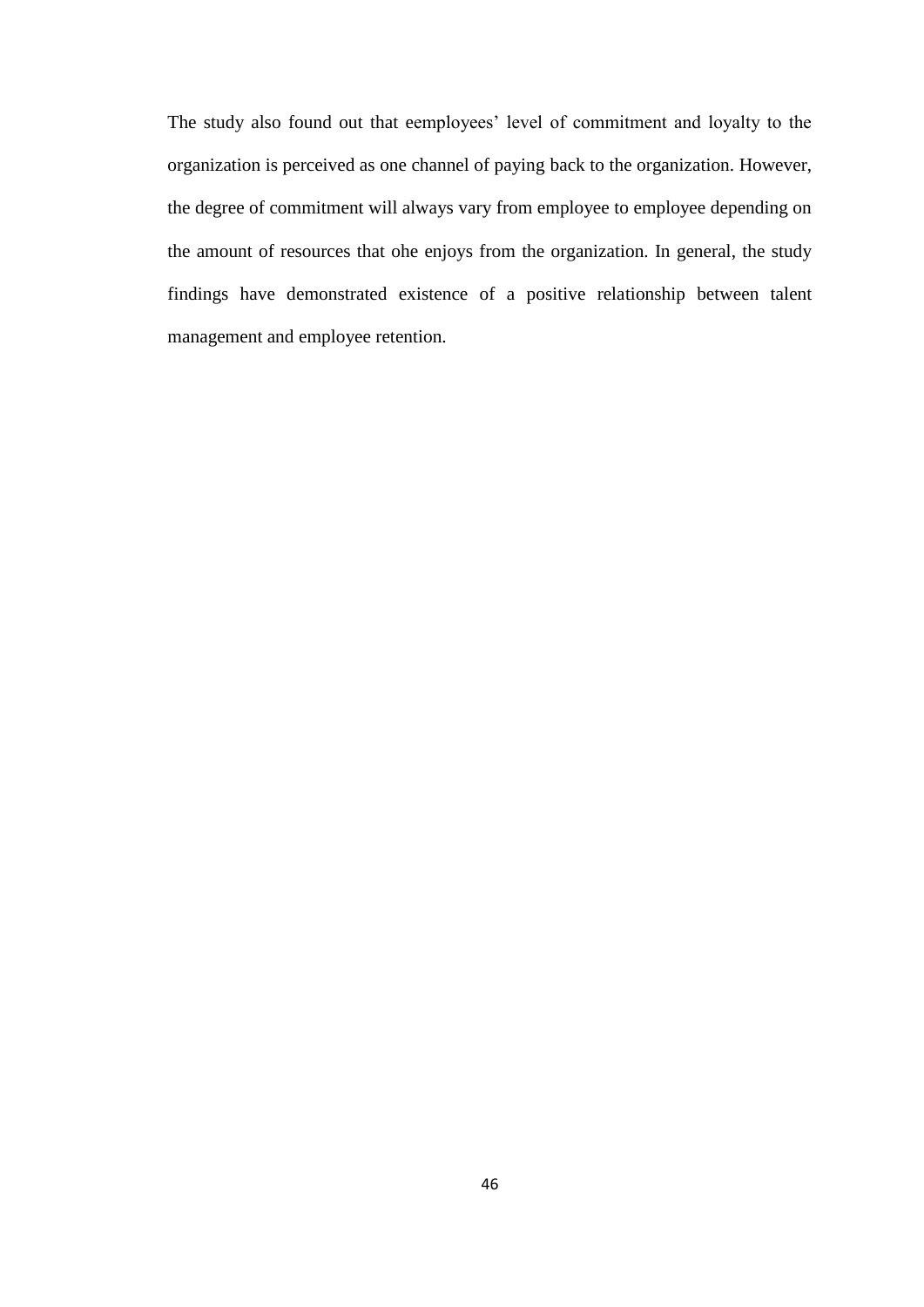## <span id="page-57-0"></span>**CHAPTER FIVE: SUMMARY, CONCLUSION AND RECOMMENDATIONS**

#### <span id="page-57-1"></span>**5.1 Introduction**

This chapter will give the overall oversight that entails study conclusions, limitations, suggestions and recommendations for further research.

#### <span id="page-57-2"></span>**5.2 Summary of Findings**

The findings reveal that different talent management strategies are employed by the CSO with an aim to retain their employees. The retention strategies were found to start from the recruitment of employees' process where majority of the firms adopted realistic job previews as well as multi-channel recruitment system. Similarly, the organizations adopted employee referral system, through collaboration with partner firms in the civil advocacy sector to increase retention rate by getting suitable staff for particular position. The need for the CSO recruitment process to provide a clear image of the position expectation, by providing a summary of negative and positive information that the potential employee has was identified as a key recruitment practice to enhance retention.

The performance compensation package was identified to be a key factor that will enhance employee retention, particularly for employees occupying higher levels of management and this requires that the organization designs its process of evaluating performance in such a way that it illustrates the willingness of the organization in recognizing high altitudes of individual employee and organizational performance. The results showered that the CSO linked the organization performance appraisal to rewards and promotion as well as the employee competence. The need to have a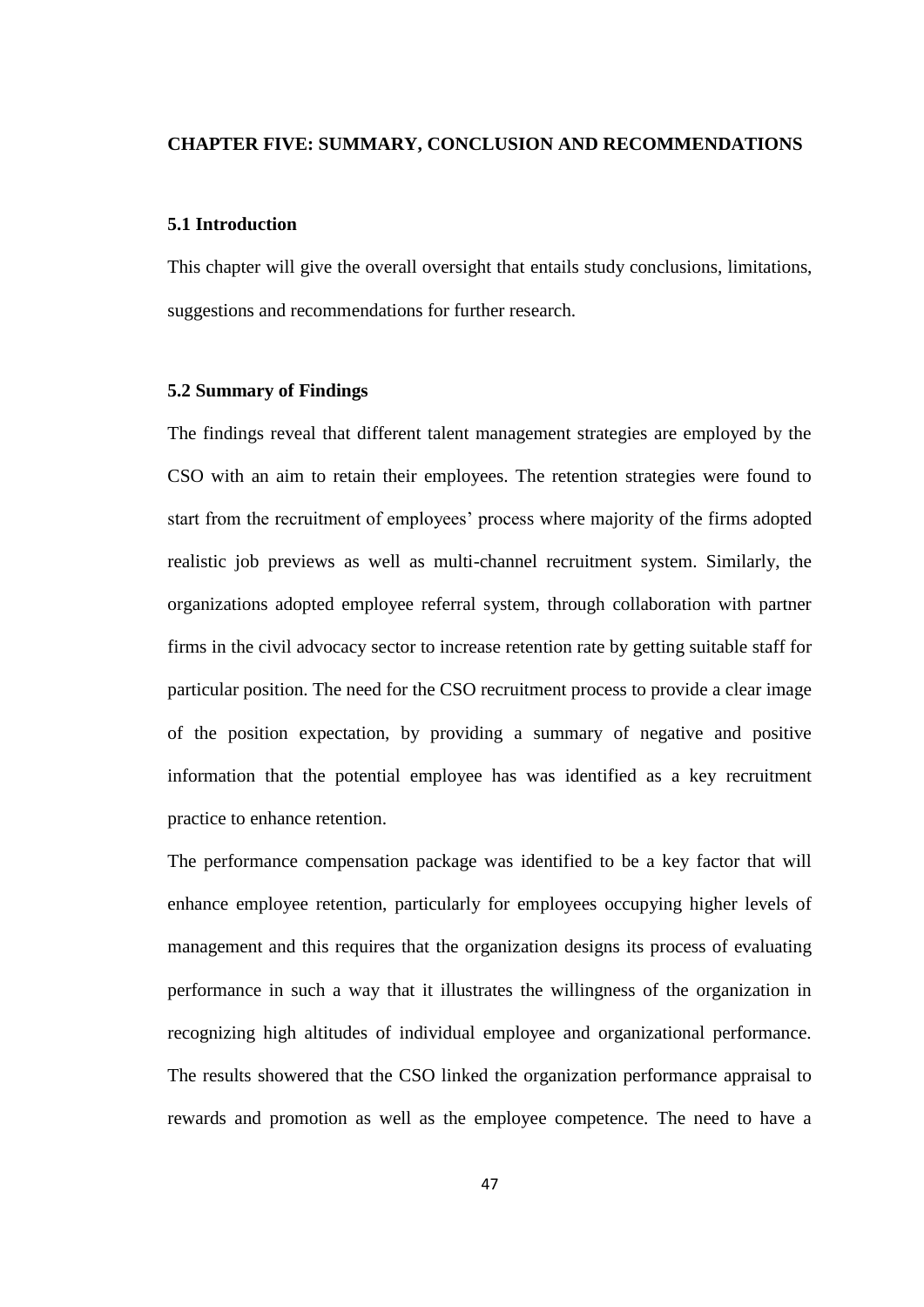compensation package that meets the employee's needs level was identified to be a key retention strategy that need to be tailored to individual staff level of need.

From succession planning point of view, the study findings indicate that CSOs undertake continuous managerial education as well as providing appropriate skills and experience to possible successors. The findings indicate that in increasing the level of employee competence and therefore preparation to assume higher role in future, the study found that the CSO direct more effort towards increasing the employee competence through training.

Employee training and development programs are aimed at impacting them with the requisite competence and job-related skills needed to advance their career in managerial positions. It is clear from the study results that the respondents indicated that the organization sponsors qualification based higher education as a way of enhancing employee training, that the organization have in-house learning and training programs, whereas some respondents indicated that internal job rotation is encouraged in the organization to enhance succession planning.

The organizations mentoring was found to take the form of career planning programs and the organization builds the esteem on the higher performance employees. In addition, the study established that the organization invites consultants to offer career talks to staff as well as providing feedbacks on employees' performance. As the findings suggest, the CSO have put in place career planning programs that lead to development of skills; qualification of employee's increases meeting and to some extent surpasses the specification of the organization facilitating specificity of the organization.

The overall findings indicate that all the variables contributed towards talent management in the organizations that the program staff worked for. There was a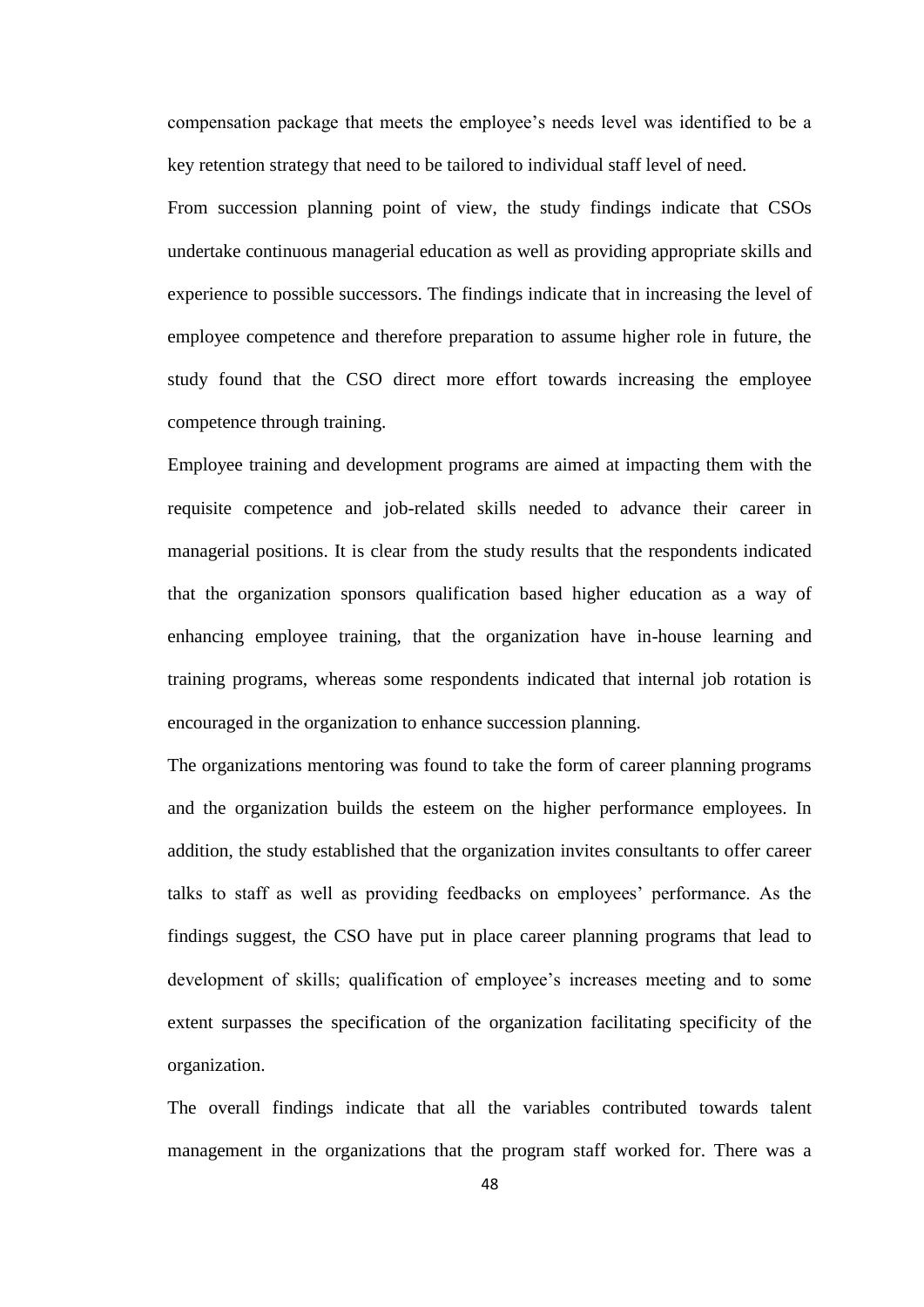significant relationship between talent management and the recruitment process adopted, performance management practices, succession planning, training and development and career management.

#### <span id="page-59-0"></span>**5.3 Conclusion**

The wide target of the present study as prior expressed was to distinguish and discover the effect of talent management strategies on retention of employees among program staff of governance civil society organizations. The discoveries demonstrate that there is a positive connection between talent management dimensions and employee retention of the civil society organizations.

However, talent management should be integrated with the organization management process such as leadership style instead of building it as a under one process in order to realize effective retention of employees. Various civil society organizations, paying little attention on size or industry, could profit by the expanded formalization and combination of some human capital management systems and strategies that fall obviously inside the talent management area, including Mentoring, Career Management, Coaching, Succession Planning, Job Experience, and Training. The administrators have a vital task to carry out in this regard, especially as for understanding what inspires individuals, guaranteeing access to opportunities that support the learning of new technology, and enforcing fair treatment of employees. Rather, reflecting on a reactionary methodology, in numerous organizations raises or rather ensure that the remuneration bundle are normal reactions when an esteemed worker hints at taking off.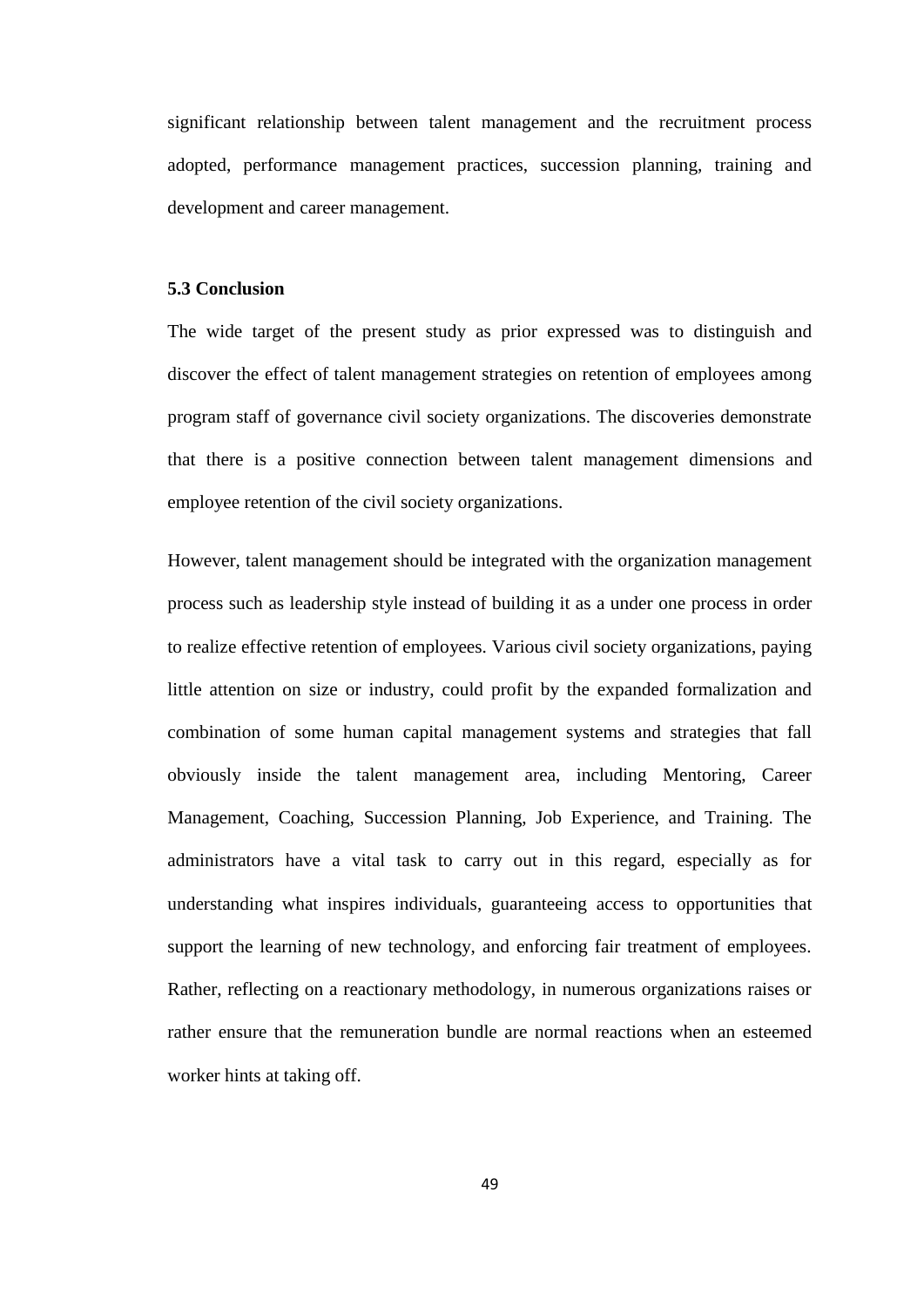Furthermore, the study found that as a result of mentoring that lead to development of skills; qualification of employees increases meeting and to some extent surpasses the specification of the organization facilitating specificity of the firm. Therefore, mentoring enhances both firm specificity and social complexity of the human resources, resulting into minimization of intentions of employee turnover, low level of imitation by rival companies, facilitating competitive advantage. Finally, given the developing requirements for companies to hold its best employees even with rivalry, the discoveries of the present study propose that specific factors are vital in impacting workers' choice to either leave or stay in a firm. Such factors incorporate development and training, acknowledgment/compensate for good performance, appropriate pay bundle and job stability. In any case, the significance of different factors ought not to be under-assessed while planning a retention approach. It is just an extensive mix of natural and outward inspirational factors that can improve retention and diminish the high rate of employee turnover in different firms.

#### <span id="page-60-0"></span>**5.4 Recommendation for Policy**

The study indicates that talent management positively influences employee retention in GCSOs. The government may consider legislating the various aspects of talent management as a requirement to be implemented by organizations in order to increase productivity and ultimately increase the GDP of the country.

The GCSOs may consider incorporating Succession Planning and Training & Development to into their talent management programs. Enhancing these aspects of talent management may directly influence their staff retention. Incorporating these factors into their human resource management policies and procedures may exude confidence in their staff for the implementation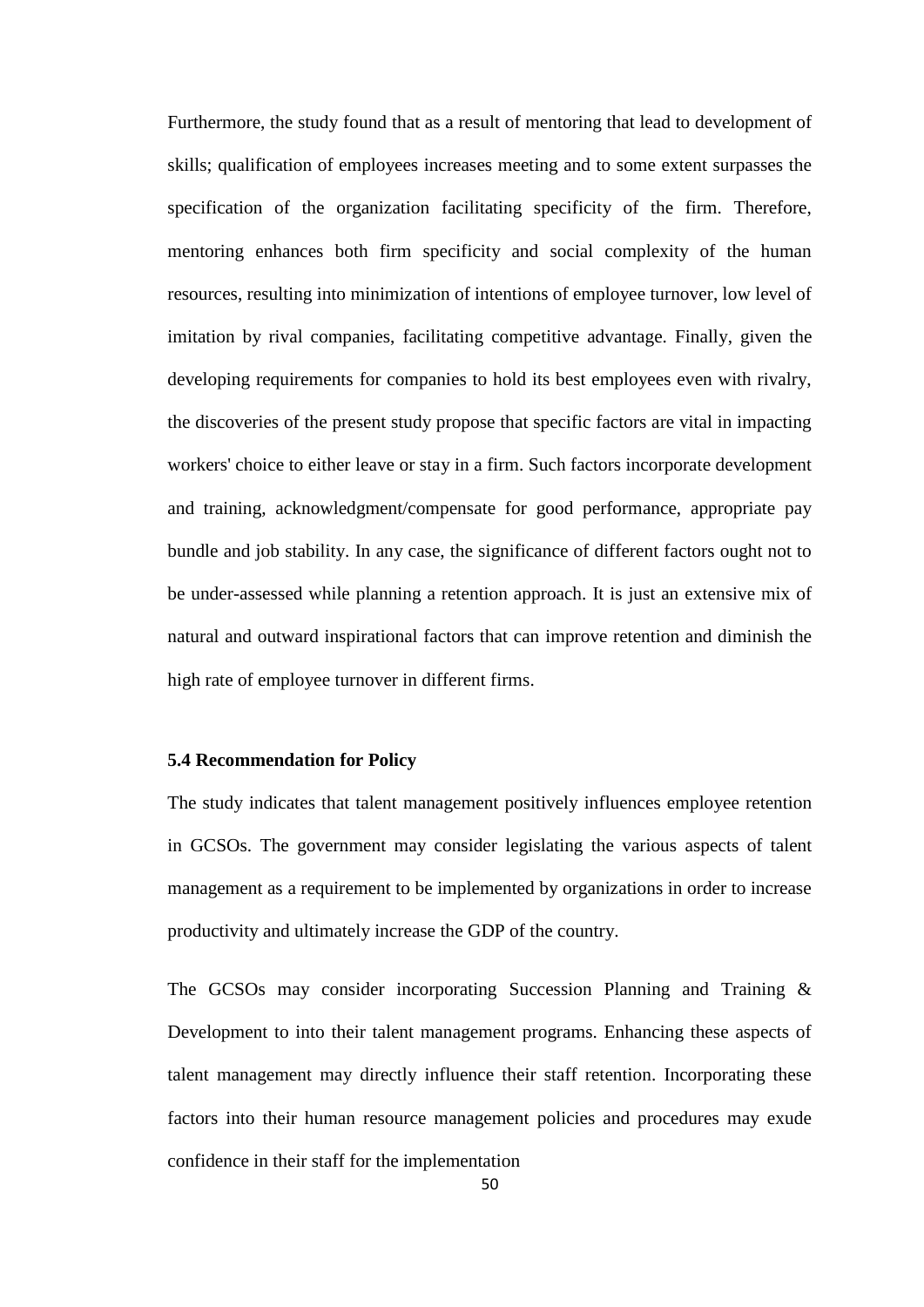#### <span id="page-61-0"></span>**5.5 Limitations of the Study**

This study was limited by the area of coverage; scope of the study, which the researcher termed as the weakening factor. This therefore implies that the study outcome cannot take the general assumption. In addition, the adopted a descriptive study design calls for implementation of distinctive inferential approaches to further validate the findings. Furthermore, this study was limited by integrity concerns from the employees since it is perceived that employees will always protect the image of his/her employer thereby giving a biased response. For enhanced consistency and competency of the study items, it could have been more precisely if the respondents would have been more to give opinions that may be used to characterize the entire population of study with much precision. Though, notwithstanding the mentioned restrictions, the study findings demonstrated in this research have significant contribution and impact on policy implementation.

It was also evident that in some occasions the respondents experience challenges in getting good returns from their organizational commitment due to lack of proper training and performance evaluation. Employee training and development programs enable them to acquire the requisite competence and job-related skills needed to advance their career in managerial positions (Schuler & Tarique, 2012).

## <span id="page-61-1"></span>**5.6 Recommendation for Further Studies**

Research studies should be carried out on other CSOs other than GCSOs. This would give a wide range of responses and vies form respondents form other sub-sectors other than governance CSOs. Further, the studies could focus on other factors that may influence talent management other than those that have been considered in this study. Future research may also expand area of study to focus on public sector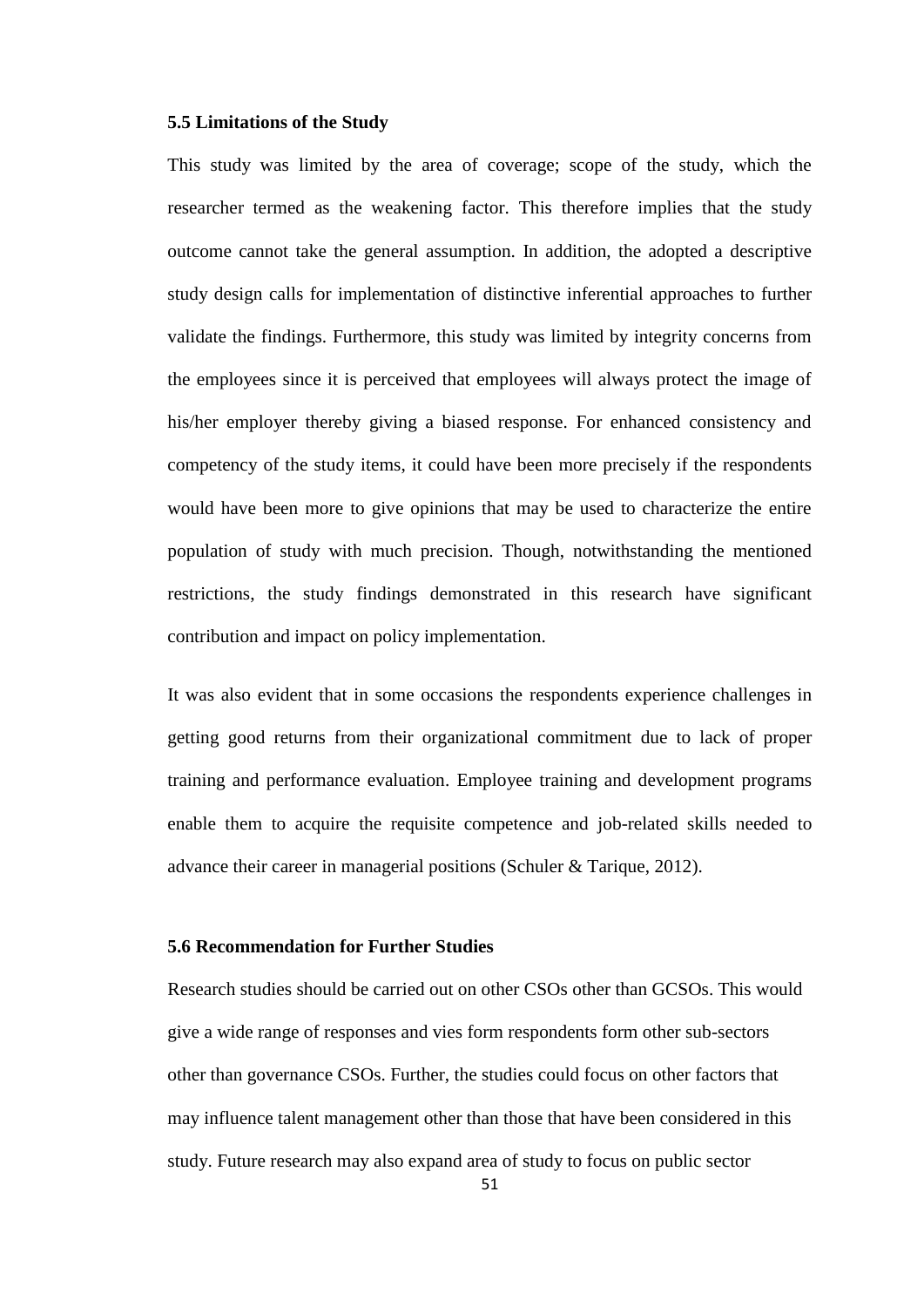including ministries, departments, agencies and parastatals.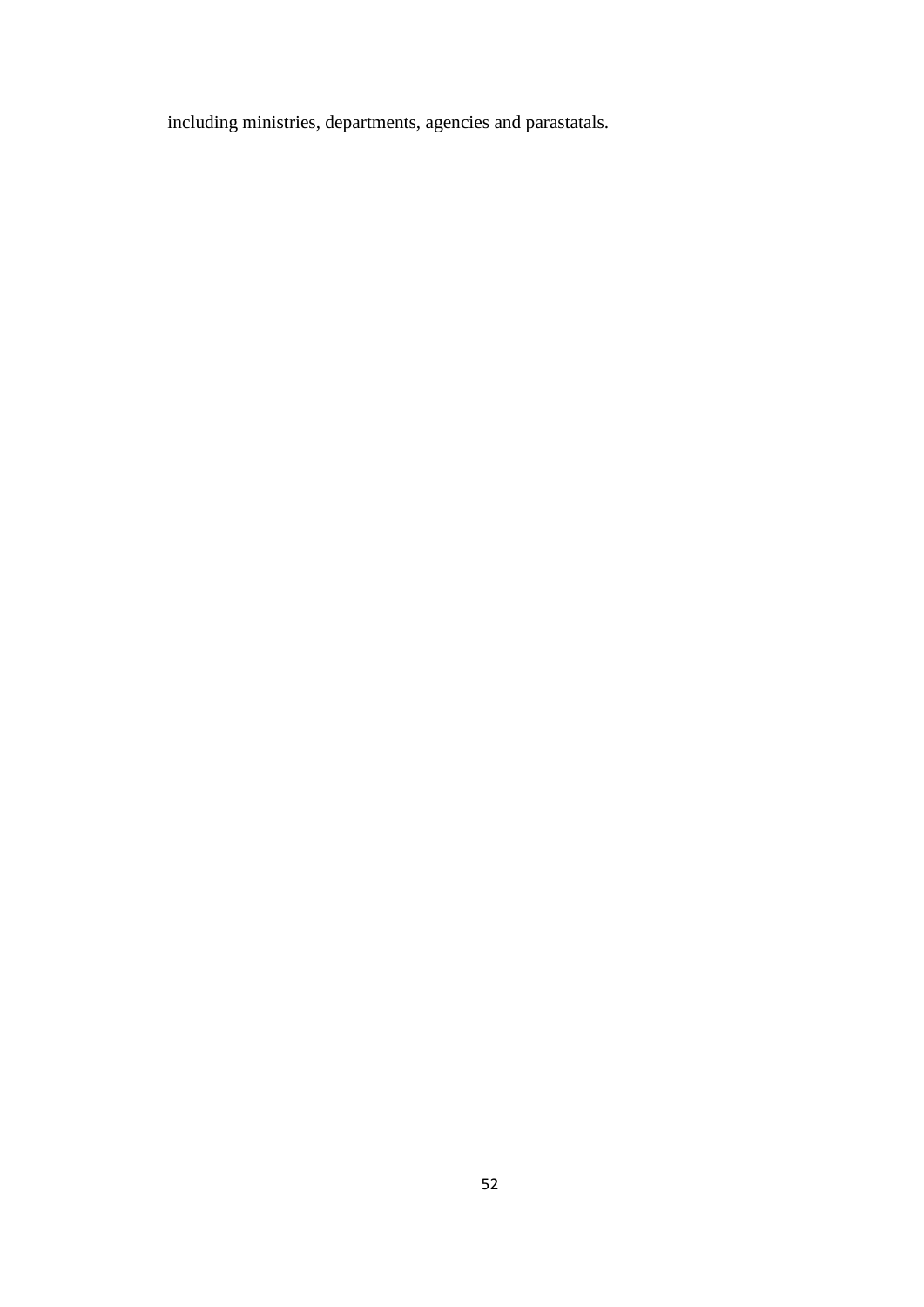#### **REFERENCES**

- Alavi, T., & Leidner, P. (2011). Managing customer support knowledge. *California Management Review, 40*(3), 195–208.
- Alias, N. E., Nor, N. M., & Hassan, R. (2016). The Relationships Between Talent Management Practices, Employee Engagement, and Employee Retention in the Information and Technology (IT) Organizations in Selangor. In *Proceedings of the 1st AAGBS International Conference on Business Management 2014 (AiCoBM 2014)* (101-115). Springer, Singapore
- Allen, D. G., & Shanock, L. R. (2013). Perceived organizational support and embeddedness as key mechanisms connecting socialization tactics to commitment and turnover among new employees, *Journal of Organizational Behavior*, 34 (3), 350 – 369.
- Ashton, C., & Morton, L. (2005). Managing talent for competitive advantage. *Strategic HR Review, 4*(5), 28-31.
- Barney, J. B. (1991). Firm Resources and Sustained Competitive Advantage. *Journal of Management,* 17**,** 99-120.
- Bhatnagar, J. (2007). Talent management strategy of employee engagement in Indian ITES employees: key to retention. *Employee relations*, 29(6), 640-663
- Bluestein, D (2010). *Becoming a Win-Win Teacher, beginning strategies for an educator*, Corwin Press.
- Bryant, P. C., & Allen, D. G. (2013). Compensation, benefits and employee turnover: HR strategies for retaining top talent. *Compensation & Benefits Review*, 45  $(3), 171 - 175.$
- Breaugh, J. A., & Starke, M. (2010). Research on employee recruitment: So many studies, so many remaining questions. *Journal of Management*, 26 (3), 405 – 434.
- Chemingich, M. (2009) *The Prospects of Civil Society Driven Change in Kenya, Discourses on Civil Society in Kenya, 2009*
- Chitsaz-Isfahani, A., & Boustani, H. R. (2014). Effects of talent management on employees retention: The mediate effect of organizational trust. *International Journal of Academic Research in Economics and Management Sciences*, *3*(5), 114
- Coff, R., & Kryscynski, D. (2011). Drilling for micro-foundations of human capital based competitive advantages. *Journal of Management*, 37, 1429 – 1433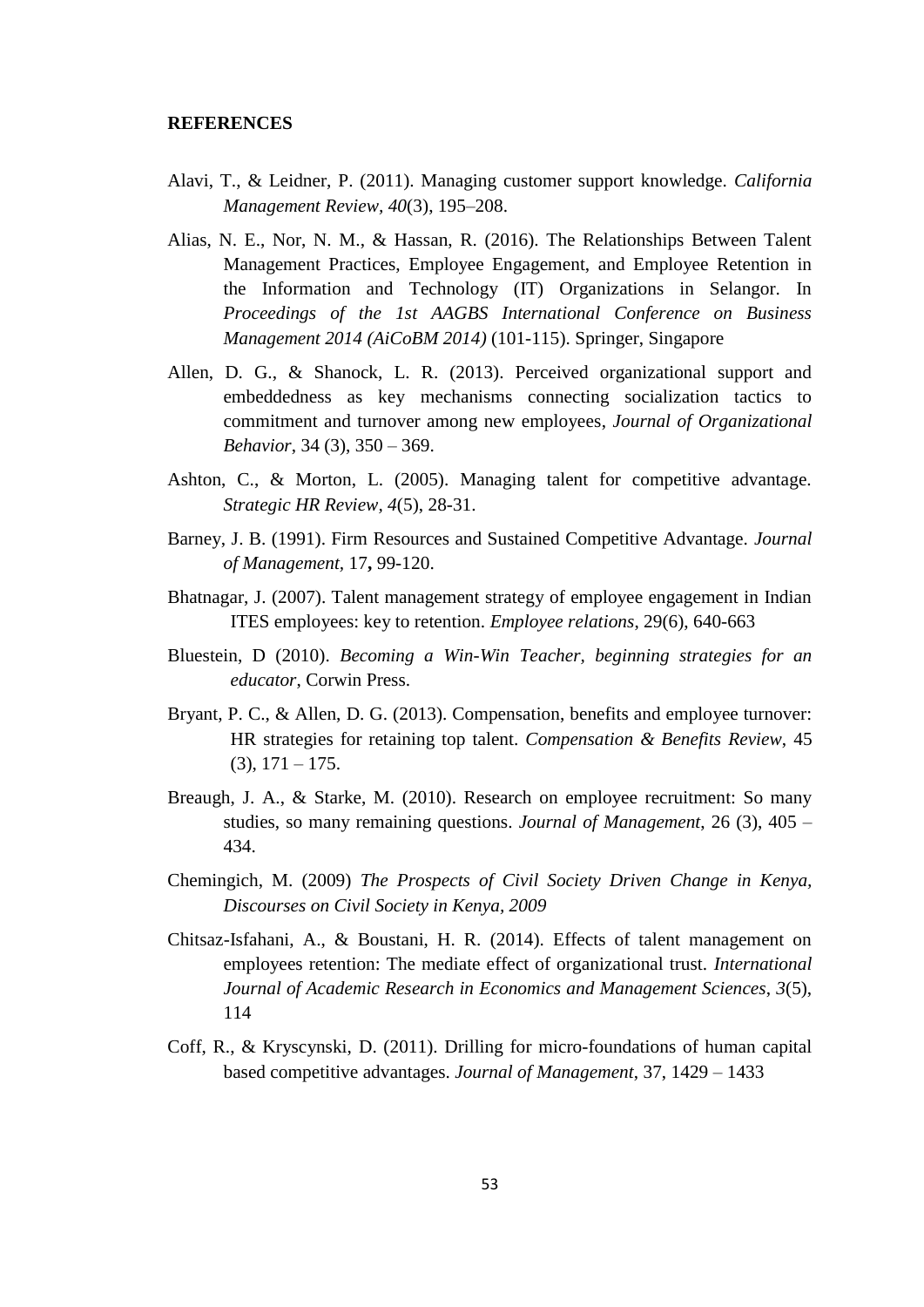- Cooke, F. L., Saini, D. S., & Wang, J. (2014). Talent management in China and India: A comparison of management perceptions and human resource practices. *Journal of World Business*, *49*(2), 225-235.
- Deery, M (2015). Talent Management, Work-Life and Retention strategies, *International Journal of Contemporary Hospitality,* 20(7), 792-806
- Gavino, M. C., Wayne, S. J., & Erdogan, B. (2012). Discretionary and transactional human resource practices and employee outcomes: The role of perceived organizational support. *Human Resource Management*, 51, 665 – 686
- Gupta, N., & Shaw, J. D. (2014). Employee compensation: The neglected area of HRM research. *Human Resource Management Review*, 24 (1), 1 – 4.
- Emerson, R.M. 1976. Social Exchange Theory. *Annual Review of Sociology* 2:335– 62.
- Farooq, O., Payaud, M., Merunka, D., & Valette-Florence, P. (2014). The impact of corporate social responsibility on organizational commitment: Exploring multiple mediation mechanisms. *Journal of Business Ethics*, *125*(4), 563-580.
- Holtbrügge, D., & Ambrosius, J. (2015). Mentoring, skill development, and career success of foreign expatriates. *Human Resource Development International*, 18, 278 – 294.
- Kagwiria, M.L (2017). *Employee perception of talent management strategy and staff retention at Delloite and Touch*, Unpublished MBA Project, University of Nairobi
- Kraimer, M. L., Seibert, S. E., Wayne, S. J., Liden, R. C., & Bravo, J. (2011). Antecedents and outcomes of organizational support for development: The critical role of career opportunities. *Journal of Applied Psychology*, 96, 485 – 500
- Lockwood, N. R. (2006). Talent management: Driver for organization success. *Research Quarterly,*1-13.
- Meglino, B. M., Ravlin, E. C., & DeNisi, A. S. (2011). A meta-analytic examination of realistic job preview effectiveness: A test of three counterintuitive propositions. *Human Resource Management Review* 10, 407 – 434
- Messmer, M. (2006). Four keys to improved staff retention. *Strategic Finance*, *88*(4), 13-14.
- Mitchell, T. R., Holtom, B. C., & Lee, T. W. (2011). How to keep your best employees: Developing an effective retention policy. *Academy of Management Perspectives*, 15 (4), 96 – 108.
- Moturi, A.K (2013). *Talent Management as a Source of competitive advantage for Kenya Data Networks Ltd*, Unpublished MBA Project, University of Nairobi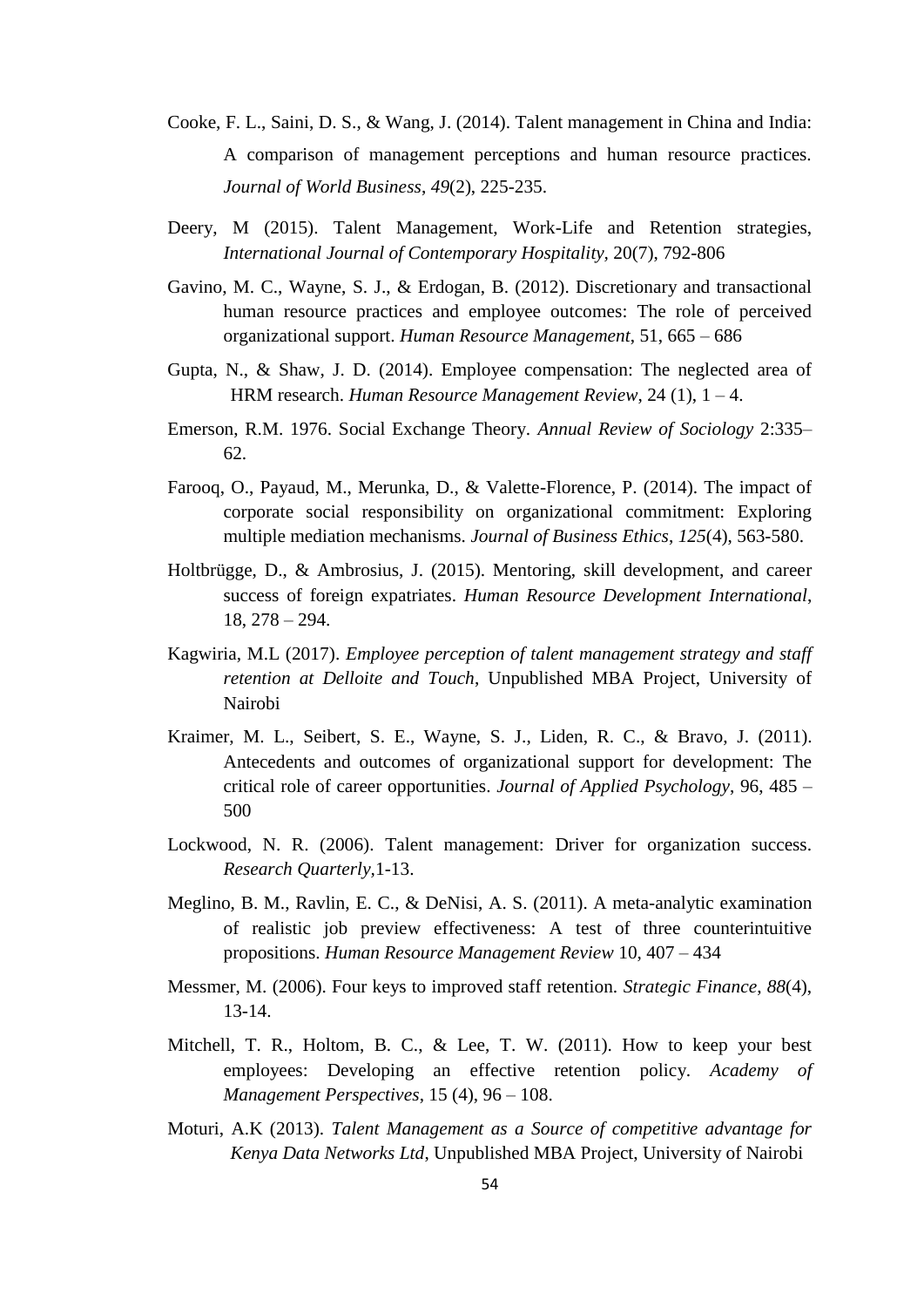- Ochieng, P.K (2016) *Relationship between talent management practices and employee retention at DHL supply chain Kenya*, Unpublished MBA Project, University of Nairobi.
- Oladapo, V. (2014). The impact of talent management on retention. *Journal of business studies quarterly*, *5*(3), 19.
- Perrine, P. (2015). Integrating talent management. *Human Resources Management, 36*(2)
- Peteraf, M. A. & Bergen, H (2003). The cornerstones of competitive advantage: A resource-based view. *Strategic Management Journal*, 14 (3), 179 – 191.
- Peterson, S. J., & Luthans, F. (2006). The impact of financial and nonfinancial incentives on business-unit outcomes over time, *Journal of Applied Psychology*, 91 (1), 156 – 165.
- Riordan, M. H., & Williamson, O. E. (1985). Asset specificity and economic organization. *International Journal of Industrial Organization*, 3, 365 – 378
- Sandhya, & Kumar, P.D (2011). Employee retention by motivation, *Indian Journal of Science and Technology*, 4(12), 1478-1482
- Schuler, R., & Tarique, I. (2012). Global talent management: Theoretical perspectives, systems, and challenges. In G. K. Stahl, I. Björkman, & S. Morris (Eds.), pp 205–219. Handbook of research in international human resource management. Cheltenham, England: Edward Elgar
- Sheehan, M. (2012). Developing Managerial Talent: Exploring the Link between Management Talent and Perceived Performance in Multinational Corporations (MNCs). *European Journal of Training and Development*, 36(1), 66-85.
- Sinha, C., & Sinha, R. (2012). Factors Affecting Employee Retention: A Comparative Analysis of two Organizations from Heavy Engineering Industry. *European Journal of Business and Management*, 4(3), 145-162.
- Wanyande, P. (2009), *Civil Society and Transition Politics in Kenya: Historical and Contemporary Perspectives, Discourses on Civil Society in Kenya, 2009.*
- Yamamoto, H. (2011). The relationship between employee benefit management and employee retention. *International Journal of Human Resource Managemen*t,  $22, 3550 - 3564.$
- Yllner, E & Brunila, A (2013). *Talent management – Retaining and managing technical specialists in a technical career.* Master of Science Thesis KTH Industrial Engineering and Industrial Management, Stockholm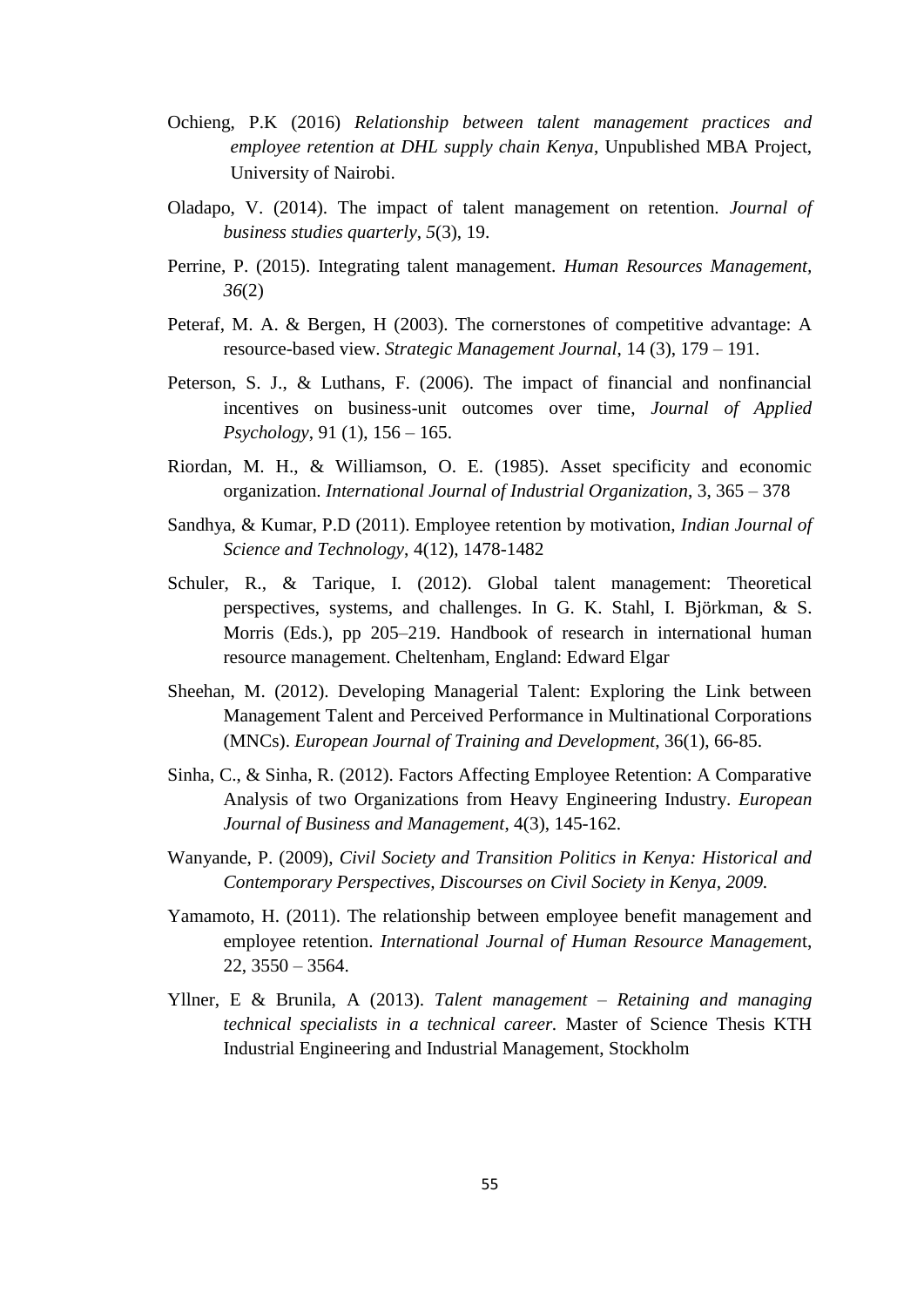## **APPENDIX I: QUESTIONNAIRE**

## <span id="page-66-0"></span>**SECTION A: GENERAL INFORMATION AND BIO DATA**

| 2. What is your highest level of education qualification? |       |          |               |                       |           |
|-----------------------------------------------------------|-------|----------|---------------|-----------------------|-----------|
| a) Secondary<br>$\mathcal{E}$                             | ( )   |          |               | b) Tertiary College   |           |
| c) Post Graduate<br>$\mathcal{E}$                         | $($ ) |          |               | d) Secondary          |           |
| 3. For how long have you worked with the organization?    |       |          |               |                       |           |
| a) Less than five years<br>$\mathcal{E}$                  |       | $\left($ | $\big)$       | b) $5-10$ years       |           |
| c) $10 - 15$ years<br>$\mathcal{E}$                       |       |          | $($ )         | d) Over 15 years      |           |
| 4. At what level of management are you?                   |       |          |               |                       |           |
| a) Lower Level<br>$\mathcal{E}$                           |       | ( )      |               | b) Middle level       |           |
| c) Top Level<br>$\mathcal{E}$                             |       | €        | $\mathcal{L}$ | d) Others (Specify)   |           |
| 5. How many employees are there in your organization?     |       |          |               |                       |           |
| a) Less than 50                                           |       | €        | $\big)$       | b) $50 - 100$         | $\lambda$ |
| c) $100 - 200$                                            |       | $\left($ | $\lambda$     | d) Over 200 employees | $\lambda$ |

## **Section B: Talent Management Practices**

5. Below are innovation strategies on the banking industry. Please indicate the extent to which the following strategies are applied in your organization. Key:

| 5 - Very great extent 4 - Great extent | 3 - Moderate extent 2 - Little |  |  |
|----------------------------------------|--------------------------------|--|--|
| extent                                 |                                |  |  |
|                                        |                                |  |  |

1 - No extent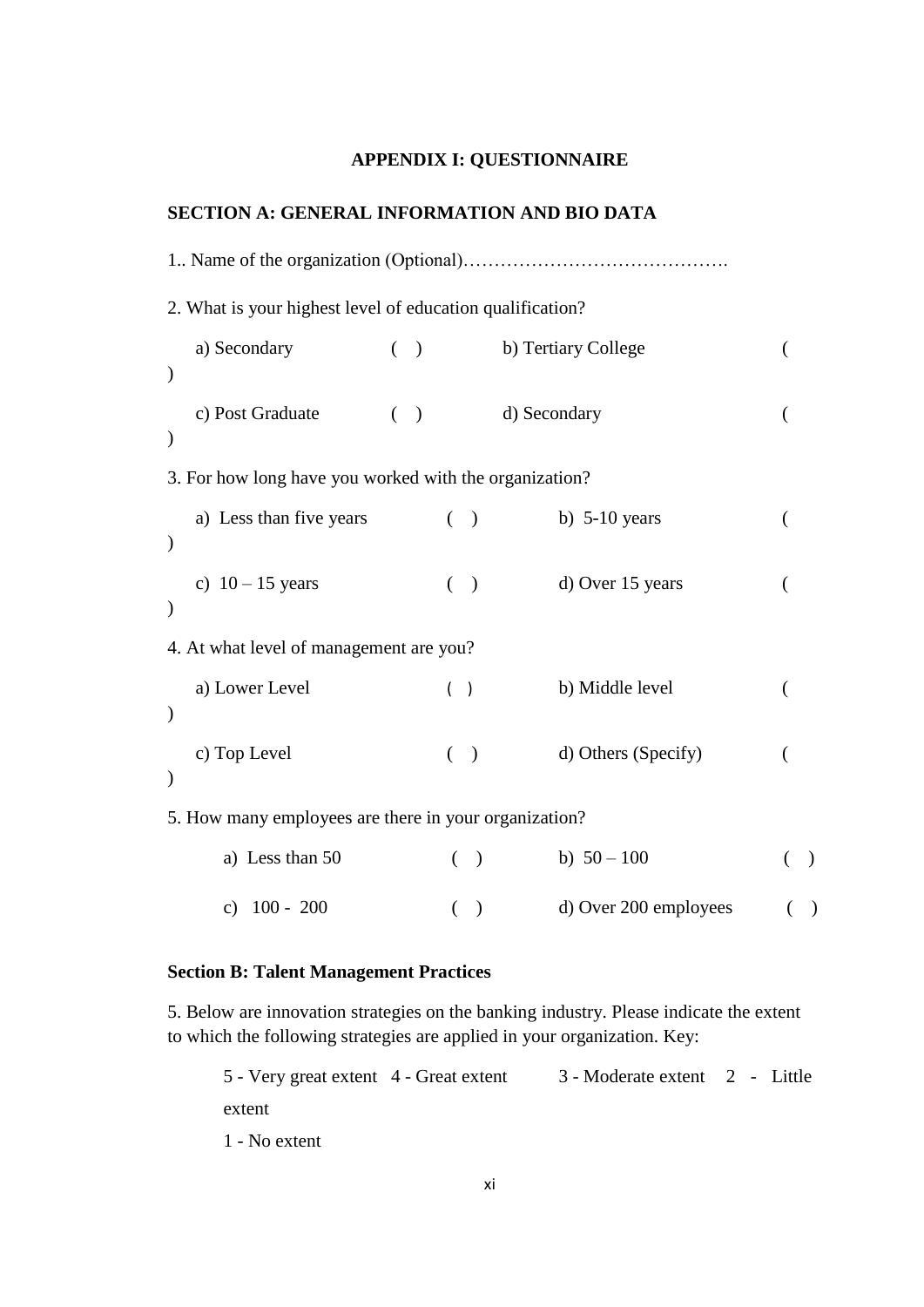|                | <b>Recruitment</b>                                                                    |  | $\mathbf 2$ | 3 |  |
|----------------|---------------------------------------------------------------------------------------|--|-------------|---|--|
| 1              | My organization employs realistic job previews during its recruitment                 |  |             |   |  |
| $\overline{2}$ | The organization adopts multi-channel recruitment system                              |  |             |   |  |
| 3              | The organization adopts employee referral system to increase retention                |  |             |   |  |
|                | rate                                                                                  |  |             |   |  |
| 4              | We undertake critical skill gap to identify the needs                                 |  |             |   |  |
| 5              | My organization uses free-lancing as a recruitment process                            |  |             |   |  |
|                | <b>Performance Management</b>                                                         |  |             |   |  |
| $\mathbf{1}$   | The organization links performance appraisal to rewards and promotion                 |  |             |   |  |
| $\overline{2}$ | The organization fast tracts promotion of performing employees                        |  |             |   |  |
| 3              | My organization links competence to rewards                                           |  |             |   |  |
| 4              | My organization uses mostly financial rewards                                         |  |             |   |  |
| 5              | My organization mostly uses social rewards                                            |  |             |   |  |
|                |                                                                                       |  |             |   |  |
|                | <b>Succession Planning</b>                                                            |  |             |   |  |
| $\mathbf{1}$   | There is a systematic way of determining critical roles within the<br>organization    |  |             |   |  |
| $\overline{2}$ | The education carries out continuous managerial education                             |  |             |   |  |
| 3              | The organization identifies and assess possible successors                            |  |             |   |  |
| 4              | The organization provides appropriate skills and experience to possible<br>successors |  |             |   |  |
| 5              | Internal job rotation is encouraged in the organization                               |  |             |   |  |
|                |                                                                                       |  |             |   |  |
|                | <b>Training and Development</b>                                                       |  |             |   |  |
| $\mathbf{1}$   | The organization sponsors qualification based higher education                        |  |             |   |  |
| $\overline{2}$ | We offer overseas training qualification                                              |  |             |   |  |
| 3              | We have in-house learning and training programs                                       |  |             |   |  |
| 4              | Leadership development programs exist in the organization                             |  |             |   |  |
| 5              | Succession planning programs are provided in the organization                         |  |             |   |  |
|                |                                                                                       |  |             |   |  |
|                | <b>Career Management</b>                                                              |  |             |   |  |
| $\mathbf{1}$   | Mentoring programs exists in the organization                                         |  |             |   |  |
| $\overline{2}$ | Career planning programs are available in the organization                            |  |             |   |  |
| 3              | The management builds esteem on the higher performance employees                      |  |             |   |  |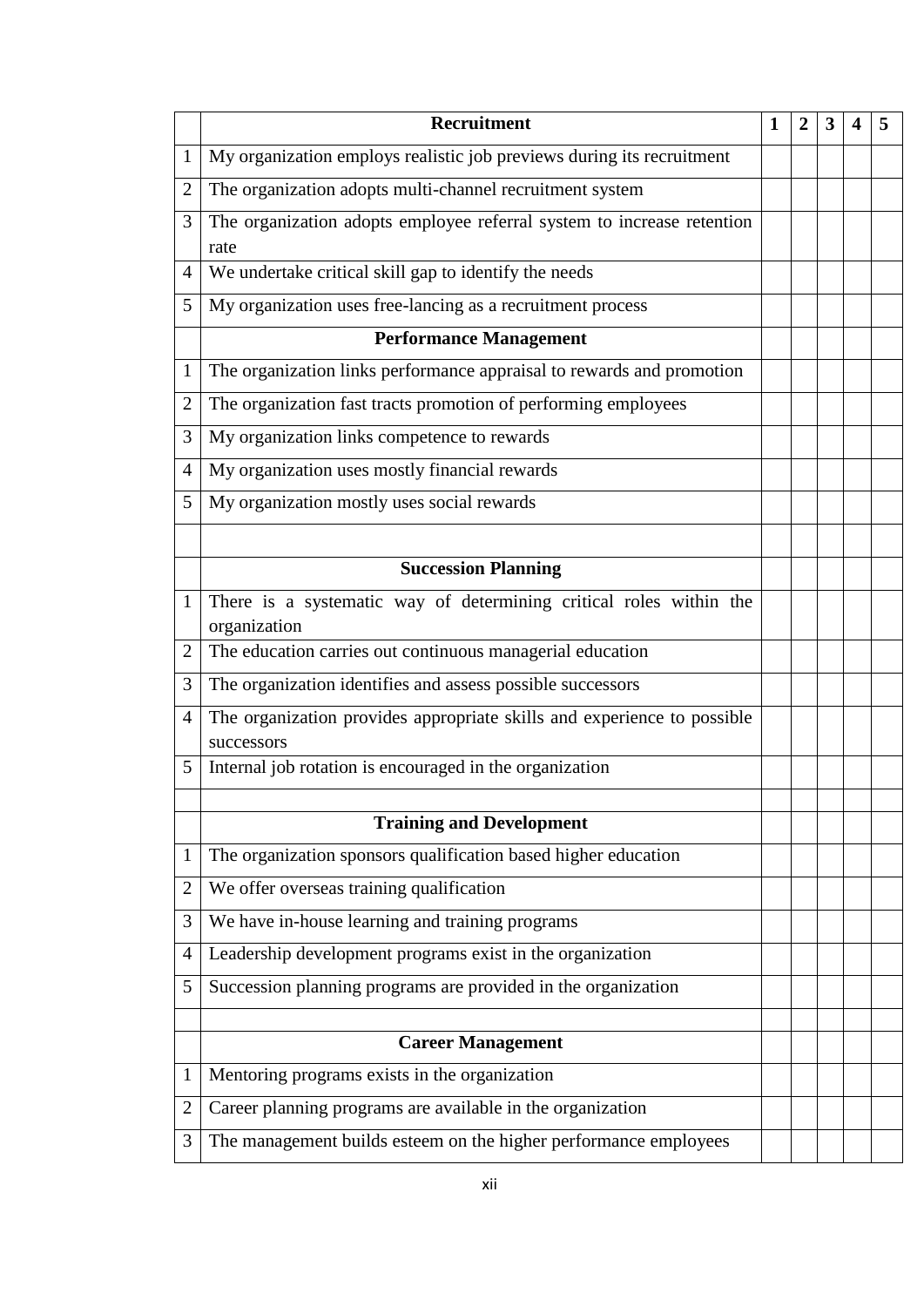| 4   We provide feedbacks on employees performance                    |  |  |  |
|----------------------------------------------------------------------|--|--|--|
| 5 The organization invites consultants to offer career tals to staff |  |  |  |

What other talent management practice does your organization undertake in enhancing employee retention

.......................................................................................................................................... .......................................................................................................................................... ..............................................

## **Section C: Employee Retention**

**6.** In your opinion, has the talent management strategies employed by your organization improved employee retention rate? Explain

………………………………………………………………………………………… ………………………………………………………………………………………… …………………………………………………………………………………………  $\mathcal{L}^{\text{max}}_{\text{max}}$ ……………………………

**7.** How would you rate the following retention practices in the organization? Using the following rating;  $5 =$  to a very large extent,  $4 =$  Large extent,  $3 =$  Moderate extent,  $2 = Small$  extent,  $1 = Very$  small extent

| <b>Statement</b>                                          |  |  |  |
|-----------------------------------------------------------|--|--|--|
| We offer exciting work environment                        |  |  |  |
| We guarantee career growth                                |  |  |  |
| The organization offers fair pay                          |  |  |  |
| We have a supportive management team                      |  |  |  |
| The relationship between the management and staff is good |  |  |  |

What other aspect of employee retention does the organization practice …………………………………………………………

………………………………………………………………………………………

………………

## **THANK YOU SO MUCH FOR YOUR TIME**